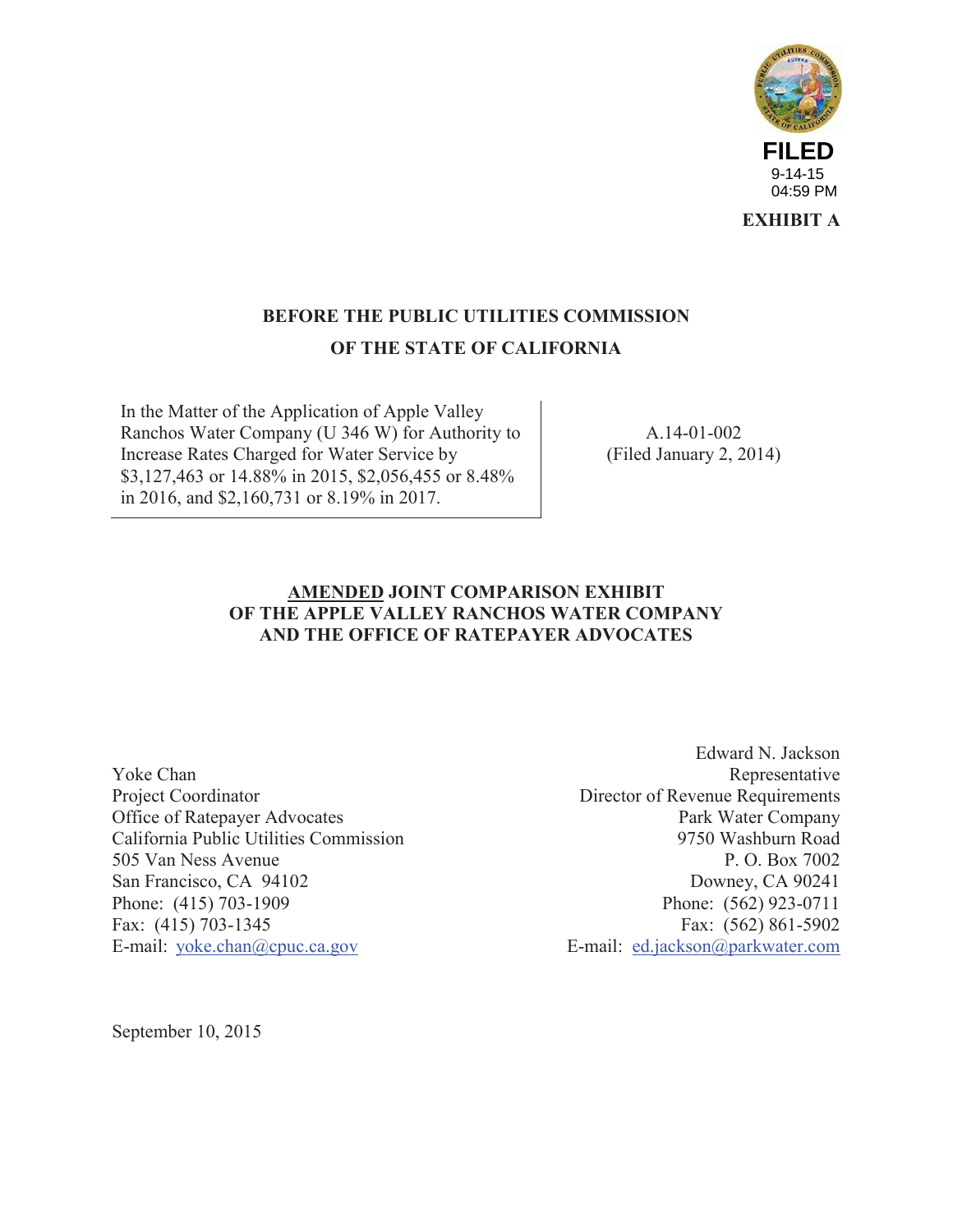#### **TABLE OF CONTENTS**

| <b>TABLES</b>    |                                                                                    |  |
|------------------|------------------------------------------------------------------------------------|--|
| A1.              | Summary of Earnings at Present Rates for Test Year 2015 (Domestic & Irrigation)  4 |  |
| A2.              | Summary of Earnings at Proposed Rates for Test Year 2015 (Domestic & Irrigation)5  |  |
| A3.              |                                                                                    |  |
| A4.              | Summary of Earnings at Proposed Rates for Test Year 2015 (Domestic)                |  |
| A5.              |                                                                                    |  |
| A6.              | Summary of Earnings at Proposed Rates for Test Year 2015 (Irrigation)9             |  |
| B1.              |                                                                                    |  |
| B <sub>2</sub> . |                                                                                    |  |
| <b>B</b> 3.      |                                                                                    |  |
| C1.              |                                                                                    |  |
| C2.              |                                                                                    |  |
| C3.              |                                                                                    |  |
| D1.              |                                                                                    |  |
| D2.              |                                                                                    |  |
| D3.              |                                                                                    |  |
| D4.              |                                                                                    |  |
| D5.              |                                                                                    |  |
| D <sub>6</sub> . |                                                                                    |  |
| E1.              |                                                                                    |  |
| $E2$ .           |                                                                                    |  |
| F1.              |                                                                                    |  |
| F2.              |                                                                                    |  |
| $G1$ .           |                                                                                    |  |
| $G2$ .           |                                                                                    |  |
| $H1$ .           |                                                                                    |  |
| $H2$ .           |                                                                                    |  |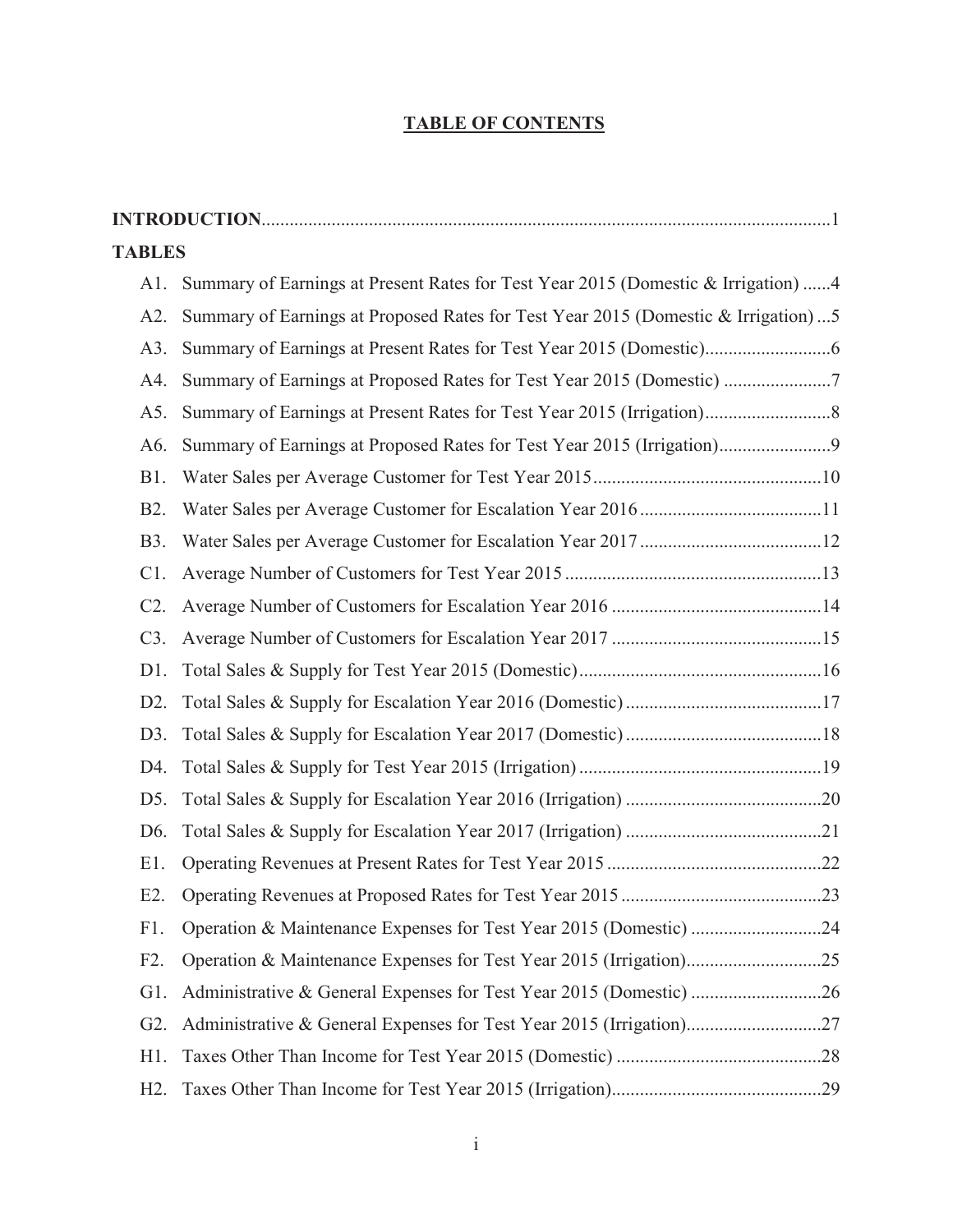| I1.    |                                                                       |  |
|--------|-----------------------------------------------------------------------|--|
| I2.    |                                                                       |  |
| I3.    |                                                                       |  |
| I4.    | Income Taxes at Proposed Rates for Test Year 2015 (Irrigation) 33     |  |
| $J1$ . |                                                                       |  |
| $J2$ . |                                                                       |  |
| J3.    |                                                                       |  |
| J4.    |                                                                       |  |
|        | K1. Depreciation Reserve & Expense for Test Year 2015 (Domestic)38    |  |
|        |                                                                       |  |
|        | K3. Depreciation Reserve & Expense for Test Year 2015 (Irrigation) 40 |  |
|        | K4. Depreciation Reserve & Expense for Test Year 2016 (Irrigation) 41 |  |
| L1.    |                                                                       |  |
| $L2$ . |                                                                       |  |
| L3.    |                                                                       |  |
| L4.    |                                                                       |  |
|        |                                                                       |  |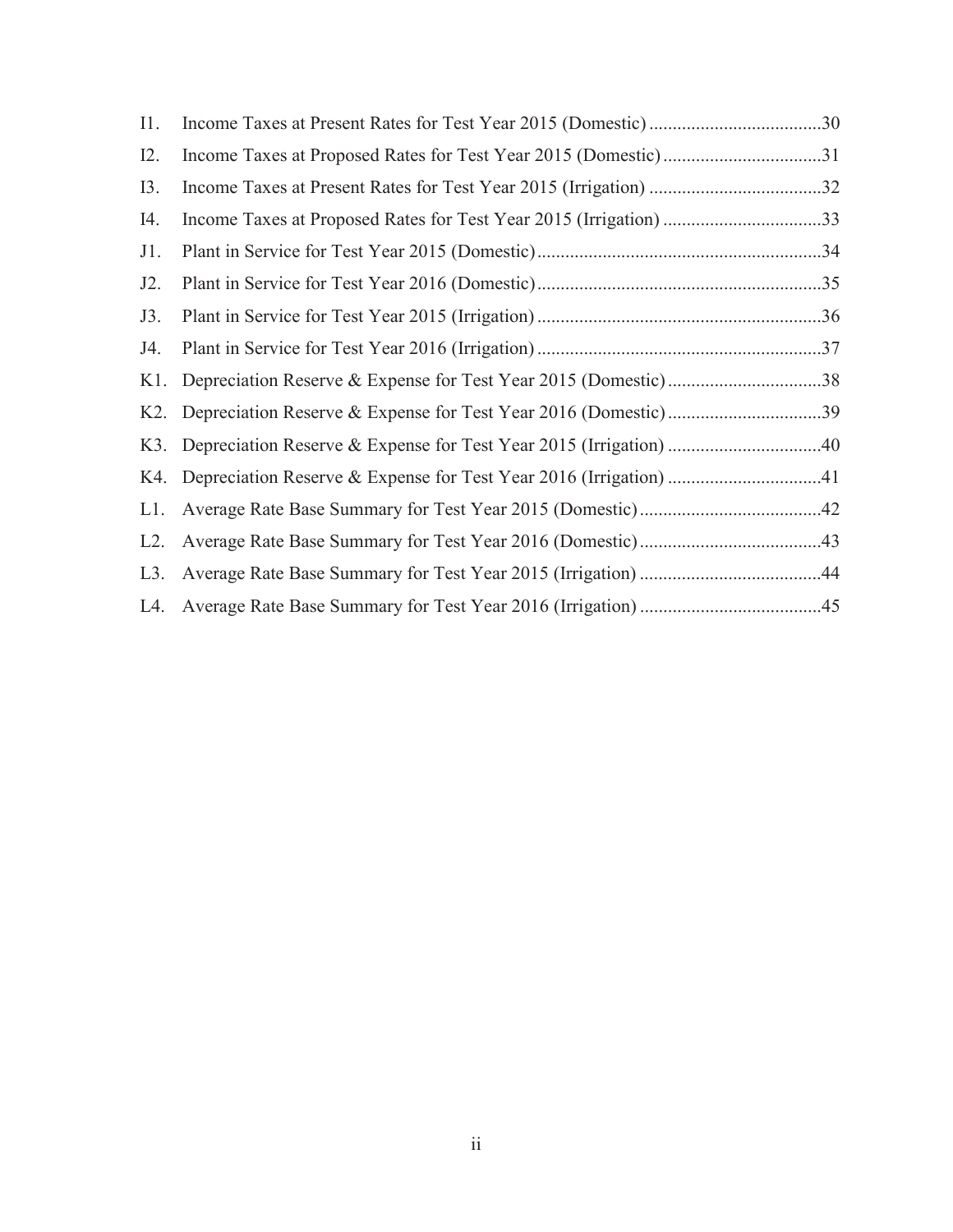#### **BEFORE THE PUBLIC UTILITIES COMMISSION OF THE STATE OF CALIFORNIA**

In the Matter of the Application of Apple Valley Ranchos Water Company (U 346 W) for Authority to Increase Rates Charged for Water Service by \$3,127,463 or 14.88% in 2015, \$2,056,455 or 8.48% in 2016, and \$2,160,731 or 8.19% in 2017.

A.14-01-002 (Filed January 2, 2014)

#### **AMENDED JOINT COMPARISON EXHIBIT OF THE APPLE VALLEY RANCHOS WATER COMPANY AND THE OFFICE OF RATEPAYER ADVOCATES**

#### **INTRODUCTION**

This comparison exhibit, sponsored jointly by Apple Valley Ranchos Water Company ("AVR") and the Office of Ratepayer Advocates ("ORA") (collectively, the "Parties"), sets forth the original estimates of both Parties as well as the settlement amounts.

Both AVR and ORA have revised their estimates of the 2015 revenue requirements to reflect corrections and stipulations. Estimates of individual items may have been revised up or down but, overall, the revised positions of both parties represent a \$1,781,000 decrease to the 2015 revenue requirement of \$24,151,000 requested in AVR's Application.

As a result of the Parties' initial settlement (filed August 8, 2014), AVR's requested 2015 revenue requirement was reduced to \$23,599,000; and AVR's requested rate increase decreased from 14.88% to 13.53% while ORA's increased from 7.97% to 13.29% (the difference was due to the unresolved Conservation Expense issue).

The Parties' amended settlement on AVR's Main Replacement Program resulted in a further decrease of AVR's requested 2015 revenue requirement to \$23,330,000, resulting in a further decrease to AVR's requested rate increase to 12.24%. In response to Commissioner Carla Peterman's June 19, 2015 Ruling Amending Scope and Schedule, the Parties submitted supplemental testimony consistent with the Commission's Resolution W-5041, the Governor's Executive Order B-29-15, and the 28% reduction in AVR's water production mandated by the State Water Resource Control Board's ("SWRCB") emergency water conservation regulations. Incorporation of the revised consumption per customer estimates and flow-through effects, based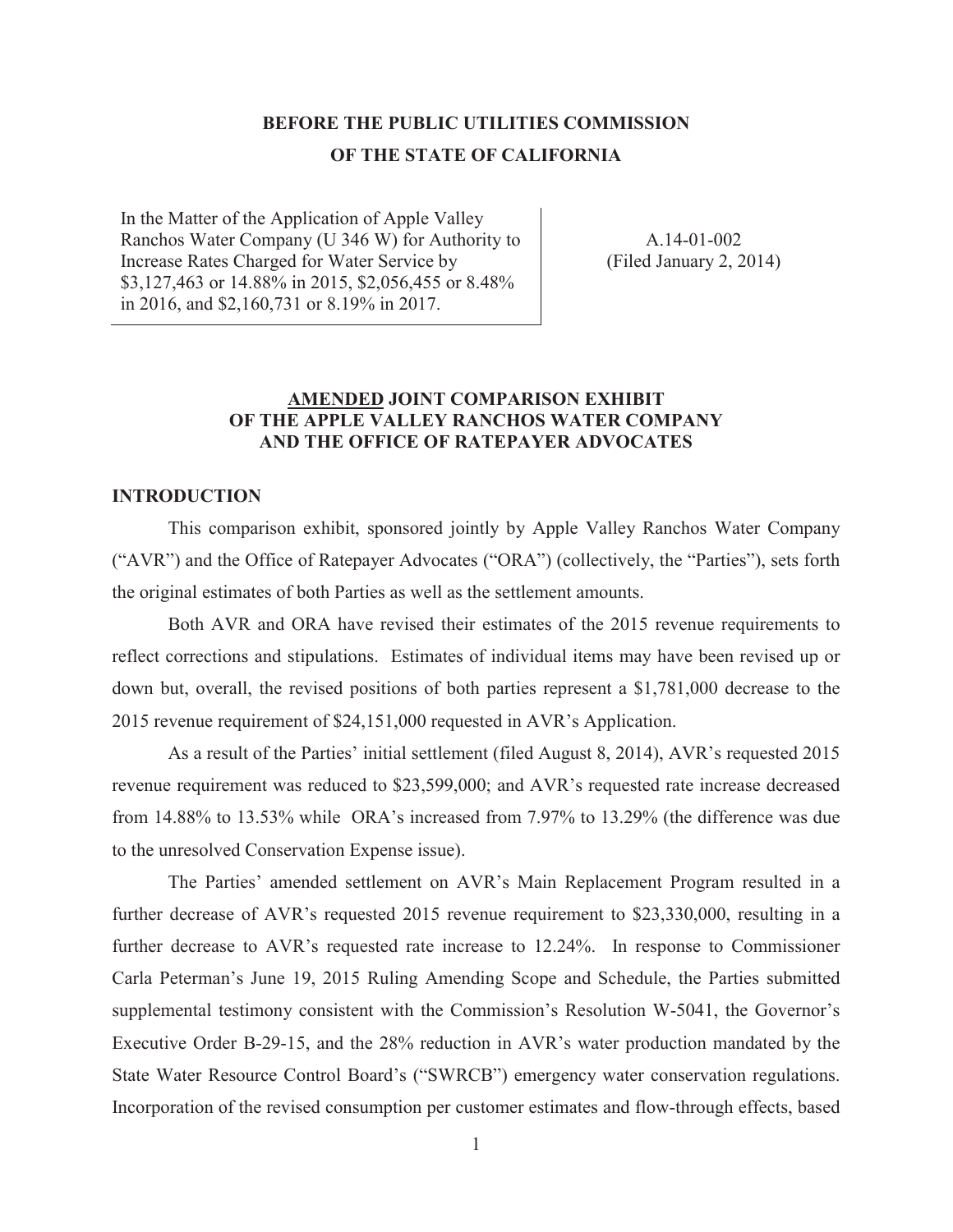on the Parties' agreements in their filed supplemental testimony, results in a significant further decrease to the 2015 revenue requirement: \$22,370,000 requested by AVR and \$22,325,000 proposed by ORA. The significant reduction in sales, however, causes an increase to the resulting rate increase necessary to generate the revenue requirement: 25.31% requested by AVR and 25.06% proposed by ORA.

Included in this comparison exhibit are summary of earnings tables at present rate revenues (2015) and at AVR's and ORA's proposed rate of return (2015) providing the results of AVR's and ORA's revised estimates as well as the differences between AVR and ORA by category. Income tax tables are similarly provided at present rate revenues (2015) and at AVR's and ORA's proposed rate of return (2015). Rate base tables are provided for years 2015 and 2016. Tables are also provided for customers and water sales for years 2015, 2016, and 2017.

The differences between AVR's and ORA's original and final estimates are due to the Parties' corrections, stipulations, and resolution of customers, sales, revenues, expense, tax and capital items through additional discussions held after the issuance of ORA's Amended Report on the Results of Operations, the amended resolution of AVR's Main Replacement Program, as well as consideration of the Parties' respective Supplemental Testimony.

The Parties have reached agreement on the majority of revenue, expense, tax, and capital items as described in the Final Amended Settlement Agreement. There are, however, a number of categories where agreement was reached on methodology but the Parties have remaining differences in their respective estimates due to the impact of the unresolved issues. The Parties were unable to reach agreement on the issues of: (1) Conservation expense proposed by AVR and the Conservation Balancing Account proposed by ORA; (2) the use of estimates in Balancing Accounts; (3) the Office Remodel Balancing Account; (4) the Solar Project Memorandum Account; (5) the Level Payment Plan; (6) the Sales Reconciliation Mechanism; and (7) the inclusion of the irrigation system in the WRAM/MCBA. The unresolved issues are identified in the Parties' Briefs as Conservation Estimates, Conservation Balancing Account, Solar Project Memorandum Account, Office Remodel Balancing Account, Use of Estimates, Level Payment Plan, Sales Reconciliation Mechanism, Irrigation (Commodity Revenues & Production Costs), Incremental Cost Balancing Account, and Chemical Costs. The comparison exhibit does not address the issues raised by the Town of Apple Valley ("Town"), including the issues addressed in the Parties' briefs under the headings "Rate Design" and "Water Rate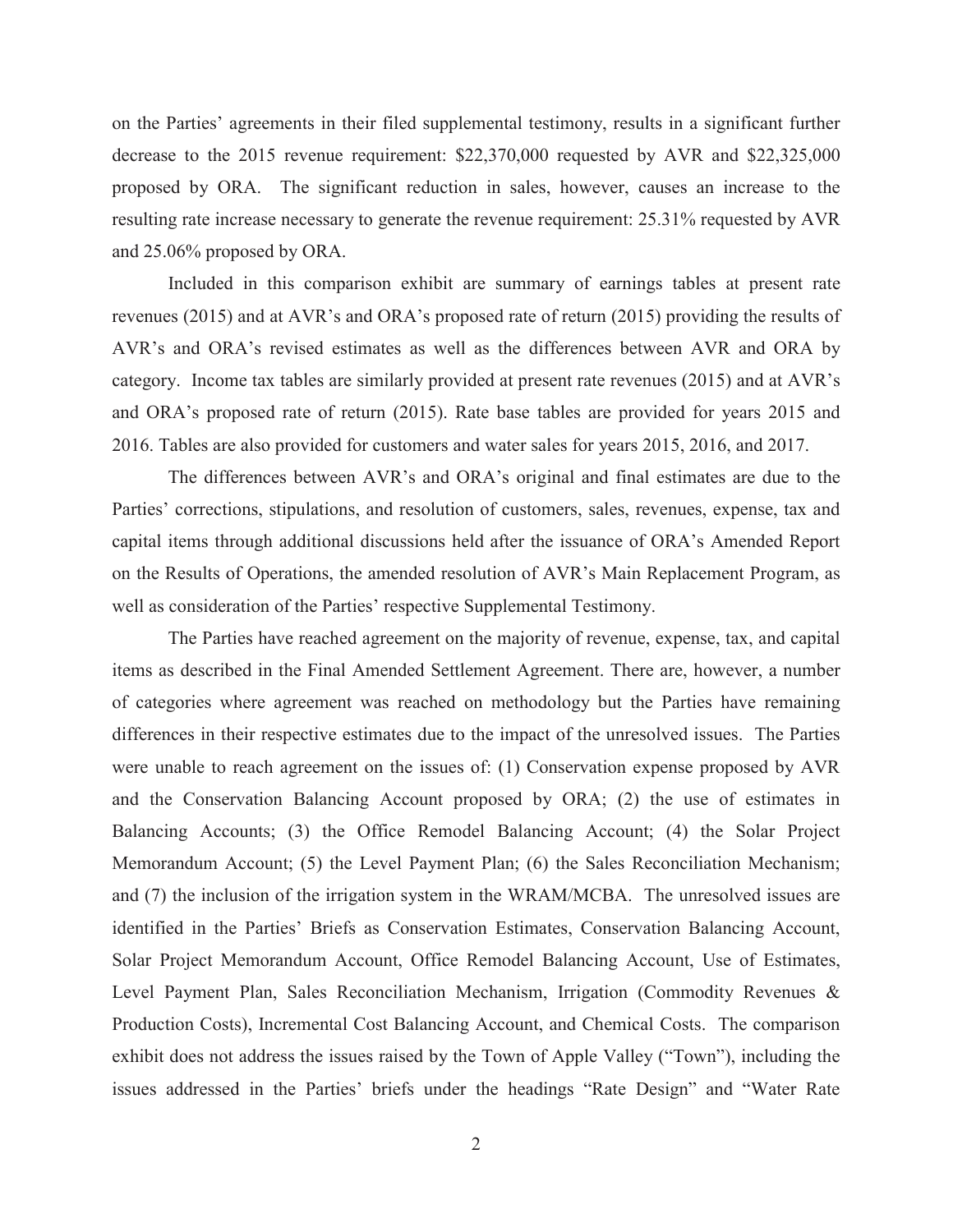Comparison." The Parties are in agreement on the Rate Design and Water Rate Comparison issues raised by the Town and have briefed their respective positions on these issues.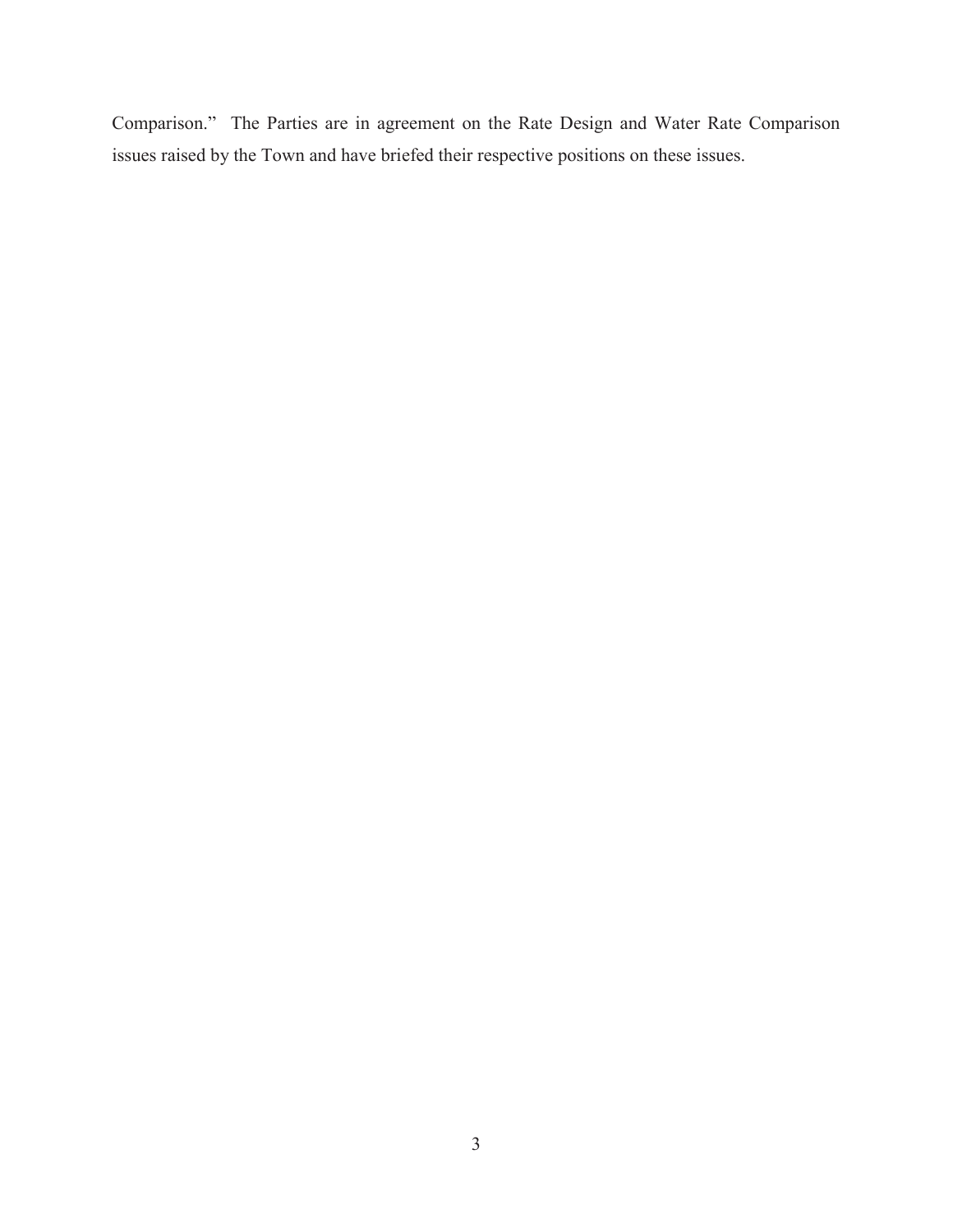#### **TABLE A-1 APPLE VALLEY RANCHOS WATER CO. - DOMESTIC & IRRIGATION 2015 GENERAL RATE CASE COMPARATIVE SUMMARY OF EARNINGS FOR TEST YEAR AT PRESENT RATES 2015 @ PRESENT RATES (Dollars in Thousands)**

|                                     | <b>ORA</b> |                |                   | <b>AVR</b>     |          |
|-------------------------------------|------------|----------------|-------------------|----------------|----------|
|                                     | ORIGINAL   | <b>REVISED</b> | <b>DIFFERENCE</b> | <b>REVISED</b> | ORIGINAL |
| OPERATING REVENUES                  | 20,783.4   | 17,804.9       | 0.0               | 17,804.9       | 20,976.8 |
| DEFERRED REVENUES                   | 0.0        | 0.0            | 0.0               | 0.0            | 0.0      |
| MISCELLANEOUS REVENUE               | 46.7       | 46.7           | 0.0               | 46.7           | 46.7     |
| <b>TOTAL REVENUES</b>               | 20,830.1   | 17,851.6       | 0.0               | 17,851.6       | 21,023.5 |
| <b>OPERATIONS &amp; MAINTENANCE</b> |            |                |                   |                |          |
| PAYROLL-OPERATIONS                  | 827.0      | 837.5          | 0.0               | 837.5          | 840.9    |
| OPERATIONS-OTHER                    | 159.0      | 155.2          | 0.0               | 155.2          | 157.3    |
| PURCHASED WATER-POTABLE             | 0.0        | 0.0            | 0.0               | 0.0            | 0.0      |
| PURCHASED POWER                     | 1,097.5    | 971.9          | 0.0               | 971.9          | 1,125.6  |
| <b>LEASED WATER RIGHTS</b>          | 834.7      | 0.0            | 0.0               | 0.0            | 963.8    |
| REPLENISHMENT                       | 109.8      | 101.6          | 0.0               | 101.6          | 114.9    |
| <b>CHEMICALS</b>                    | 21.9       | 21.8           | 0.0               | 21.8           | 22.0     |
| PAYROLL-CUSTOMERS                   | 498.1      | 504.5          | 0.0               | 504.5          | 506.6    |
| <b>CUSTOMERS-OTHER</b>              | 273.8      | 305.8          | 44.6              | 350.4          | 358.5    |
| <b>UNCOLLECTIBLES</b>               | 99.1       | 84.7           | 0.0               | 84.7           | 100.0    |
| PAYROLL-MAINTENANCE                 | 429.9      | 435.3          | 0.0               | 435.3          | 437.2    |
| MAINTENANCE-OTHER                   | 667.2      | 619.2          | 0.0               | 619.2          | 623.1    |
| PAYROLL-CLEARINGS                   | 120.9      | 122.4          | 0.0               | 122.4          | 122.9    |
| DEPRECIATION-CLEARINGS              | 239.8      | 241.9          | 0.0               | 241.9          | 264.2    |
| <b>CLEARINGS-OTHER</b>              | 210.7      | 209.4          | 0.0               | 209.4          | 221.1    |
| <b>SUB-TOTAL O &amp; M</b>          | 5,589.4    | 4,611.1        | 44.6              | 4,655.7        | 5,858.1  |
| <b>ADMINISTRATIVE &amp; GENERAL</b> |            |                |                   |                |          |
| A & G PAYROLL                       | 1,590.3    | 1,609.9        | 0.0               | 1,609.9        | 1,616.4  |
| <b>EMPLOYEE BENEFITS</b>            | 1,299.2    | 1,342.9        | 0.0               | 1,342.9        | 1,361.8  |
| <b>INSURANCE</b>                    | 645.4      | 663.7          | 0.0               | 663.7          | 664.3    |
| UNINSURED PROPERTY DAMAGE           | 8.7        | 8.8            | 0.0               | 8.8            | 8.8      |
| REG. COMM. EXPENSE                  | 131.3      | 159.3          | 0.0               | 159.3          | 162.3    |
| <b>FRANCHISE REQUIREMENTS</b>       | 200.2      | 171.3          | 0.0               | 171.3          | 202.0    |
| <b>OUTSIDE SERVICES</b>             | 234.9      | 248.9          | 0.0               | 248.9          | 265.3    |
| A & G - OTHER                       | 451.7      | 496.3          | 0.0               | 496.3          | 514.7    |
| A & G TRANSFERRED CREDIT            | (184.8)    | (357.2)        | 0.0               | (357.2)        | (637.3)  |
| <b>RENTS</b>                        | 16.7       | 16.8           | 0.0               | 16.8           | 17.3     |
| <b>GENERAL OFFICE ALLOCATION</b>    | 2,102.7    | 2,129.3        | 0.0               | 2,129.3        | 2,196.2  |
| <b>AVR ALLOCATION</b>               | (0.0)      | 0.0            | 0.0               | 0.0            | 0.0      |
| SUB-TOTAL A & G                     | 6,496.3    | 6,489.9        | 0.0               | 6,489.9        | 6,371.8  |
| <b>OTHER TAXES</b>                  |            |                |                   |                |          |
| <sup>1</sup> PROPERTY TAXES         | 582.6      | 590.1          | 0.0               | 590.1          | 585.4    |
| $^{\rm l}$ PAYROLL TAXES            | 331.1      | 321.6          | $0.0\,$           | 321.6          | 323.2    |
| <b>SUB-TOTAL OTHER TAXES</b>        | 913.6      | 911.7          | 0.0               | 911.7          | 908.7    |
| <sup>1</sup> DEPRECIATION           | 3,169.4    | 3,262.3        | 0.0               | 3,262.3        | 3,399.1  |
| <b>CA INCOME TAXES</b>              | 255.0      | 52.7           | $0.0\,$           | 52.7           | 216.3    |
| <b>FEDERAL INCOME TAXES</b>         | 839.3      | 152.3          | (13.4)            | 138.9          | 756.2    |
| <b>TOTAL EXPENSES</b>               | 17,262.9   | 15,480.0       | 31.2              | 15,511.2       | 17,510.1 |
| <b>NET REVENUE</b>                  | 3,567.1    | 2,371.6        | (31.2)            | 2,340.4        | 3,513.4  |
| <b>TOTAL RATE BASE</b>              | 49,851.7   | 54,418.5       | 1.0               | 54,419.5       | 58,578.3 |
| <b>RATE OF RETURN</b>               | 7.16%      | 4.36%          | $-0.1%$           | 4.30%          | $6.00\%$ |

 $^{\rm l}$  DEPRECIATION, AD VALOREM AND PAYROLL TAXES FROM AVR'S GENERAL OFFICE HAVE BEEN INCLUDED IN THE APPROPRIATE LINE ITEM OF EXPENSE.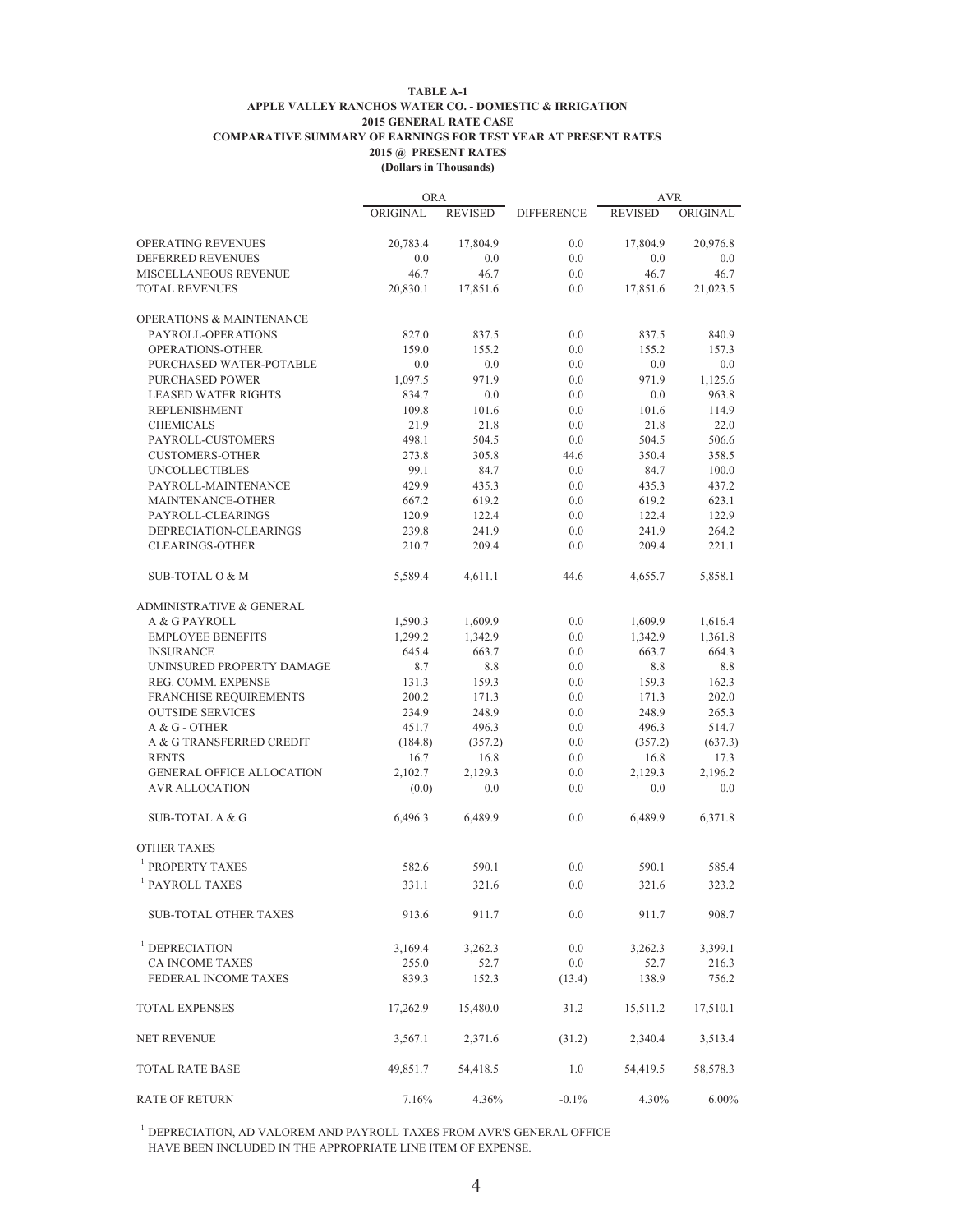#### **TABLE A-2 APPLE VALLEY RANCHOS WATER CO. - DOMESTIC & IRRIGATION 2015 GENERAL RATE CASE COMPARATIVE SUMMARY OF EARNINGS FOR TEST YEAR AT PROPOSED RATES 2015 @ PROPOSED RATES**

|  | (Dollars in Thousands) |
|--|------------------------|
|  |                        |

|                                     | <b>ORA</b>       |                  |                   | <b>AVR</b>       |                  |
|-------------------------------------|------------------|------------------|-------------------|------------------|------------------|
|                                     | ORIGINAL         | <b>REVISED</b>   | <b>DIFFERENCE</b> | <b>REVISED</b>   | ORIGINAL         |
| <b>OPERATING REVENUES</b>           | 22,439.4         | 22.259.0         | 45.0              | 22,304.0         | 24,100.3         |
| DEFERRED REVENUES                   | 0.0              | 0.0              | 0.0               | 0.0              | 0.0              |
| MISCELLANEOUS REVENUE               | 50.7             | 66.0             | 0.0               | 66.0             | 50.7             |
| <b>TOTAL REVENUES</b>               | 22,490.1         | 22,325.0         | 45.0              | 22,370.0         | 24,151.0         |
| <b>OPERATIONS &amp; MAINTENANCE</b> |                  |                  |                   |                  |                  |
| PAYROLL-OPERATIONS                  | 827.0            | 837.5            | 0.0               | 837.5            | 840.9            |
| OPERATIONS-OTHER                    | 159.0            | 155.2            | 0.0               | 155.2            | 157.3            |
| PURCHASED WATER-POTABLE             | 0.0              | 0.0              | 0.0               | 0.0              | 0.0              |
| <b>PURCHASED POWER</b>              | 1,097.5          | 971.9            | 0.0               | 971.9            | 1,125.6          |
| <b>LEASED WATER RIGHTS</b>          | 834.7            | 0.0              | 0.0               | 0.0              | 963.8            |
| <b>REPLENISHMENT</b>                | 109.8            | 101.6            | 0.0               | 101.6            | 114.9            |
| <b>CHEMICALS</b>                    | 21.9             | 21.8             | 0.0               | 21.8             | 22.0             |
| PAYROLL-CUSTOMERS                   | 498.1            | 504.5            | 0.0               | 504.5            | 506.6            |
| <b>CUSTOMERS-OTHER</b>              | 273.8            | 305.8            | 44.6              | 350.4            | 358.5            |
| <b>UNCOLLECTIBLES</b>               | 114.1            | 106.1            | 0.2               | 106.3            | 114.9            |
| PAYROLL-MAINTENANCE                 | 429.9            | 435.3            | 0.0               | 435.3            | 437.2            |
| MAINTENANCE-OTHER                   | 667.2            | 619.2            | 0.0               | 619.2            | 623.1            |
| PAYROLL-CLEARINGS                   | 120.9            | 122.4            | 0.0               | 122.4            | 122.9            |
| DEPRECIATION-CLEARINGS              | 239.8            | 241.9            | 0.0               | 241.9            | 264.2            |
| <b>CLEARINGS-OTHER</b>              | 210.7            | 209.4            | 0.0               | 209.4            | 221.1            |
| <b>SUB-TOTAL O &amp; M</b>          | 5,604.4          | 4,632.5          | 44.8              | 4,677.3          | 5,873.0          |
| <b>ADMINISTRATIVE &amp; GENERAL</b> |                  |                  |                   |                  |                  |
| A & G PAYROLL                       | 1,590.3          | 1,609.9          | 0.0               | 1,609.9          | 1,616.4          |
| <b>EMPLOYEE BENEFITS</b>            | 1,299.2          | 1,342.9          | 0.0               | 1,342.9          | 1,361.8          |
| <b>INSURANCE</b>                    | 645.4            | 663.7            | 0.0               | 663.7            | 664.3            |
| UNINSURED PROPERTY DAMAGE           | 8.7              | 8.8              | 0.0               | 8.8              | 8.8              |
| REG. COMM. EXPENSE                  | 131.3            | 159.3            | 0.0               | 159.3            | 162.3            |
| <b>FRANCHISE REQUIREMENTS</b>       | 230.7            | 214.4            | 0.4               | 214.9            | 232.1            |
| <b>OUTSIDE SERVICES</b>             | 234.9            | 248.9            | 0.0               | 248.9            | 265.3            |
| A & G - OTHER                       | 451.7            | 496.3            | 0.0               | 496.3            | 514.7            |
| A & G TRANSFERRED CREDIT            | (184.8)          | (357.2)          | 0.0               | (357.2)          | (637.3)          |
| <b>RENTS</b>                        | 16.7             | 16.8             | 0.0               | 16.8             | 17.3             |
| <b>GENERAL OFFICE ALLOCATION</b>    | 2,102.7          | 2,129.3          | 0.0               | 2,129.3          | 2,196.2          |
| <b>AVR ALLOCATION</b>               | (0.0)            | 0.0              | 0.0               | 0.0              | 0.0              |
| SUB-TOTAL A & G                     | 6,526.8          | 6,533.1          | 0.4               | 6,533.5          | 6,401.9          |
| <b>OTHER TAXES</b>                  |                  |                  |                   |                  |                  |
| PROPERTY TAXES                      | 582.6            | 590.1            | 0.0               | 590.1            | 585.4            |
| <sup>1</sup> PAYROLL TAXES          | 331.1            | 321.6            | 0.0               | 321.6            | 323.2            |
| <b>SUB-TOTAL OTHER TAXES</b>        | 913.6            | 911.7            | 0.0               | 911.7            | 908.7            |
| <sup>1</sup> DEPRECIATION           |                  |                  |                   |                  |                  |
| <b>CA INCOME TAXES</b>              | 3,169.4          | 3,262.3          | 0.0               | 3,262.3          | 3,399.1          |
| FEDERAL INCOME TAXES                | 399.6<br>1,376.5 | 446.9<br>1,600.3 | (0.0)<br>1.2      | 446.9<br>1,601.5 | 489.3<br>1,768.6 |
|                                     |                  |                  |                   |                  |                  |
| <sup>2</sup> TOTAL EXPENSES         | 17,968.4         | 17,386.7         | 46.4              | 17,433.2         | 18,840.5         |
| <b>NET REVENUE</b>                  | 4,521.7          | 4,938.3          | (1.4)             | 4,936.8          | 5,310.5          |
| <b>TOTAL RATE BASE</b>              | 49,851.7         | 54,418.5         | 1.0               | 54,419.5         | 58,578.3         |
| <b>RATE OF RETURN</b>               | 9.07%            | 9.07%            | $0.0\%$           | 9.07%            | 9.07%            |
| <b>DOLLAR INCREASE</b>              | 1,660.0          | 4,473.4          | 45.0              | 4,518.4          | 3,127.5          |
| % INCREASE                          | 7.97%            | 25.06%           | 0.3%              | 25.31%           | 14.88%           |

 $^{\rm 1}$  DEPRECIATION, AD VALOREM AND PAYROLL TAXES FROM AVR'S GENERAL OFFICE HAVE BEEN INCLUDED IN THE APPROPRIATE LINE ITEM OF EXPENSE.

 $^2$  ORA'S ORIGINAL TOTAL EXPENSES IS ADJUSTED TO REFLECT ORA'S REPORT.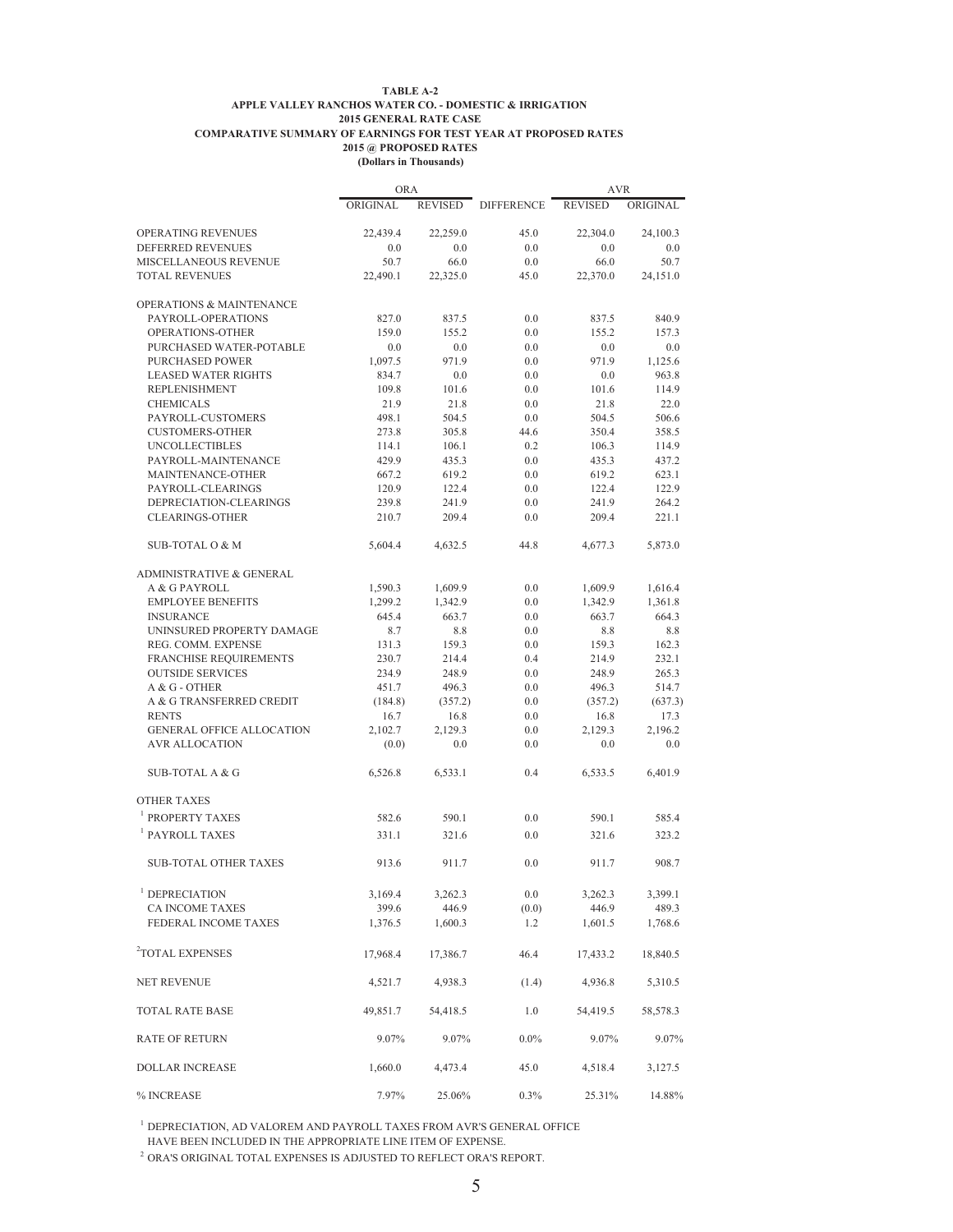#### **TABLE A-3 APPLE VALLEY RANCHOS WATER CO. - DOMESTIC 2015 GENERAL RATE CASE COMPARATIVE SUMMARY OF EARNINGS FOR TEST YEAR AT PRESENT RATES 2015 @ PRESENT RATES (Dollars in Thousands)**

|                                                    | <b>ORA</b>       |                |                   | <b>AVR</b>     |                  |
|----------------------------------------------------|------------------|----------------|-------------------|----------------|------------------|
|                                                    | ORIGINAL         | <b>REVISED</b> | <b>DIFFERENCE</b> | <b>REVISED</b> | ORIGINAL         |
| OPERATING REVENUES                                 | 20,591.0         | 17,608.2       | 0.0               | 17,608.2       | 20,780.1         |
| DEFERRED REVENUES                                  | 0.0              | 0.0            | 0.0               | 0.0            | 0.0              |
| MISCELLANEOUS REVENUE                              | 46.7             | 46.7           | 0.0               | 46.7           | 46.7             |
| <b>TOTAL REVENUES</b>                              | 20,637.7         | 17,654.9       | 0.0               | 17,654.9       | 20,826.8         |
| OPERATIONS & MAINTENANCE                           |                  |                |                   |                |                  |
| PAYROLL-OPERATIONS                                 | 824.0            | 834.4          | 0.0               | 834.4          | 837.9            |
| OPERATIONS-OTHER                                   | 159.0            | 155.2          | 0.0               | 155.2          | 157.3            |
| PURCHASED WATER-POTABLE                            | 0.0              | 0.0            | 0.0               | 0.0            | 0.0              |
|                                                    |                  |                |                   |                |                  |
| PURCHASED POWER                                    | 1,010.3<br>834.7 | 877.7          | 0.0               | 877.7<br>0.0   | 1,030.0<br>963.8 |
| <b>LEASED WATER RIGHTS</b><br><b>REPLENISHMENT</b> |                  | 0.0<br>92.0    | 0.0<br>0.0        | 92.0           |                  |
|                                                    | 103.3            |                |                   |                | 105.0            |
| <b>CHEMICALS</b>                                   | 21.9             | 21.8           | 0.0               | 21.8           | 22.0             |
| PAYROLL-CUSTOMERS                                  | 498.1            | 504.5          | 0.0               | 504.5          | 506.6            |
| <b>CUSTOMERS-OTHER</b>                             | 273.8            | 305.8          | 44.6              | 350.4          | 358.5            |
| <b>UNCOLLECTIBLES</b>                              | 99.1             | 84.7           | 0.0               | 84.7           | 100.0            |
| PAYROLL-MAINTENANCE                                | 429.9            | 435.3          | 0.0               | 435.3          | 437.2            |
| MAINTENANCE-OTHER                                  | 665.0            | 617.0          | 0.0               | 617.0          | 621.0            |
| PAYROLL-CLEARINGS                                  | 120.9            | 122.4          | 0.0               | 122.4          | 122.9            |
| DEPRECIATION-CLEARINGS                             | 239.8            | 241.9          | 0.0               | 241.9          | 264.2            |
| <b>CLEARINGS-OTHER</b>                             | 207.6            | 206.3          | 0.0               | 206.3          | 218.0            |
| SUB-TOTAL O & M                                    | 5,487.2          | 4,499.0        | 44.6              | 4,543.6        | 5,744.3          |
| <b>ADMINISTRATIVE &amp; GENERAL</b>                |                  |                |                   |                |                  |
| A & G PAYROLL                                      | 1,590.3          | 1,609.9        | 0.0               | 1,609.9        | 1,616.4          |
| <b>EMPLOYEE BENEFITS</b>                           | 1,297.2          | 1,340.8        | 0.0               | 1,340.8        | 1,359.8          |
| <b>INSURANCE</b>                                   | 644.1            | 662.4          | 0.0               | 662.4          | 663.0            |
| UNINSURED PROPERTY DAMAGE                          | 8.7              | 8.8            | 0.0               | 8.8            | 8.8              |
| REG. COMM. EXPENSE                                 | 131.3            | 159.3          | 0.0               | 159.3          | 162.3            |
| <b>FRANCHISE REQUIREMENTS</b>                      | 200.2            | 171.3          | 0.0               | 171.3          | 202.0            |
| <b>OUTSIDE SERVICES</b>                            | 230.3            | 244.4          | 0.0               | 244.4          | 261.2            |
| A & G - OTHER                                      | 451.5            | 496.0          | 0.0               | 496.0          | 514.5            |
| A & G TRANSFERRED CREDIT                           | (184.8)          | (357.2)        | 0.0               | (357.2)        | (637.3)          |
| <b>RENTS</b>                                       | 16.7             | 16.8           | 0.0               | 16.8           | 17.3             |
| <b>GENERAL OFFICE ALLOCATION</b>                   | 2,089.2          | 2,115.6        | 0.0               | 2,115.6        | 2,183.7          |
| <b>AVR ALLOCATION</b>                              | (26.7)           | (27.6)         | 0.0               | (27.6)         | (27.9)           |
| <b>SUB-TOTAL A &amp; G</b>                         | 6,447.9          | 6,440.4        | 0.0               | 6,440.4        | 6,323.6          |
| <b>OTHER TAXES</b>                                 |                  |                |                   |                |                  |
| <sup>1</sup> PROPERTY TAXES                        | 579.1            | 586.6          | 0.0               | 586.6          | 582.0            |
| $^{\rm l}$ PAYROLL TAXES                           | 330.4            | 320.9          | 0.0               | 320.9          | 322.6            |
| SUB-TOTAL OTHER TAXES                              | 909.5            | 907.6          | 0.0               | 907.6          | 904.5            |
|                                                    |                  |                |                   |                |                  |
| <sup>1</sup> DEPRECIATION                          | 3,154.2          | 3,247.0        | 0.0               | 3,247.0        | 3,383.4          |
| <b>CA INCOME TAXES</b>                             | 253.9            | 56.6           | (3.9)             | 52.7           | 216.3            |
| <b>FEDERAL INCOME TAXES</b>                        | 835.3            | 150.4          | (13.4)            | 137.0          | 754.5            |
| <b>TOTAL EXPENSES</b>                              | 17,088.1         | 15,301.0       | 27.3              | 15,328.3       | 17,326.6         |
| <b>NET REVENUE</b>                                 | 3,549.6          | 2,353.9        | (27.3)            | 2,326.6        | 3,500.3          |
| <b>TOTAL RATE BASE</b>                             | 49,568.7         | 54,133.7       | 1.0               | 54,134.8       | 58,294.1         |
| <b>RATE OF RETURN</b>                              | 7.16%            | 4.35%          | $-0.1\%$          | 4.30%          | $6.00\%$         |

 $^{\rm l}$  DEPRECIATION, AD VALOREM AND PAYROLL TAXES FROM AVR'S GENERAL OFFICE HAVE BEEN INCLUDED IN THE APPROPRIATE LINE ITEM OF EXPENSE.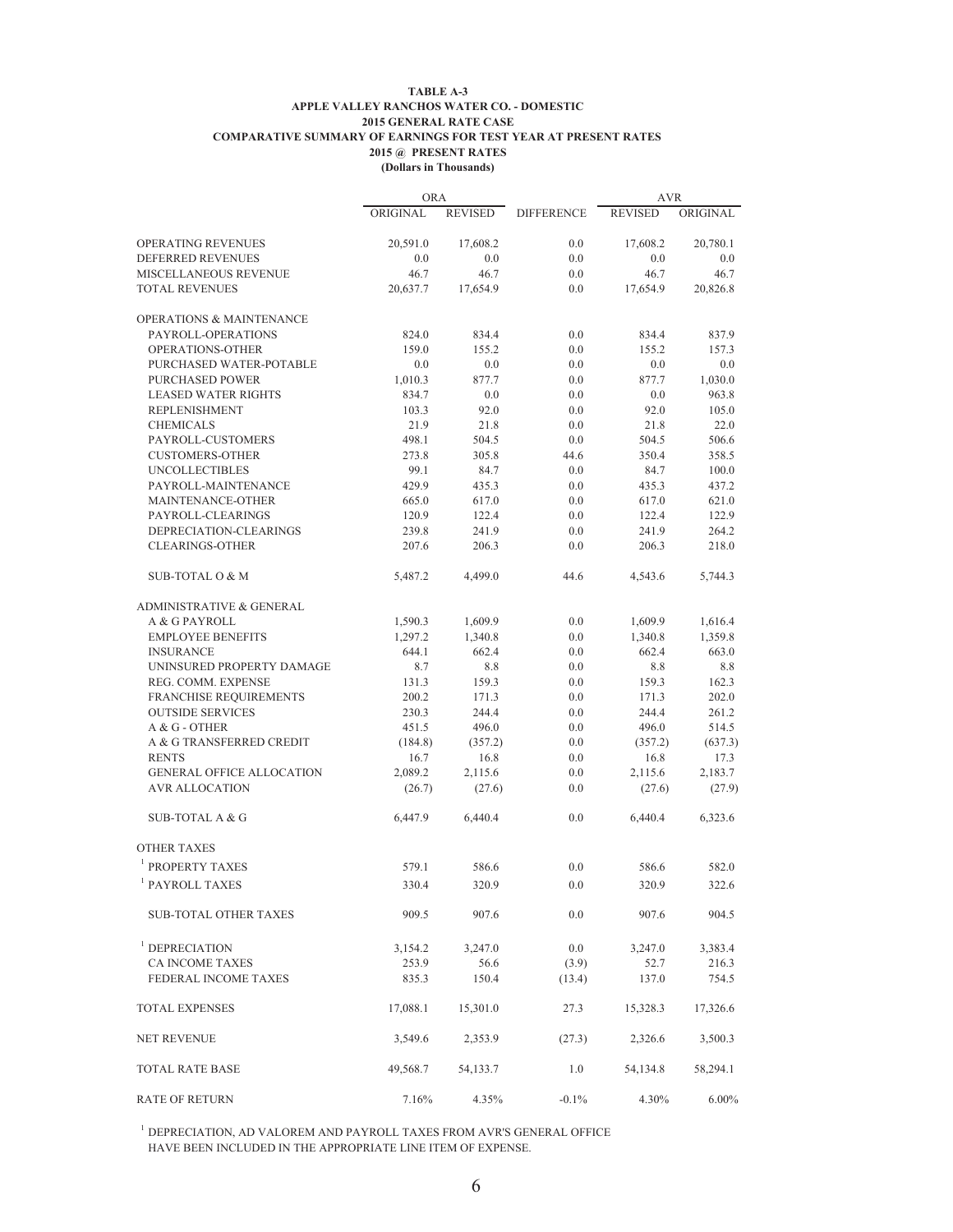#### **TABLE A-4 APPLE VALLEY RANCHOS WATER CO. - DOMESTIC 2015 GENERAL RATE CASE COMPARATIVE SUMMARY OF EARNINGS FOR TEST YEAR AT PROPOSED RATES 2015 @ PROPOSED RATES (Dollars in Thousands)**

|                                           | <b>ORA</b>      |                 |                   | <b>AVR</b>      |                 |
|-------------------------------------------|-----------------|-----------------|-------------------|-----------------|-----------------|
|                                           | ORIGINAL        | <b>REVISED</b>  | <b>DIFFERENCE</b> | <b>REVISED</b>  | ORIGINAL        |
| <b>OPERATING REVENUES</b>                 | 22.232.9        | 22,040.8        | 45.0              | 22,085.8        | 23,881.2        |
| DEFERRED REVENUES                         | 0.0             | 0.0             | 0.0               | 0.0             | 0.0             |
| MISCELLANEOUS REVENUE                     | 50.7            | 66.0            | 0.0               | 66.0            | 50.7            |
| <b>TOTAL REVENUES</b>                     | 22,283.5        | 22,106.7        | 45.0              | 22,151.7        | 23,931.9        |
| <b>OPERATIONS &amp; MAINTENANCE</b>       |                 |                 |                   |                 |                 |
| PAYROLL-OPERATIONS                        | 824.0           | 834.4           | 0.0               | 834.4           | 837.9           |
| OPERATIONS-OTHER                          | 159.0           | 155.2           | 0.0               | 155.2           | 157.3           |
| PURCHASED WATER-POTABLE                   | 0.0             | 0.0             | 0.0               | 0.0             | 0.0             |
| PURCHASED POWER                           | 1,010.3         | 877.7           | 0.0               | 877.7           | 1,030.0         |
| <b>LEASED WATER RIGHTS</b>                | 834.7           | 0.0             | 0.0               | 0.0             | 963.8           |
| <b>REPLENISHMENT</b>                      | 103.3           | 92.0            | 0.0               | 92.0            | 105.0           |
| <b>CHEMICALS</b>                          | 21.9            | 21.8            | 0.0               | 21.8            | 22.0            |
| PAYROLL-CUSTOMERS                         | 498.1           | 504.5           | 0.0               | 504.5           | 506.6           |
| <b>CUSTOMERS-OTHER</b>                    | 273.8           | 305.8           | 44.6              | 350.4           | 358.5           |
| <b>UNCOLLECTIBLES</b>                     | 114.1           | 106.1           | 0.2               | 106.3           | 114.9           |
| PAYROLL-MAINTENANCE                       | 429.9           | 435.3           | 0.0               | 435.3           | 437.2           |
| MAINTENANCE-OTHER                         | 665.0           | 617.0           | 0.0               | 617.0           | 621.0           |
| PAYROLL-CLEARINGS                         | 120.9           | 122.4           | 0.0               | 122.4           | 122.9           |
| DEPRECIATION-CLEARINGS                    | 239.8           | 241.9           | 0.0               | 241.9           | 264.2           |
| <b>CLEARINGS-OTHER</b>                    | 207.6           | 206.3           | 0.0               | 206.3           | 218.0           |
| <b>SUB-TOTAL O &amp; M</b>                | 5,502.2         | 4,520.3         | 44.8              | 4,565.2         | 5,759.2         |
| <b>ADMINISTRATIVE &amp; GENERAL</b>       |                 |                 |                   |                 |                 |
| A & G PAYROLL                             | 1,590.3         | 1,609.9         | 0.0               | 1,609.9         | 1,616.4         |
| <b>EMPLOYEE BENEFITS</b>                  | 1,297.2         | 1,340.8         | 0.0               | 1,340.8         | 1,359.8         |
| <b>INSURANCE</b>                          | 644.1           | 662.4           | 0.0               | 662.4           | 663.0           |
| UNINSURED PROPERTY DAMAGE                 | 8.7             | 8.8             | 0.0               | 8.8             | 8.8             |
| REG. COMM. EXPENSE                        | 131.3           | 159.3           | 0.0               | 159.3           | 162.3           |
| <b>FRANCHISE REQUIREMENTS</b>             | 230.7           | 214.4           | 0.4               | 214.9           | 232.1           |
| <b>OUTSIDE SERVICES</b>                   | 230.3           | 244.4           | 0.0               | 244.4           | 261.2           |
| A & G - OTHER<br>A & G TRANSFERRED CREDIT | 451.5           | 496.0           | 0.0<br>0.0        | 496.0           | 514.5           |
| <b>RENTS</b>                              | (184.8)<br>16.7 | (357.2)<br>16.8 | 0.0               | (357.2)<br>16.8 | (637.3)<br>17.3 |
| <b>GENERAL OFFICE ALLOCATION</b>          | 2,089.2         | 2,115.6         | 0.0               | 2,115.6         | 2,183.7         |
| <b>AVR ALLOCATION</b>                     | (26.7)          | (27.6)          | 0.0               | (27.6)          | (27.9)          |
|                                           |                 |                 |                   |                 |                 |
| <b>SUB-TOTAL A &amp; G</b>                | 6,478.4         | 6,483.6         | 0.4               | 6,484.0         | 6,353.7         |
| <b>OTHER TAXES</b>                        |                 |                 |                   |                 |                 |
| PROPERTY TAXES                            | 579.1           | 586.6           | 0.0               | 586.6           | 582.0           |
| PAYROLL TAXES                             | 330.4           | 320.9           | 0.0               | 320.9           | 322.6           |
| <b>SUB-TOTAL OTHER TAXES</b>              | 909.5           | 907.6           | 0.0               | 907.6           | 904.5           |
| $1$ DEPRECIATION                          | 3,154.2         | 3,247.0         | 0.0               | 3,247.0         | 3,383.4         |
| <b>CA INCOME TAXES</b>                    | 397.2           | 444.5           | (0.0)             | 444.4           | 486.8           |
| FEDERAL INCOME TAXES                      | 1,368.0         | 1,591.3         | 1.2               | 1,592.5         | 1,759.5         |
| <sup>2</sup> TOTAL EXPENSES               | 17,787.7        | 17,194.3        | 46.4              | 17,240.7        | 18,647.1        |
| <b>NET REVENUE</b>                        | 4,495.8         | 4,912.5         | (1.4)             | 4,911.0         | 5,284.7         |
| <b>TOTAL RATE BASE</b>                    | 49,568.7        | 54,133.7        | 1.0               | 54,134.8        | 58,294.1        |
| <b>RATE OF RETURN</b>                     | 9.07%           | 9.07%           | $0.0\%$           | 9.07%           | 9.07%           |
| <b>DOLLAR INCREASE</b>                    | 1,645.8         | 4,451.8         | 45.0              | 4,496.8         | 3,105.0         |
| $\%$ INCREASE                             | 7.97%           | 25.22%          | 0.3%              | 25.47%          | 14.91%          |

 $^{\rm 1}$  DEPRECIATION, AD VALOREM AND PAYROLL TAXES FROM AVR'S GENERAL OFFICE HAVE BEEN INCLUDED IN THE APPROPRIATE LINE ITEM OF EXPENSE.

 $^2$  ORA'S ORIGINAL TOTAL EXPENSES IS ADJUSTED TO REFLECT ORA'S REPORT.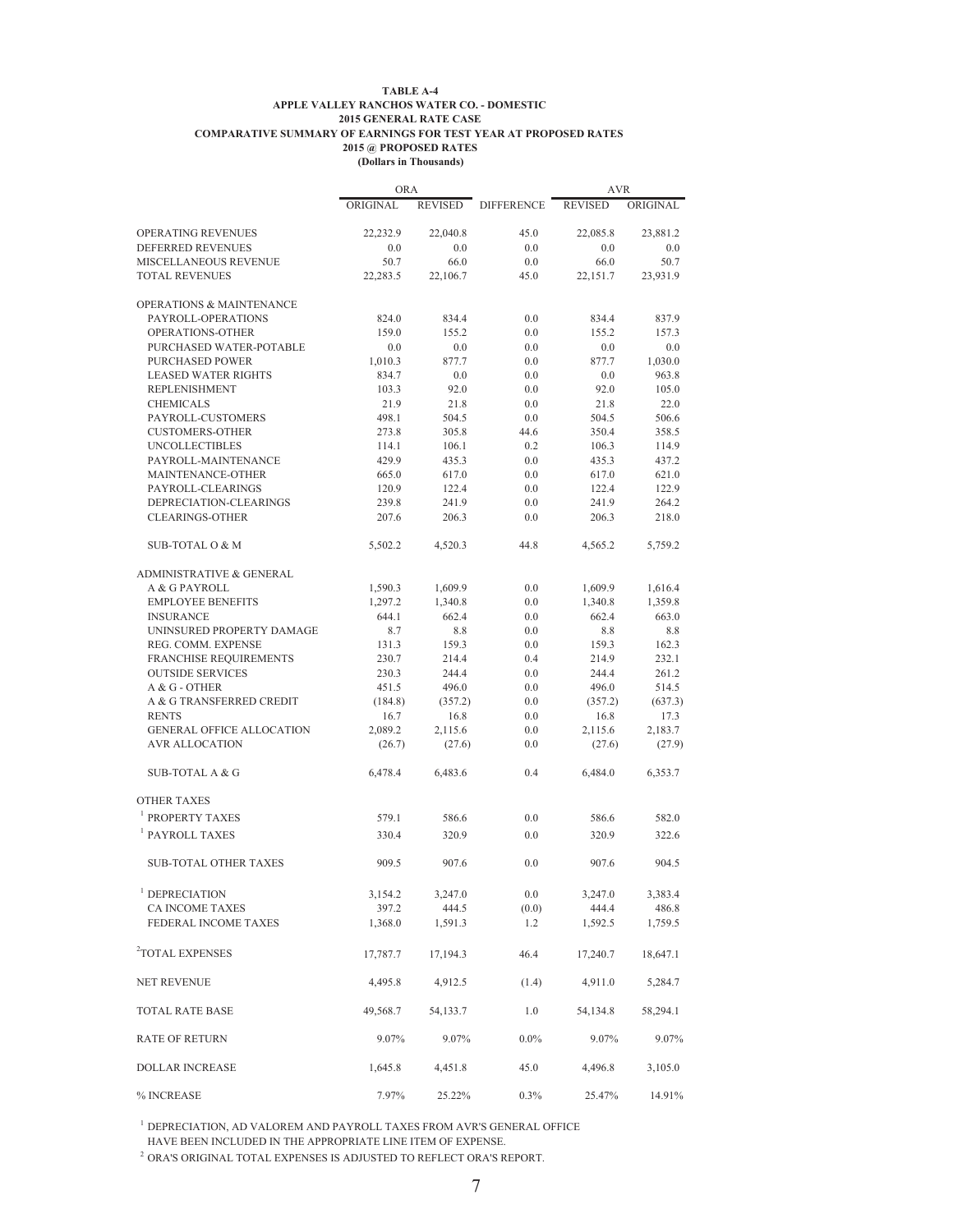#### **TABLE A-5 APPLE VALLEY RANCHOS WATER CO. - IRRIGATION 2015 GENERAL RATE CASE COMPARATIVE SUMMARY OF EARNINGS FOR TEST YEAR AT PRESENT RATES 2015 @ PRESENT RATES (Dollars in Thousands)**

|                                     | <b>ORA</b> |                |                   | AVR            |          |
|-------------------------------------|------------|----------------|-------------------|----------------|----------|
|                                     | ORIGINAL   | <b>REVISED</b> | <b>DIFFERENCE</b> | <b>REVISED</b> | ORIGINAL |
| <b>OPERATING REVENUES</b>           | 192.4      | 196.7          | 0.0               | 196.7          | 196.7    |
| DEFERRED REVENUES                   | 0.0        | 0.0            | 0.0               | 0.0            | 0.0      |
| MISCELLANEOUS REVENUE               | 0.0        | 0.0            | 0.0               | 0.0            | 0.0      |
| <b>TOTAL REVENUES</b>               | 192.4      | 196.7          | 0.0               | 196.7          | 196.7    |
| <b>OPERATIONS &amp; MAINTENANCE</b> |            |                |                   |                |          |
| PAYROLL-OPERATIONS                  | 3.0        | 3.0            | 0.0               | 3.0            | 3.0      |
| <b>OPERATIONS-OTHER</b>             | 0.0        | 0.0            | 0.0               | 0.0            | 0.0      |
| <b>PURCHASED POWER</b>              | 87.2       | 94.3           | 0.0               | 94.3           | 95.6     |
| REPLENISHMENT CHARGES               | 6.5        | 9.6            | 0.0               | 9.6            | 9.9      |
| <b>CHEMICALS</b>                    | 0.0        | 0.0            | 0.0               | 0.0            | 0.0      |
| <b>UNCOLLECTIBLES</b>               | 0.0        | 0.0            | 0.0               | 0.0            | 0.0      |
| PAYROLL-MAINTENANCE                 | 0.0        | 0.0            | 0.0               | 0.0            | 0.0      |
| MAINTENANCE-OTHER                   | 2.2        | 2.2            | 0.0               | 2.2            | 2.1      |
| PAYROLL-CLEARINGS                   | 0.0        | 0.0            | 0.0               | 0.0            | 0.0      |
| <b>CLEARINGS-OTHER</b>              | 3.1        | 3.1            | 0.0               | 3.1            | 3.2      |
| <b>SUB-TOTAL O &amp; M</b>          | 102.1      | 112.2          | 0.0               | 112.2          | 113.8    |
| <b>ADMINISTRATIVE &amp; GENERAL</b> |            |                |                   |                |          |
| PAYROLL                             | 0.0        | 0.0            | 0.0               | 0.0            | 0.0      |
| <b>EMPLOYEE BENEFITS</b>            | 2.0        | 2.1            | 0.0               | 2.1            | 2.1      |
| <b>INSURANCE</b>                    | 1.3        | 1.3            | 0.0               | 1.3            | 1.3      |
| FRANCHISE REQUIREMENTS              | 0.0        | 0.0            | 0.0               | 0.0            | 0.0      |
| <b>OUTSIDE SERVICES</b>             | 4.6        | 4.6            | 0.0               | 4.6            | 4.1      |
| <b>OFFICE SUPPLIES</b>              | 0.0        | 0.0            | 0.0               | 0.0            | 0.0      |
| A & G - OTHER                       | 0.2        | 0.2            | 0.0               | 0.2            | 0.2      |
| <b>MISCELLANEOUS</b>                | 0.0        | 0.0            | 0.0               | 0.0            | 0.0      |
| <b>RENTS</b>                        | 0.0        | 0.0            | 0.0               | 0.0            | 0.0      |
| <b>GENERAL OFFICE ALLOCATION</b>    | 13.6       | 13.7           | 0.0               | 13.7           | 12.6     |
| <b>AVR ALLOCATION</b>               | 26.7       | 27.6           | 0.0               | 27.6           | 27.9     |
| SUB-TOTAL A & G                     | 48.3       | 49.5           | 0.0               | 49.5           | 48.2     |
| <b>OTHER TAXES</b>                  |            |                |                   |                |          |
| <sup>1</sup> PROPERTY TAXES         | 3.5        | 3.5            | 0.0               | 3.5            | 3.5      |
| <sup>1</sup> PAYROLL TAXES          | 0.7        | 0.7            | 0.0               | 0.7            | 0.7      |
| SUB-TOTAL OTHER TAXES               | 4.1        | $4.2\,$        | 0.0               | 4.2            | 4.1      |
| <sup>1</sup> DEPRECIATION           | 15.2       | 15.2           | 0.0               | 15.2           | 15.6     |
| <b>CA INCOME TAXES</b>              | 1.1        | 0.5            | (0.0)             | 0.5            | 0.5      |
| FEDERAL INCOME TAXES                | 4.0        | 1.9            | (0.0)             | 1.9            | 1.8      |
| <b>TOTAL EXPENSES</b>               | 174.8      | 183.5          | (0.0)             | 183.5          | 184.0    |
| <b>NET REVENUE</b>                  | 17.5       | 13.2           | 0.0               | 13.2           | 12.7     |
| <b>TOTAL RATE BASE</b>              | 283.0      | 284.8          | 0.0               | 284.8          | 284.2    |
| <b>RATE OF RETURN</b>               | 6.20%      | 4.65%          | $0.0\%$           | 4.65%          | 4.46%    |

 $^{\rm 1}$  DEPRECIATION, AD VALOREM AND PAYROLL TAXES FROM AVR'S GENERAL OFFICE HAVE BEEN INCLUDED IN THE APPROPRIATE LINE ITEM OF EXPENSE.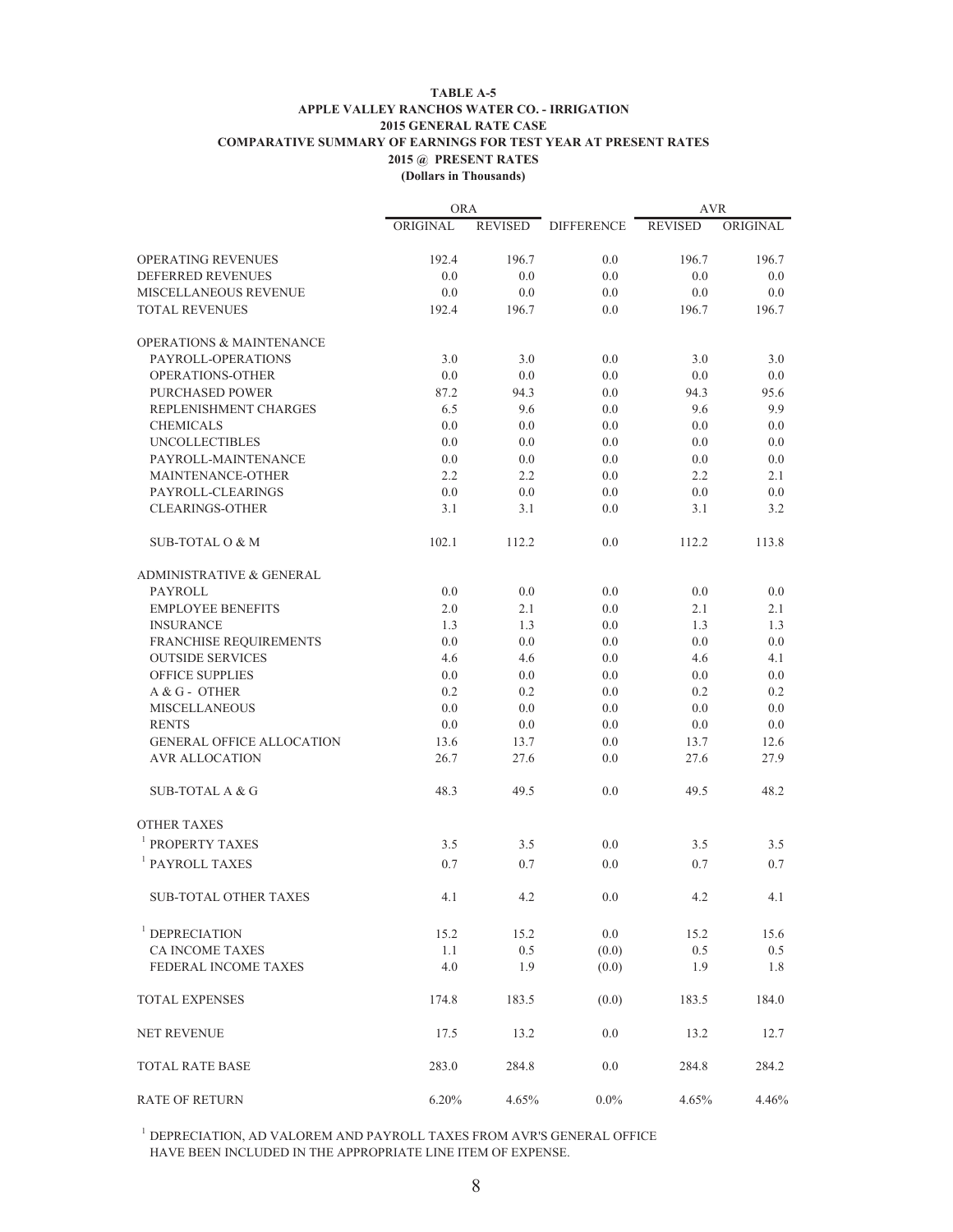#### **TABLE A-6 APPLE VALLEY RANCHOS WATER CO. - IRRIGATION 2015 GENERAL RATE CASE COMPARATIVE SUMMARY OF EARNINGS FOR TEST YEAR AT PROPOSED RATES 2015 @ PROPOSED RATES (Dollars in Thousands)**

|                                     | <b>ORA</b> |                |                   | <b>AVR</b>     |          |
|-------------------------------------|------------|----------------|-------------------|----------------|----------|
|                                     | ORIGINAL   | <b>REVISED</b> | <b>DIFFERENCE</b> | <b>REVISED</b> | ORIGINAL |
| OPERATING REVENUES                  | 206.5      | 218.3          | 0.0               | 218.3          | 219.2    |
| DEFERRED REVENUES                   | 0.0        | 0.0            | 0.0               | 0.0            | 0.0      |
| MISCELLANEOUS REVENUE               | 0.0        | 0.0            | 0.0               | 0.0            | 0.0      |
| <b>TOTAL REVENUES</b>               | 206.5      | 218.3          | 0.0               | 218.3          | 219.2    |
| <b>OPERATIONS &amp; MAINTENANCE</b> |            |                |                   |                |          |
| PAYROLL-OPERATIONS                  | 3.0        | 3.0            | 0.0               | 3.0            | 3.0      |
| OPERATIONS-OTHER                    | 0.0        | 0.0            | 0.0               | 0.0            | 0.0      |
| <b>PURCHASED WATER</b>              | 0.0        | 0.0            | 0.0               | 0.0            | 0.0      |
| <b>PURCHASED POWER</b>              | 87.2       | 94.3           | 0.0               | 94.3           | 95.6     |
| REPLENISHMENT CHARGES               | 6.5        | 9.6            | 0.0               | 9.6            | 9.9      |
| <b>CHEMICALS</b>                    | 0.0        | 0.0            | 0.0               | 0.0            | 0.0      |
| <b>UNCOLLECTIBLES</b>               | 0.0        | 0.0            | 0.0               | 0.0            | 0.0      |
| PAYROLL-MAINTENANCE                 | 0.0        | 0.0            | 0.0               | 0.0            | 0.0      |
| MAINTENANCE-OTHER                   | 2.2        | 2.2            | 0.0               | 2.2            | 2.1      |
| PAYROLL-CLEARINGS                   | 0.0        | 0.0            | 0.0               | 0.0            | 0.0      |
| <b>CLEARINGS-OTHER</b>              | 3.1        | 3.1            | 0.0               | 3.1            | 3.2      |
|                                     |            |                |                   |                |          |
| <b>SUB-TOTAL O &amp; M</b>          | 102.1      | 112.2          | 0.0               | 112.2          | 113.8    |
| <b>ADMINISTRATIVE &amp; GENERAL</b> |            |                |                   |                |          |
| PAYROLL                             | 0.0        | 0.0            | 0.0               | 0.0            | 0.0      |
| <b>EMPLOYEE BENEFITS</b>            | 2.0        | 2.1            | 0.0               | 2.1            | 2.1      |
| <b>INSURANCE</b>                    | 1.3        | 1.3            | 0.0               | 1.3            | 1.3      |
| <b>FRANCHISE REQUIREMENTS</b>       | 0.0        | 0.0            | 0.0               | 0.0            | 0.0      |
| <b>OUTSIDE SERVICES</b>             | 4.6        | 4.6            | 0.0               | 4.6            | 4.1      |
| <b>OFFICE SUPPLIES</b>              | 0.0        | 0.0            | 0.0               | 0.0            | 0.0      |
| A & G - OTHER                       | 0.2        | 0.2            | 0.0               | 0.2            | 0.2      |
| <b>MISCELLANEOUS</b>                | 0.0        | 0.0            | 0.0               | 0.0            | 0.0      |
| <b>RENTS</b>                        | 0.0        | 0.0            | 0.0               | 0.0            | 0.0      |
| <b>GENERAL OFFICE ALLOCATION</b>    | 13.6       | 13.7           | 0.0               | 13.7           | 12.6     |
| <b>AVR ALLOCATION</b>               | 26.7       | 27.6           | 0.0               | 27.6           | 27.9     |
| SUB-TOTAL A & G                     | 48.3       | 49.5           | 0.0               | 49.5           | 48.2     |
| <b>OTHER TAXES</b>                  |            |                |                   |                |          |
| <sup>1</sup> PROPERTY TAXES         |            |                |                   |                |          |
| <sup>1</sup> PAYROLL TAXES          | 3.5        | 3.5            | 0.0               | 3.5            | 3.5      |
|                                     | 0.7        | 0.7            | 0.0               | 0.7            | 0.7      |
| <b>SUB-TOTAL OTHER TAXES</b>        | 4.1        | 4.2            | 0.0               | 4.2            | 4.1      |
| $1$ DEPRECIATION                    | 15.2       | 15.2           | 0.0               | 15.2           | 15.6     |
| <b>CA INCOME TAXES</b>              | 2.4        | 2.4            | (0.0)             | 2.4            | 2.5      |
| FEDERAL INCOME TAXES                | 8.5        | 9.0            | (0.0)             | 9.0            | 9.2      |
| <b>TOTAL EXPENSES</b>               | 180.9      | 192.5          | (0.0)             | 192.5          | 193.4    |
|                                     |            |                |                   |                |          |
| <b>NET REVENUE</b>                  | 25.7       | 25.8           | 0.0               | 25.8           | 25.8     |
| <b>TOTAL RATE BASE</b>              | 283.0      | 284.8          | 0.0               | 284.8          | 284.2    |
| <b>RATE OF RETURN</b>               | 9.07%      | 9.07%          | $0.0\%$           | 9.07%          | 9.07%    |
| DOLLAR INCREASE                     | 14.2       | 21.6           | 0.0               | 21.6           | 22.5     |
| % INCREASE                          | 7.36%      | 10.97%         | $0.0\%$           | 10.97%         | 11.41%   |

 $^{\rm l}$  DEPRECIATION, AD VALOREM AND PAYROLL TAXES FROM AVR'S GENERAL OFFICE HAVE BEEN INCLUDED IN THE APPROPRIATE LINE ITEM OF EXPENSE.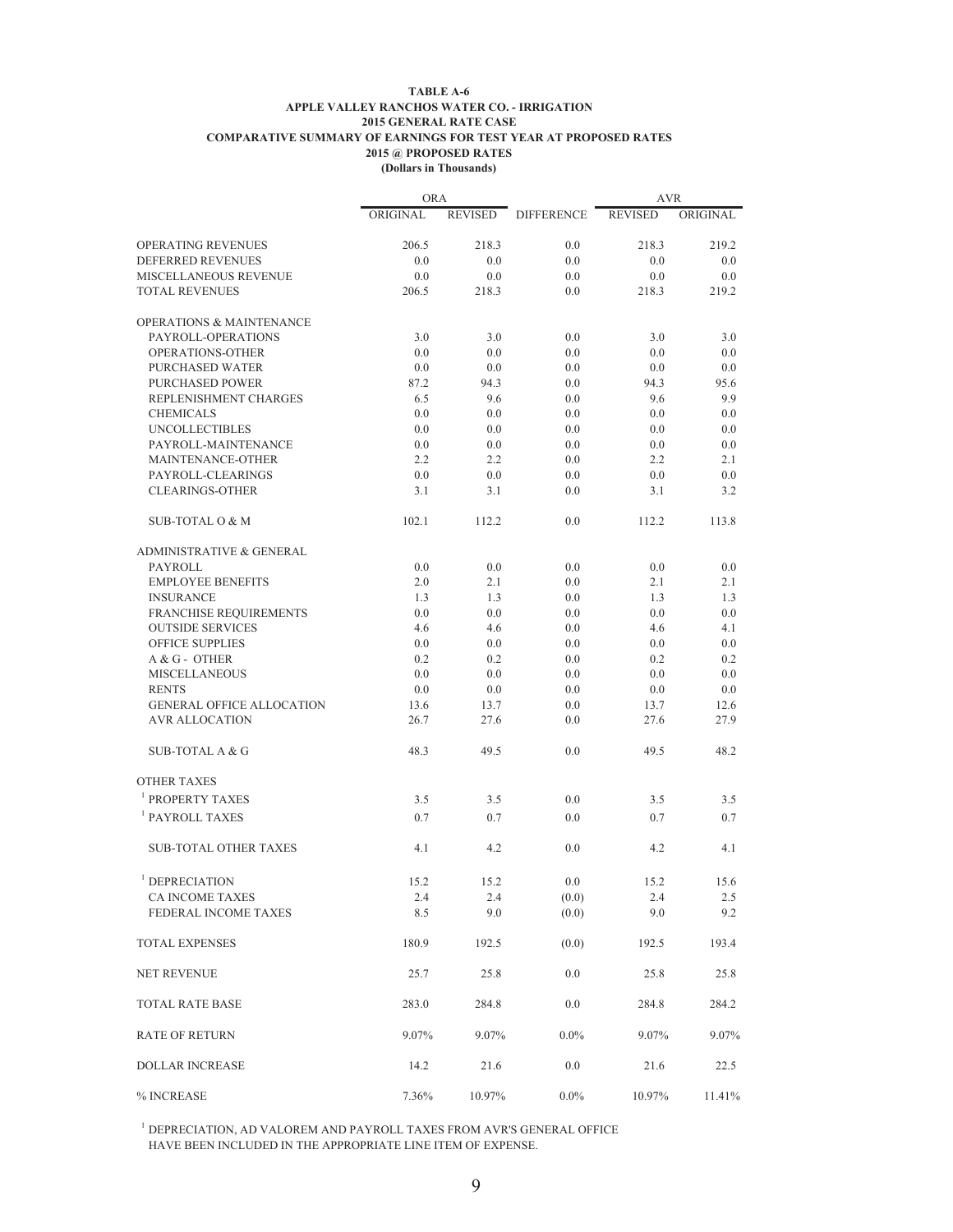#### WATER SALES PER AVERAGE CUSTOMER **WATER SALES PER AVERAGE CUSTOMER**  TABLE B - 1<br>APPLE VALLEY RANCHOS WATER CO. **APPLE VALLEY RANCHOS WATER CO.**  (CCF/CUSTOMER) **(CCF/ CUSTOMER)** TEST YEAR 2015 **TEST YEAR 2015 TABLE B - 1**

|                               | <b>ORA</b>             |            |                      | <b>AVR</b> |            |
|-------------------------------|------------------------|------------|----------------------|------------|------------|
| <b>O</b> escription           | ORIGINAL               | REVISED    | <b>JIFFERENCE</b>    | REVISED    | ORIGINAL   |
| <b>c</b> sidential            | $\overline{4}$<br>197. | 151.70     | $_{\rm 0.0}$         | 151.70     | 199.13     |
| Commercial                    | 52<br>581.             | 476.41     | $\sum_{i=1}^{n}$     | 476.41     | 592.76     |
| Industrial                    | 641.00                 | 485.84     | $\sum_{i=1}^{n}$     | 485.84     | 630.60     |
| Public Authority              | 6,389.00               | 4,833.88   | $\overline{0}$ .     | 4,833.88   | 5,389.00   |
| Private Fire Service          | 84<br>$\circ$          | 8.50       | $\overline{0}$ .     | 8.50       | 7.99       |
| Irrigation - Public Authority | 5,365.00               | 4,514.97   | $\overline{0}$ .     | 4,514.97   | 5,365.00   |
| rrigation - Pressure          | 1,606.00               | 1,333.24   | $\overline{0}$ .     | 1,333.24   | 1,681.00   |
| rrigation - Gravity           | 443,715.00             | 456,274.90 | $\overline{0}$ .     | 156,274.90 | 156,275.00 |
| Apple Valley Golf Course      | 126,540.00             | 17,077.45  | $\overline{0}$ .     | 17,077.45  | 22,164.00  |
| <b>Temporary Construction</b> | 784.04                 | 801.01     | $_{\rm 0.0}^{\rm o}$ | 801.01     | 991.25     |
|                               |                        |            |                      |            |            |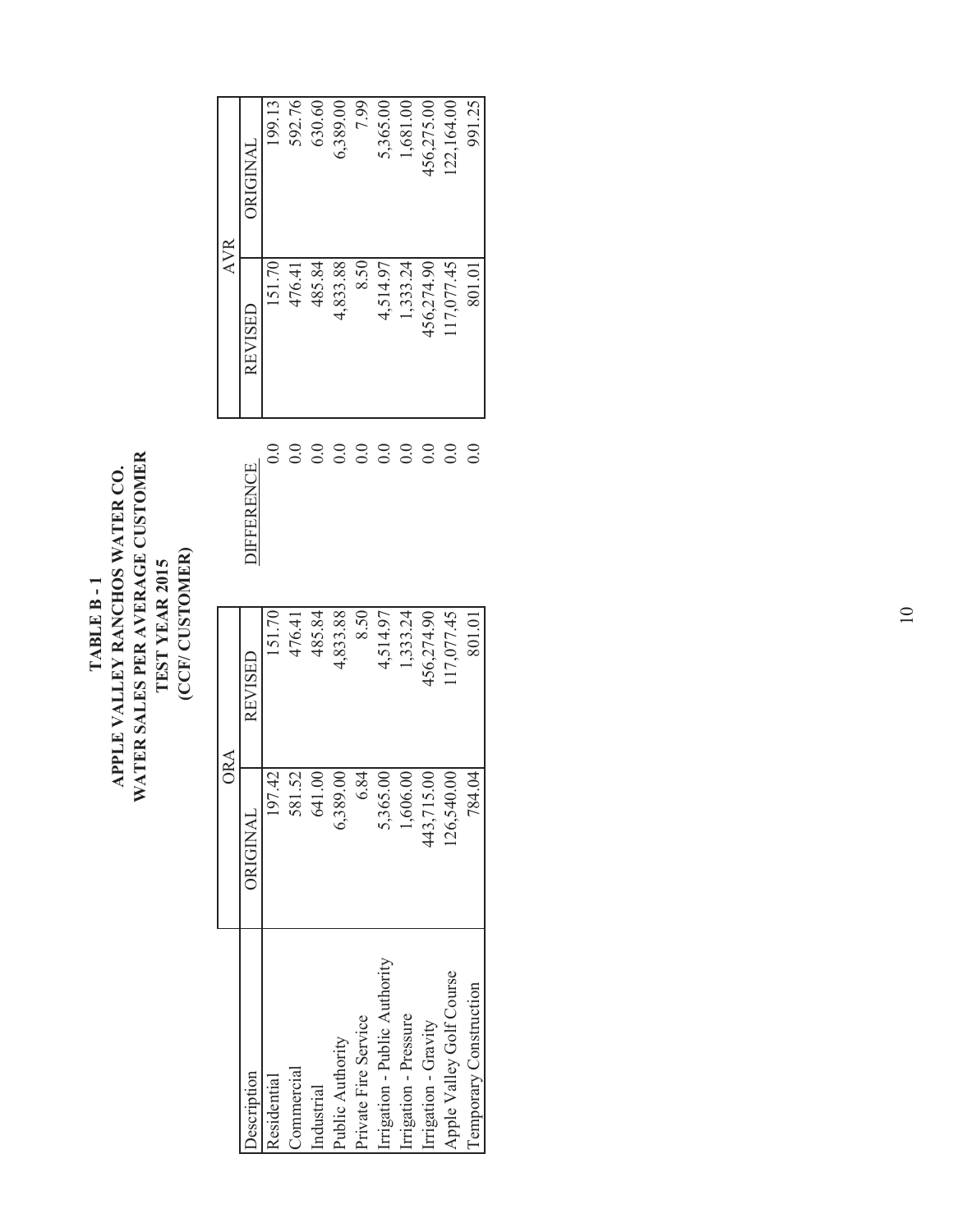### TABLE B - 2<br>APPLE VALLEY RANCHOS WATER CO.<br>WATER SALES PER AVERAGE CUSTOMER<br>ESCALATION YEAR 2016 **WATER SALES PER AVERAGE CUSTOMER APPLE VALLEY RANCHOS WATER CO. ESCALATION YEAR 2016** (CCF/CUSTOMER) **(CCF/CUSTOMER) TABLE B - 2**

|                              | <b>ORA</b>                   |            |                   | <b>AVR</b> |                 |
|------------------------------|------------------------------|------------|-------------------|------------|-----------------|
| <b>Oescription</b>           | <b>ORIGINAL</b>              | REVISED    | <b>JIFFERENCE</b> | REVISED    | <b>ORIGINAL</b> |
| Residential                  | $\overline{4}$<br>197        | 139.84     | 0.0               | 139.84     | 199.13          |
| Commercial                   | $\tilde{\mathcal{S}}$<br>581 | 459.94     | 0.0               | 459.94     | 592.76          |
| Industrial                   | S<br>641                     | 394.09     | 0.0               | 394.09     | 630.60          |
| Public Authority             | 5,389.00                     | 4,512.24   | 0.0               | 4,512.24   | 6,389.00        |
| Private Fire Service         | 6.84                         | 8.50       | 0.0               | 8.50       | 7.99            |
| rrigation - Public Authority | 5,365.00                     | 3,863.03   | 0.0               | 3,863.03   | 5,365.00        |
| irrigation - Pressure        | 1,606.00                     | 1,231.16   | 0.0               | 1,231.16   | 1,681.00        |
| irrigation - Gravity         | $\odot$<br>443,715           | 456,274.90 | 0.0               | 456,274.90 | 156,275.00      |
| Apple Valley Golf Course     | 00.<br>126,540               | 13,021.15  | 0.0               | 13,021.15  | 22,164.00       |
| Temporary Construction       | 784.04                       | 801.01     | $\overline{0.0}$  | 801.01     | 991.25          |
|                              |                              |            |                   |            |                 |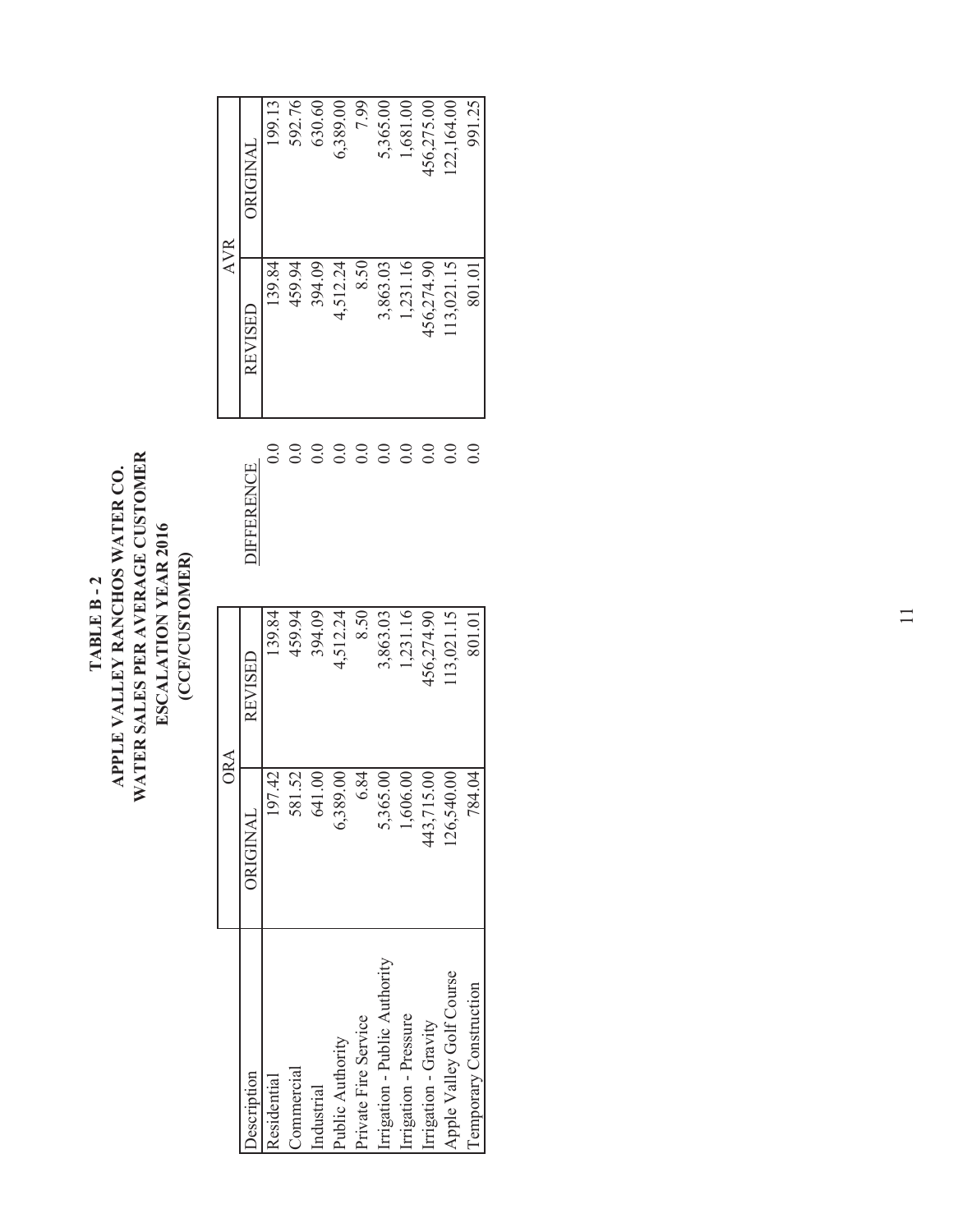### TABLE B - 3<br>APPLE VALLEY RANCHOS WATER CO.<br>WATER SALES PER AVERAGE CUSTOMER<br>ESCALATION YEAR 2017 **WATER SALES PER AVERAGE CUSTOMER APPLE VALLEY RANCHOS WATER CO. ESCALATION YEAR 2017** (CCF/CUSTOMER) **(CCF/CUSTOMER) TABLE B - 3**

|                              | <b>ORA</b> |            |                   | <b>AVR</b> |                 |
|------------------------------|------------|------------|-------------------|------------|-----------------|
| escription                   | ORIGINAL   | REVISED    | <b>JIFFERENCE</b> | REVISED    | <b>JRIGINAL</b> |
| csidential                   | 197.42     | 139.84     | 0.0               | 139.84     | 199.13          |
| Commercial                   | 581.52     | 459.94     | $\overline{0.0}$  | 459.94     | 592.76          |
| Industrial                   | 641.00     | 394.09     | 0.0               | 394.09     | 630.60          |
| Public Authority             | 6,389.00   | 4,512.24   | $\overline{0.0}$  | 4,512.24   | 5,389.00        |
| Private Fire Service         | 6.84       | 8.50       | 0.0               | 8.50       | 7.99            |
| rrigation - Public Authority | 5,365.00   | 3,863.03   | 0.0               | 3,863.03   | 5,365.00        |
| rrigation - Pressure         | 1,606.00   | 1,231.16   | 0.0               | 1,231.16   | 1,681.00        |
| rrigation - Gravity          | 443,715.00 | 156,274.90 | 0.0               | 456,274.90 | 156,275.00      |
| Apple Valley Golf Course     | 126,540.00 | 13,021.15  | 0.0               | 13,021.15  | 22,164.00       |
| Temporary Construction       | 784.04     | 801.01     | 0.0               | 801.01     | 991.25          |
|                              |            |            |                   |            |                 |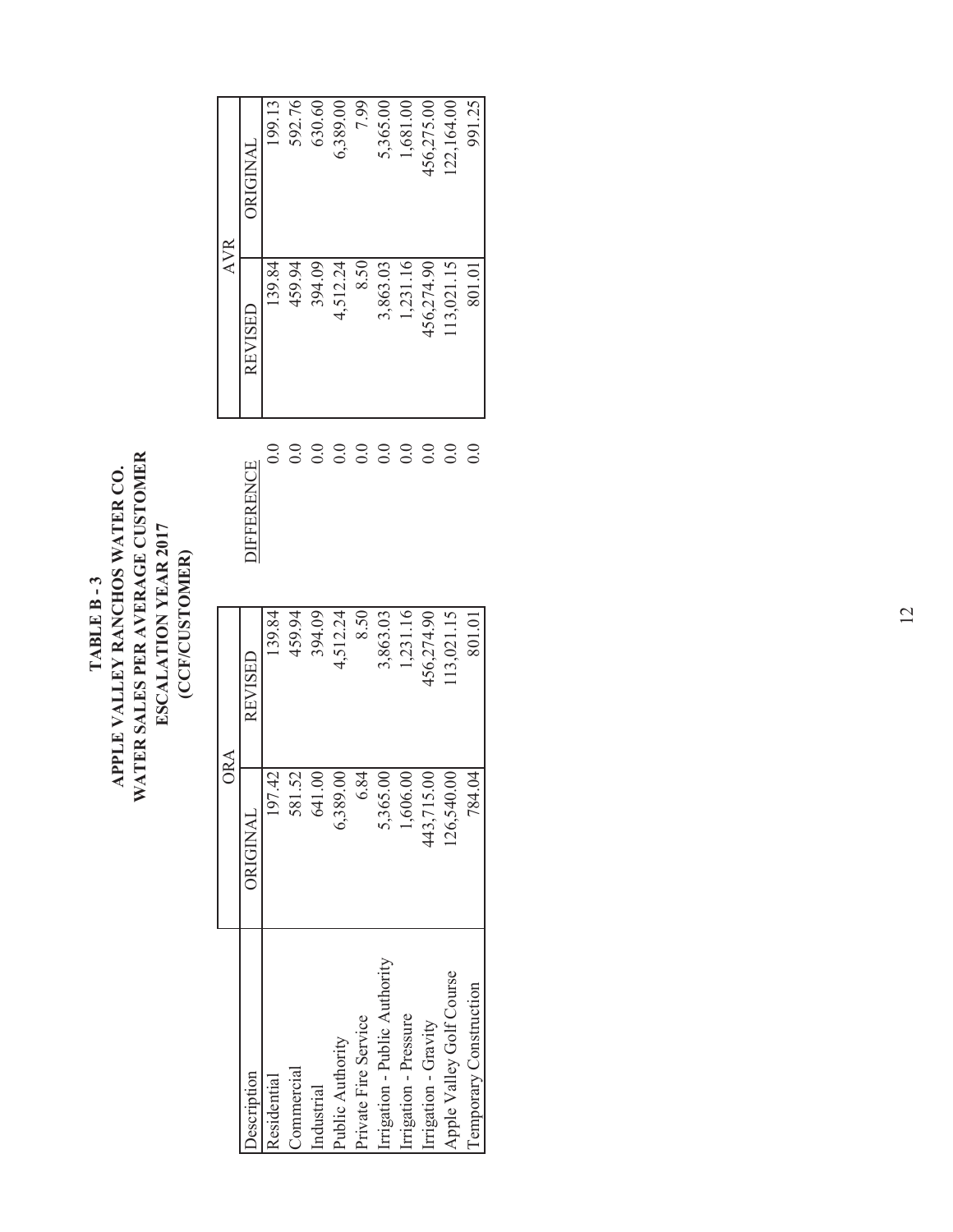### TABLE C - 1<br>APPLE VALLEY RANCHOS WATER CO. **APPLE VALLEY RANCHOS WATER CO.** AVERAGE NUMBER OF CUSTOMERS **AVERAGE NUMBER OF CUSTOMERS**  TEST YEAR 2015 **TEST YEAR 2015 TABLE C - 1**

| NUMBER OF CUSTOMERS           | ORA            |                |                                                        | <b>AVR</b> |                |
|-------------------------------|----------------|----------------|--------------------------------------------------------|------------|----------------|
| <b>Description</b>            | ORIGINAL       | REVISED        | <b>JIFFERENCE</b>                                      | REVISED    | DRIGINAL       |
| Residential                   | 18,008         | 18,015         | 0.0                                                    | 18,015     | 17,979         |
| Commercial                    | 1,384          | 1,364          | 0.0                                                    | 1,364      | 1,364          |
| Industrial                    |                |                |                                                        |            |                |
| Public Authority              | 45"            | 45             | $\begin{array}{c} 0.000000 \\ 0.000000 \\ \end{array}$ | 45         | $\frac{45}{5}$ |
| Private Fire Service          | 240            | 239            |                                                        | 239        | 272            |
| Irrigation - Public Authority |                |                |                                                        |            |                |
| Irrigation - Pressure         | $\frac{66}{5}$ | $\frac{66}{5}$ |                                                        | 166        | 175            |
| Irrigation - Gravity          |                |                |                                                        |            |                |
| Apple Valley Golf Course      |                |                | $\overline{0.0}$                                       |            |                |
| <b>Temporary Construction</b> |                |                | 0.0                                                    |            |                |
|                               |                |                |                                                        |            |                |

 $45$ 

 $\overline{\mathcal{L}}$ 

272

17,979 1,364 175

 $\overline{\circ}$ 

 $\overline{\mathcal{S}}$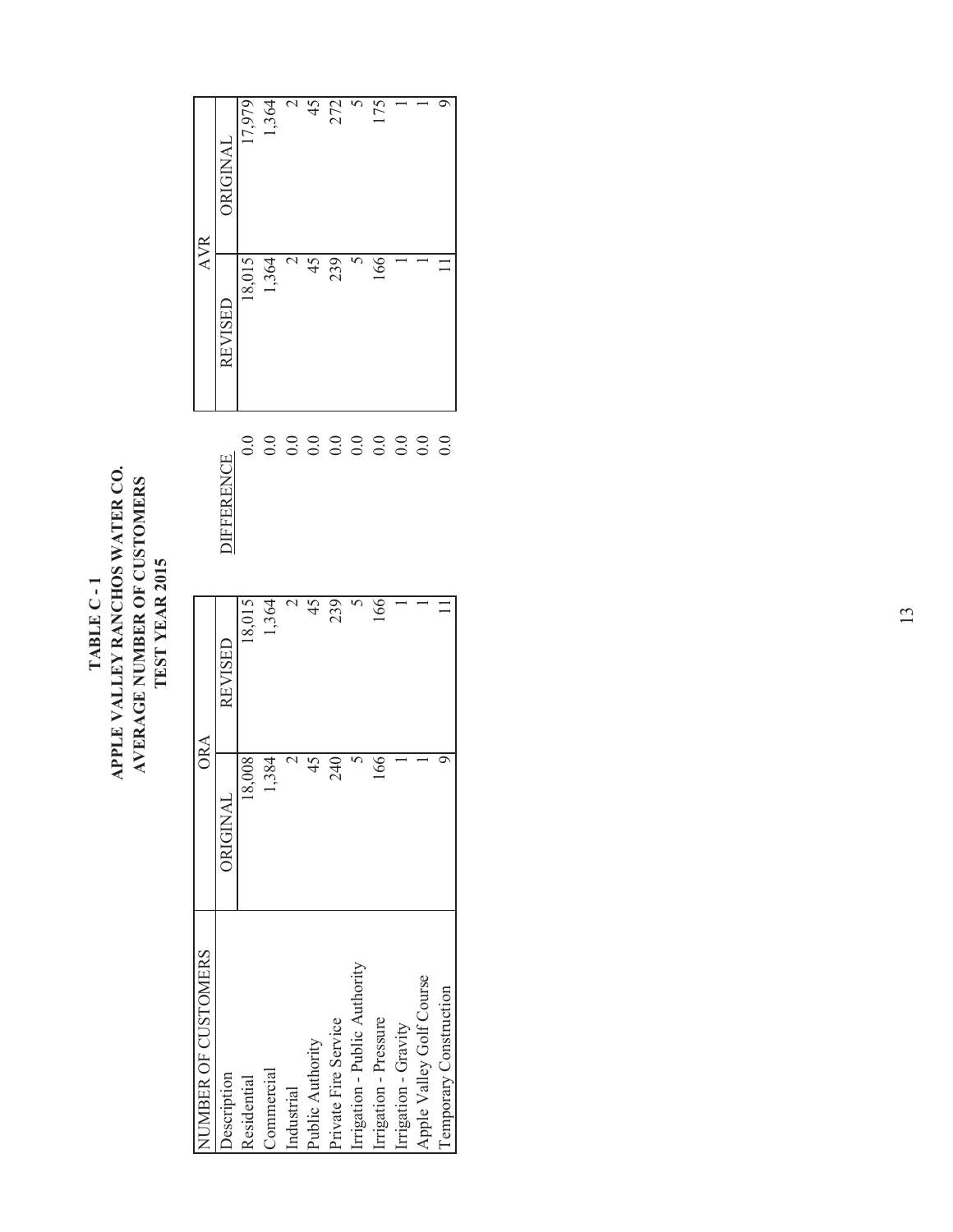### TABLE C - 2<br>APPLE VALLEY RANCHOS WATER CO. **APPLE VALLEY RANCHOS WATER CO.** AVERAGE NUMBER OF CUSTOMERS **AVERAGE NUMBER OF CUSTOMERS**  ESCALATION YEAR 2016 **ESCALATION YEAR 2016 TABLE C - 2**

| NUMBER OF CUSTOMERS           | ORA      |           |                   | <b>AVR</b> |                 |
|-------------------------------|----------|-----------|-------------------|------------|-----------------|
| <b>Description</b>            | ORIGINAL | REVISED   | <b>JIFFERENCE</b> | REVISED    | <b>DRIGINAL</b> |
| Residential                   | 18,203   | 18,165    | $_{\rm 0.0}$      | 18,165     | 18,121          |
| Commercial                    | 1,397    | 1,375     | 0.0               | 1,375      | [,373           |
| Industrial                    |          |           | 0.0               |            | $\mathcal{L}$   |
| Public Authority              |          |           | 0.0               |            | 46              |
| Private Fire Service          | 248      | 247       | 0.0               | 247        | 289             |
| Irrigation - Public Authority |          |           |                   |            |                 |
| Irrigation - Pressure         | 169      | <u>69</u> | 0.0               | 169        | $\frac{80}{2}$  |
| Irrigation - Gravity          |          |           | 0.0               |            |                 |
| Apple Valley Golf Course      |          |           | 0.0               |            |                 |
| Temporary Construction        |          |           | 0.0               |            |                 |
|                               |          |           |                   |            |                 |

46 289

 $\mathcal{L}$ 

1,373

AVR

180  $\overline{6}$ 

 $\overline{\circ}$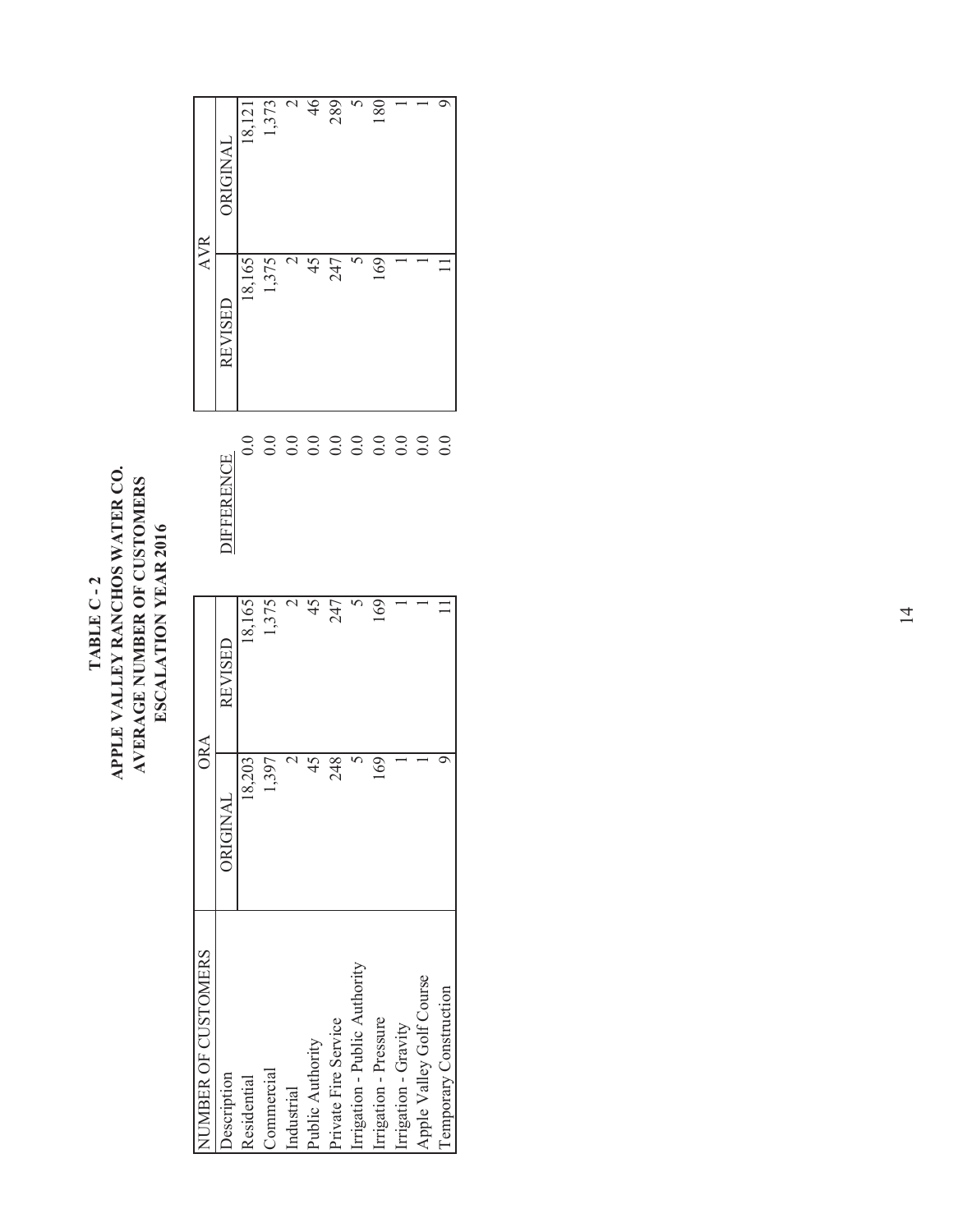### TABLE C - 3<br>APPLE VALLEY RANCHOS WATER CO. **APPLE VALLEY RANCHOS WATER CO.** AVERAGE NUMBER OF CUSTOMERS **AVERAGE NUMBER OF CUSTOMERS**  ESCALATION YEAR 2017 **ESCALATION YEAR 2017 TABLE C - 3**

| NUMBER OF CUSTOMERS           | ORA           |         |                   | AVR                 |                 |
|-------------------------------|---------------|---------|-------------------|---------------------|-----------------|
| <b>Description</b>            | ORIGINAL      | REVISED | <b>JIFFERENCE</b> | REVISED             | <b>DRIGINAL</b> |
| Residential                   | 18,398        | 18,315  | $_{\rm 0.0}$      | 18,315              | 18,263          |
| Commercial                    | 1,410         | 1,386   | 0.0               | 1,386               | 382             |
| Industrial                    |               |         | 0.0               |                     | $\sim$          |
| Public Authority              | $\frac{4}{6}$ |         | 0.0               |                     | $rac{46}{306}$  |
| Private Fire Service          | 2561          | 255     | 0.0               | 255                 |                 |
| Irrigation - Public Authority |               |         |                   |                     | $\sim$          |
| Irrigation - Pressure         | 172           |         | 0.0               | $\overline{\Gamma}$ | 185             |
| Irrigation - Gravity          |               |         | 0.0               |                     |                 |
| Apple Valley Golf Course      |               |         | $\overline{0.0}$  |                     |                 |
| Temporary Construction        |               |         | 0.0               |                     | σ               |
|                               |               |         |                   |                     |                 |

18,263

AVR

 $46$ 306  $\overline{5}$ 

 $\overline{c}$ 

185

 $\overline{\circ}$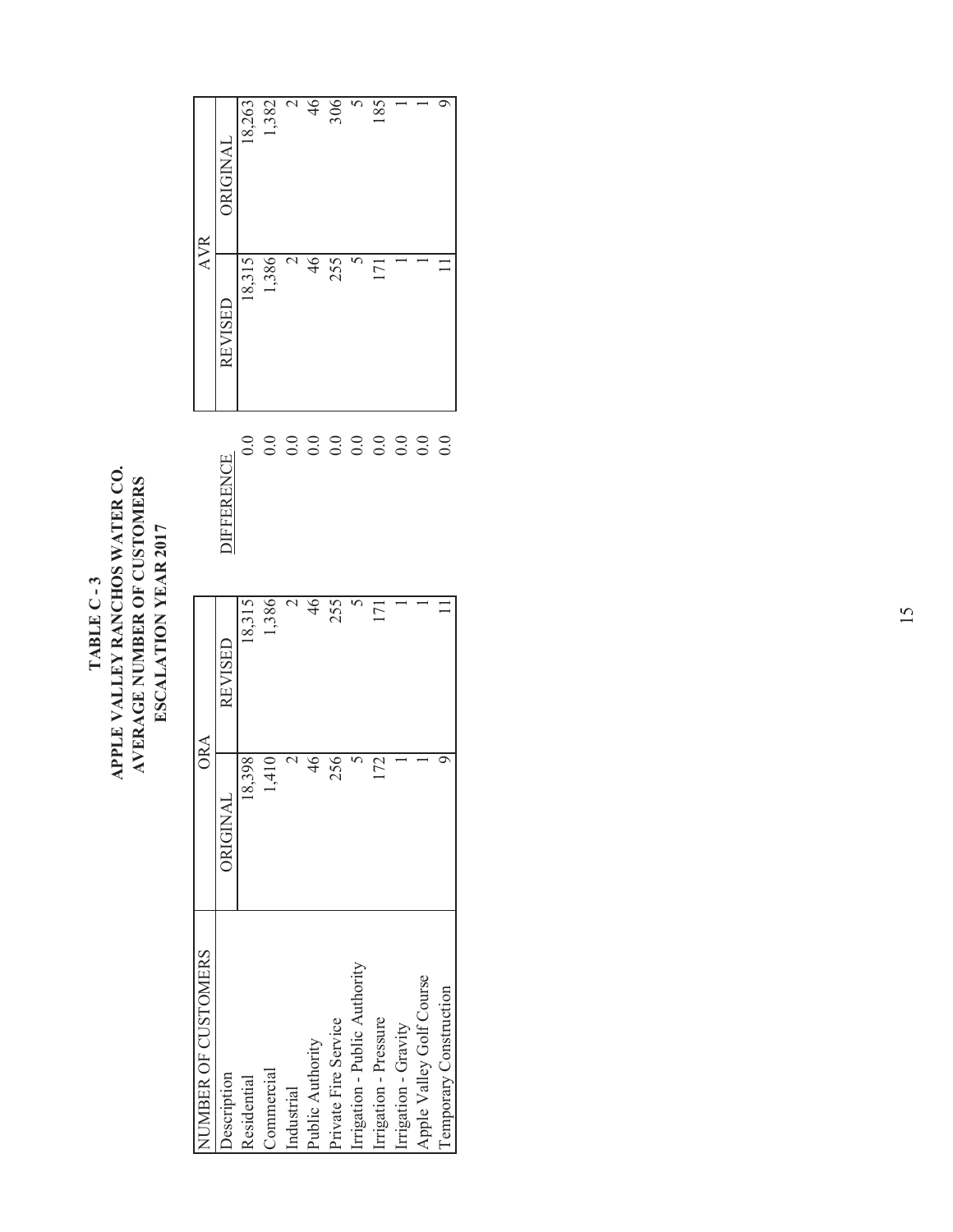APPLE VALLEY RANCHOS RANCHOS WATER CO. - DOMESTIC **APPLE VALLEY RANCHOS RANCHOS WATER CO. - DOMESTIC** TOTAL SALES & SUPPLY<br>TEST YEAR 2015 **TOTAL SALES & SUPPLY TEST YEAR 2015** TABLE D-1 **TABLE D - 1**

| METER SALES (CCF             | <b>ORA</b> |           |                    | <b>AVR</b> |           |
|------------------------------|------------|-----------|--------------------|------------|-----------|
| <b>Jescription</b>           | ORIGINAI   | REVISED   | <b>JIFFERENCE</b>  | REVISED    | ORIGINAL  |
| Residential                  | 3,555,152  | 2,732,949 | $_{\odot}^{\rm O}$ | 2,732,949  | 3,580,135 |
| <b>Commercia</b>             | 804,828    | 649.824   | $\sum_{i=1}^{n}$   | 649.824    | 808,526   |
| ndustrial                    | 1,282      | 972       | $\sum$             | 972        | 1,261     |
| Public Authority             | 288,783    | 216,558   | $\tilde{C}$        | 216,558    | 288,783   |
| nivate Fire Service          | 1,642      | 2,032     | $\sum_{i=1}^{n}$   | 2,032      | 2,173     |
| rrigation - Public Authority | 26,825     | 22,575    | $\sum_{i=1}^{n}$   | 22,575     | 26,825    |
| rrigation - Pressure         | 266,596    | 221,318   | $\overline{0}$ .   | 221,318    | 294,175   |
| Apple Valley Golf Course     | 26,540     | 117,077   | $\overline{0}$ .   | 117,077    | 22,164    |
| emporary Construction        | 7,056      | 8,811     | $\overline{0.0}$   | 8,811      | 8,921     |
| <b>OTAL SALES</b>            | 5,078,703  | 3,972,116 | $\tilde{\sim}$     | 3,972,116  | 5,132,964 |
| <b>DTAL PRODUCTION (CCF)</b> | 5,351,637  | 5,395,167 | $\sum_{i=1}^{n}$   | 5,395,167  | 5,518,049 |
| OTAL PRODUCTION (AF)         | 12,288     | 12,388    | 0.0                | 12,388     | 12,671    |
|                              |            |           |                    |            |           |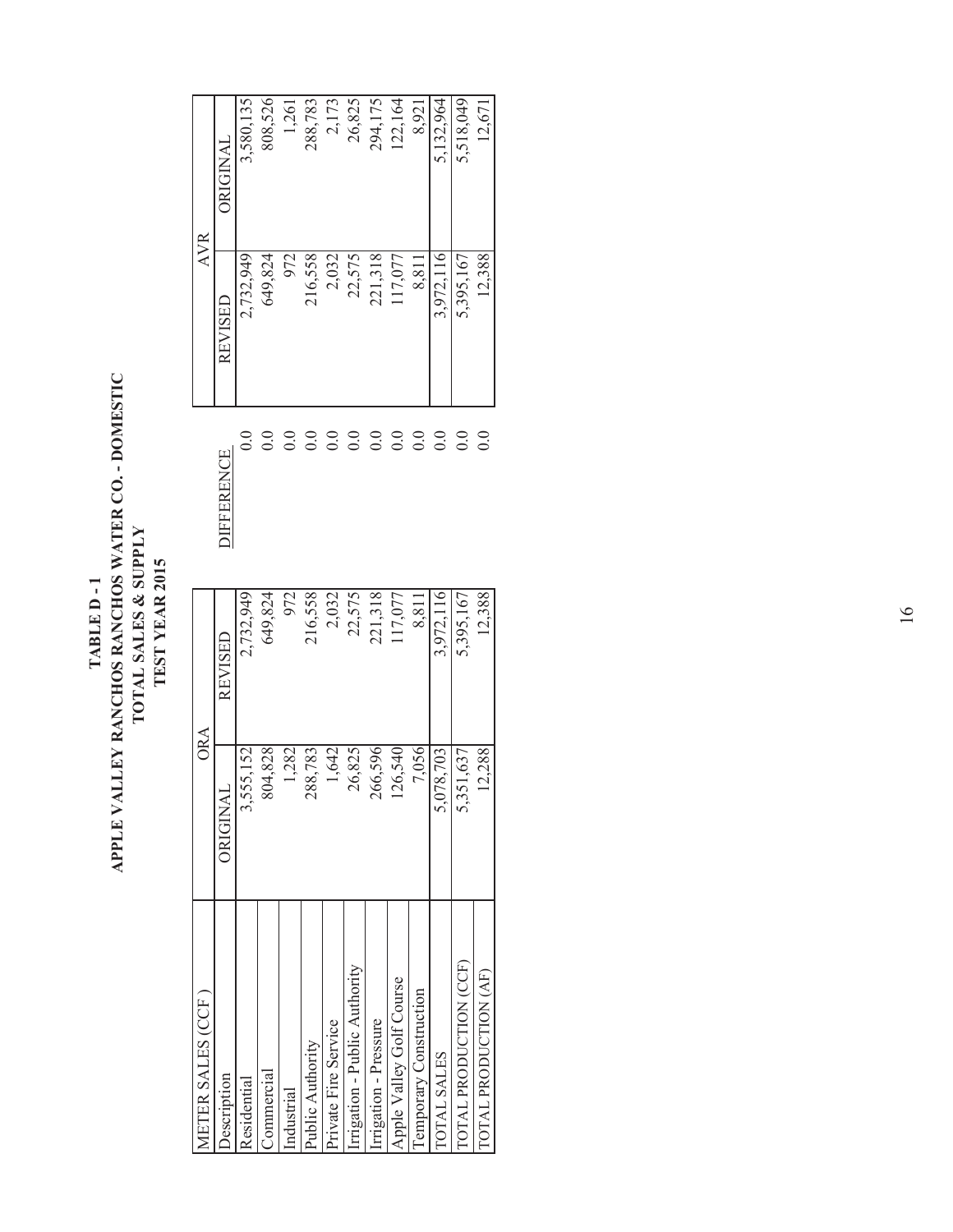TABLE D - 2<br>APPLE VALLEY RANCHOS RANCHOS WATER CO. - DOMESTIC **APPLE VALLEY RANCHOS RANCHOS WATER CO. - DOMESTIC** TOTAL SALES & SUPPLY<br>ESCALATION VEAR 2016 **TOTAL SALES & SUPPLY ESCALATION YEAR 2016 TABLE D - 2**

| <b>AETER SALES (CCF</b>      | <b>ORA</b>        |                |                      | <b>AVR</b> |           |
|------------------------------|-------------------|----------------|----------------------|------------|-----------|
| <b>Jescription</b>           | ORIGINAL          | <b>REVISED</b> | <b>JIFFERENCE</b>    | REVISED    | JRIGINAL  |
| Residential                  | 3,593,649         | 2,540,216      | $_{\odot}^{\rm O}$   | 2,540,216  | 3,608,411 |
| Sommercial                   | 812,387           | 632,415        | $\sum$               | 632,415    | 813,861   |
| ndustrial                    | 1,282             | 788            | $\sum_{i=1}^{n}$     | 788        | 1,261     |
| Public Authority             | 287,505           | 203,953        | $\sum_{i=1}^{n}$     | 203,953    | 291,338   |
| Private Fire Service         | 1,696             | 2,100          | $\tilde{\mathsf{C}}$ | 2,100      | 2,309     |
| rrigation - Public Authority | 26,825            | 19,315         | $\tilde{C}$          | 19,315     | 26,825    |
| rrigation - Pressure         | 271,414           | 208,066        | $\sum_{i=1}^{n}$     | 208,066    | 302,580   |
| Apple Valley Golf Course     | 126,540           | 13,021         | 0.0                  | 13,021     | 122,164   |
| emporary Construction        | 7,056             | 8,811          | $\sum_{i=1}^{n}$     | 8,811      | 8,921     |
| <b>OTAL SALES</b>            | 128,355<br>$\sim$ | 3,728,685      | $\sum_{i=1}^{n}$     | 3,728,685  | 5,177,671 |
| OTAL PRODUCTION (CCF)        | 5,403,957         | 5,441,415      | $\tilde{\sim}$       | 5,441,415  | 5,566,110 |
| OTAL PRODUCTION (AF)         | 12,409            | 12,495         | 0.0                  | 12,495     | 12,781    |
|                              |                   |                |                      |            |           |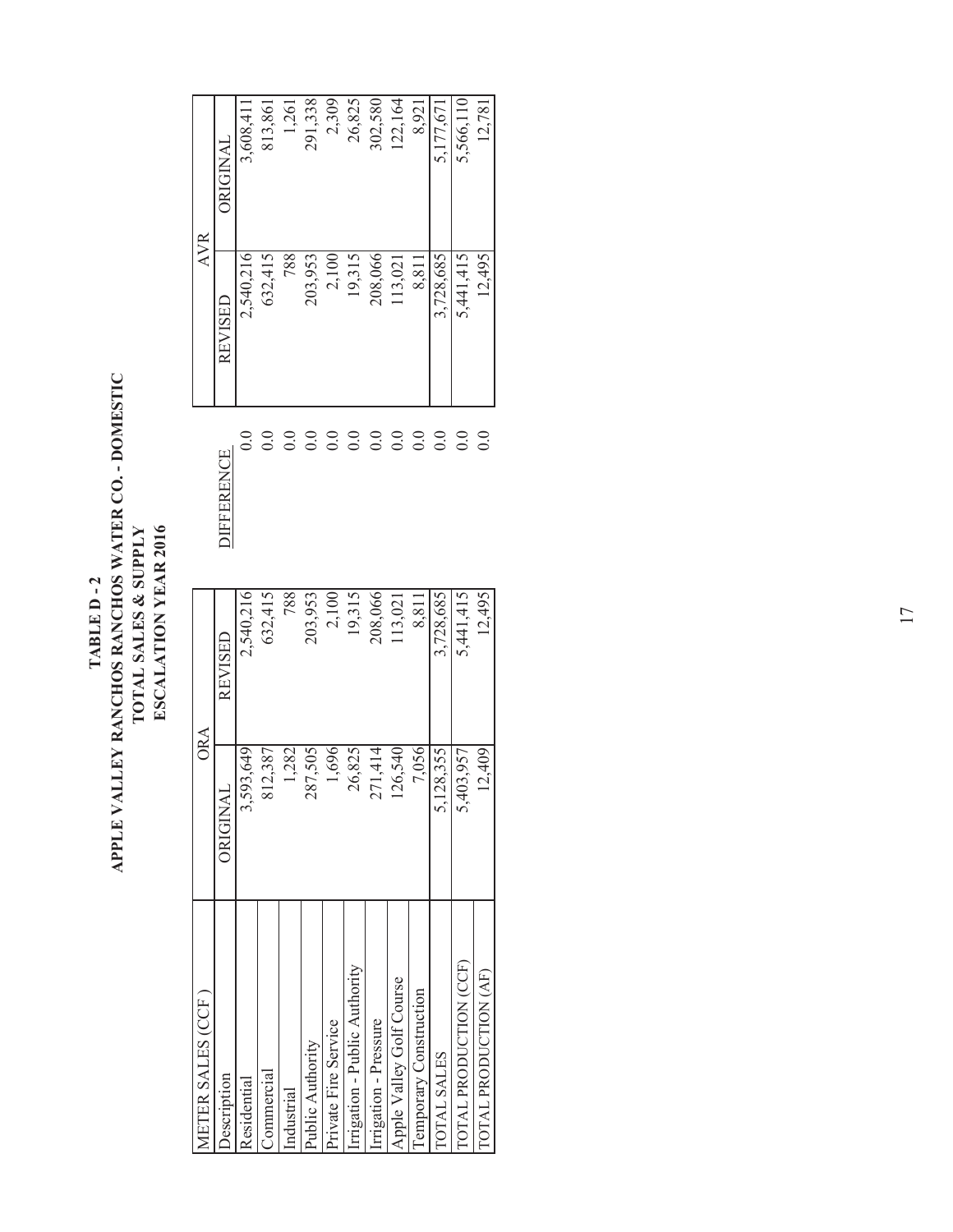TABLE D - 3<br>APPLE VALLEY RANCHOS RANCHOS WATER CO. - DOMESTIC **APPLE VALLEY RANCHOS RANCHOS WATER CO. - DOMESTIC** TOTAL SALES & SUPPLY ESCALATION YEAR 2017 **TOTAL SALES & SUPPLY ESCALATION YEAR 2017 TABLE D - 3**

| IETER SALES (CCF)            | <b>ORA</b> |           |                    | <b>AVR</b> |           |
|------------------------------|------------|-----------|--------------------|------------|-----------|
| <b>Jescription</b>           | ORIGINAL   | REVISED   | <b>JIFFERENCE</b>  | REVISED    | JRIGINAL  |
| Residential                  | 3,632,146  | 2,561,192 | $_{\odot}^{\rm O}$ | 2,561,192  | 3,636,687 |
| Sommercial                   | 819.947    | 637,474   | $\sum$             | 637,474    | 819,196   |
| ndustrial                    | 1,282      | 788       | $\sum_{i=1}^{n}$   | 788        | 1,261     |
| Public Authority             | 291,338    | 205,758   | $\sum_{i=1}^{n}$   | 205,758    | 293,894   |
| Private Fire Service         | 1,751      | 2,168     | $\sum_{i=1}^{n}$   | 2,168      | 2,445     |
| rrigation - Public Authority | 26,825     | 19,315    | $\sum_{i=1}^{n}$   | 19,315     | 26,825    |
| rrigation - Pressure         | 276,232    | 210,528   | $\tilde{\sim}$     | 210,528    | 310,985   |
| Apple Valley Golf Course     | 126,540    | 13,021    | 0.0                | 13,021     | 122,164   |
| emporary Construction        | 7,056      | 8,811     | 0.0                | 8,811      | 8,921     |
| <b>OTAL SALES</b>            | 5,183,118  | 3,759,056 | $\tilde{C}$        | 3,759,056  | 5,222,379 |
| OTAL PRODUCTION (CCF)        | 5,512,690  | 5,485,955 | $\sum_{i=1}^{n}$   | 5,485,955  | 5,554,447 |
| OTAL PRODUCTION (AF)         | 12,658     | 12,597    | 0.0                | 12,597     | 12,754    |
|                              |            |           |                    |            |           |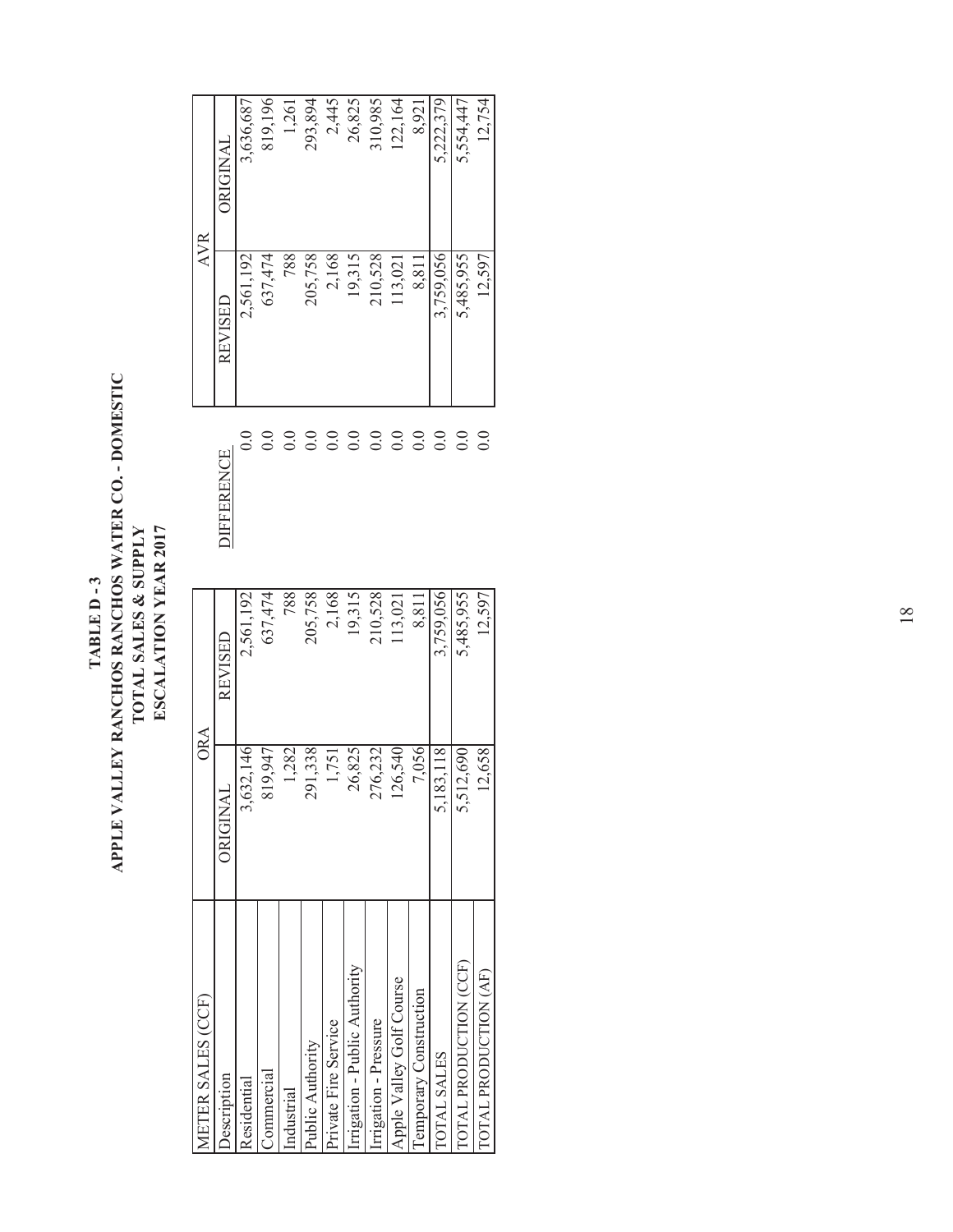## TABLE D - 4<br>APLE VALLEY RANCHOS RANCHOS WATER CO. - IRRIGATION<br>TOTAL SALES & SUPPLY<br>TEST YEAR 2015 **APPLE VALLEY RANCHOS RANCHOS WATER CO. - IRRIGATION TOTAL SALES & SUPPLY TEST YEAR 2015 TABLE D - 4**

|                      | ORA      |                    |                      | <b>AVR</b>     |                 |
|----------------------|----------|--------------------|----------------------|----------------|-----------------|
| escription           | DRIGINAI | <b>REVISED</b>     | <b>IFFERENCE</b>     | <b>REVISED</b> | <b>ORIGINAL</b> |
| rigation - Gravity   | 443,715  |                    | $_{\odot}^{\circ}$   | 456,275        |                 |
| <b>FOTAL SALES</b>   | 443.71.  | 456,275<br>456,275 |                      | 456,27         | 456,275         |
| OTAL PRODUCTION (CCF | ,888,149 | 2,092,524          | 3<br>0               | 2,092,524      | 2,240,522       |
| OTAL PRODUCTION (AF  | 4,336    | 4,805              | $_{\rm 0.0}^{\rm o}$ | 4,805          | 5,145           |

|   | ORA                  |                  | <b>AVR</b>           |                                        |
|---|----------------------|------------------|----------------------|----------------------------------------|
|   | REVISED              | <b>JEFERENCE</b> | REVISED              | ORIGINAL                               |
|   | 456,275              | $\rm ^{0.0}$     | 456,275              |                                        |
|   |                      | $\overline{0.0}$ |                      | $\frac{456,275}{456,275}$<br>2,240,522 |
| ₽ | 456,275<br>2,092,524 | $\overline{0}$ . | 456,275<br>2,092,524 |                                        |
| ٢ | 4,805                | $\frac{0}{0}$    | 4,805                | 5,145                                  |
|   |                      |                  |                      |                                        |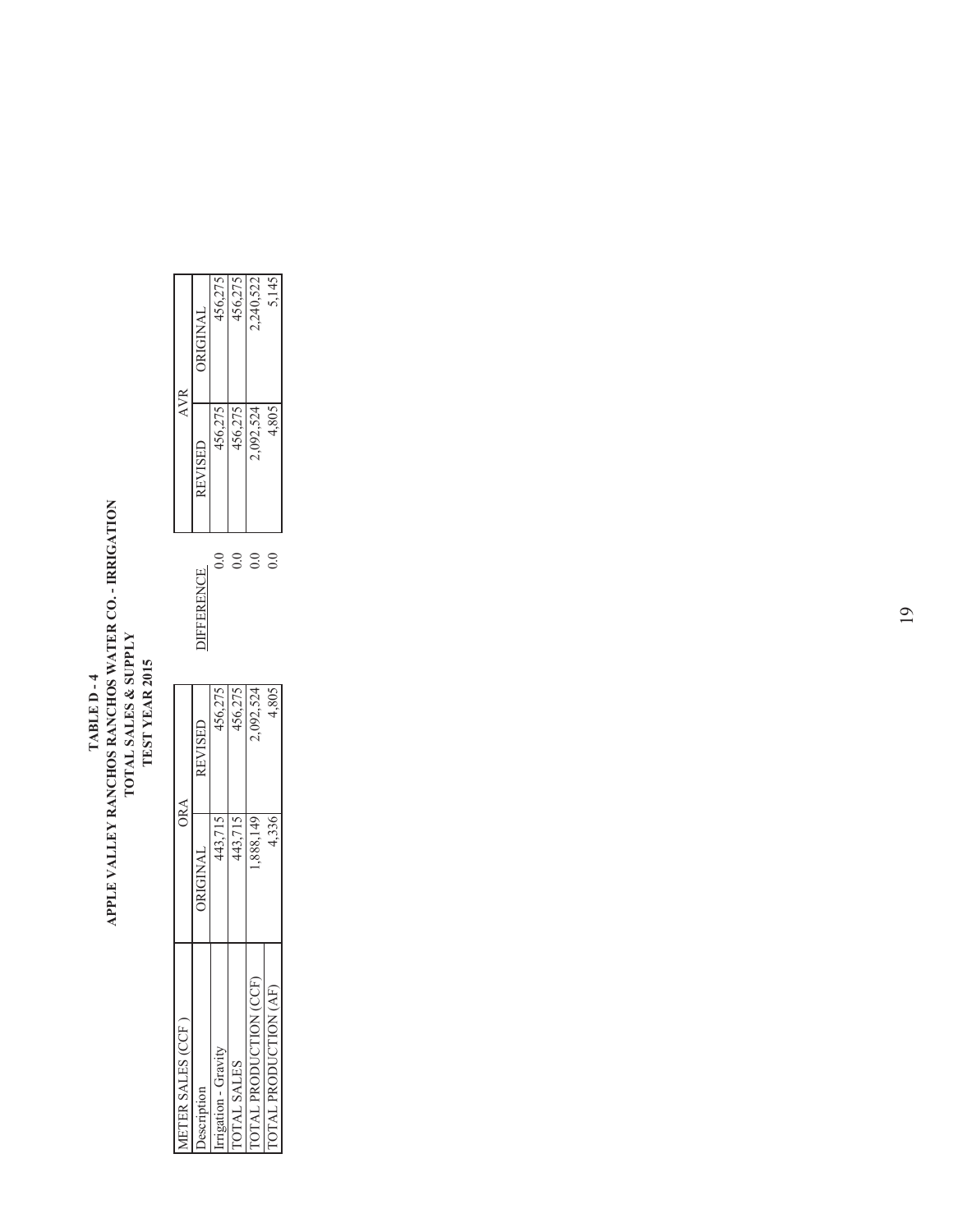## TABLE D - 5<br>APLE VALLEY RANCHOS RANCHOS WATER CO. - IRRIGATION<br>TOTAL SALES & SUPPLY<br>ESCALATION YEAR 2016 **APPLE VALLEY RANCHOS RANCHOS WATER CO. - IRRIGATION TOTAL SALES & SUPPLY ESCALATION YEAR 2016 TABLE D - 5**

|                      | ORA      |                                        |                      | AVR            |                                        |
|----------------------|----------|----------------------------------------|----------------------|----------------|----------------------------------------|
|                      | DRIGINAL | <b>REVISED</b>                         | <b>JIFFERENCE</b>    | <b>REVISED</b> | <b>ORIGINAL</b>                        |
| rrigation - Gravity  | 443,715  |                                        | .<br>0               | 456,275        |                                        |
| <b>OTAL SALES</b>    | 443,715  |                                        |                      | 456,275        | $\frac{456,275}{456,275}$<br>2,240,522 |
| OTAL PRODUCTION (CCF | ,888,149 | $\frac{456,275}{456,275}$<br>2,092,524 |                      | 2,092,524      |                                        |
| OTAL PRODUCTION (AF  | 4,336    | 4,805                                  | $_{\rm 0.0}^{\rm o}$ | 4,805          | 5,145                                  |
|                      |          |                                        |                      |                |                                        |

|   | ORA       |                      | <b>AVR</b>     |                 |
|---|-----------|----------------------|----------------|-----------------|
|   | REVISED   | <b>JIFFERENCE</b>    | <b>AEVISED</b> | <b>DRIGINAL</b> |
| ١ | 456,275   | $\rm{C}$             | 456,27:        | 456,275         |
|   | 456,275   | $\rm{S}$             | 456,275        | 456,275         |
| Q | 2,092,524 | $_{\rm 0.0}$         | 2,092,524      | 2,240,522       |
|   | 4,805     | $_{\rm 0.0}^{\rm o}$ | 4,805          | 5,145           |
|   |           |                      |                |                 |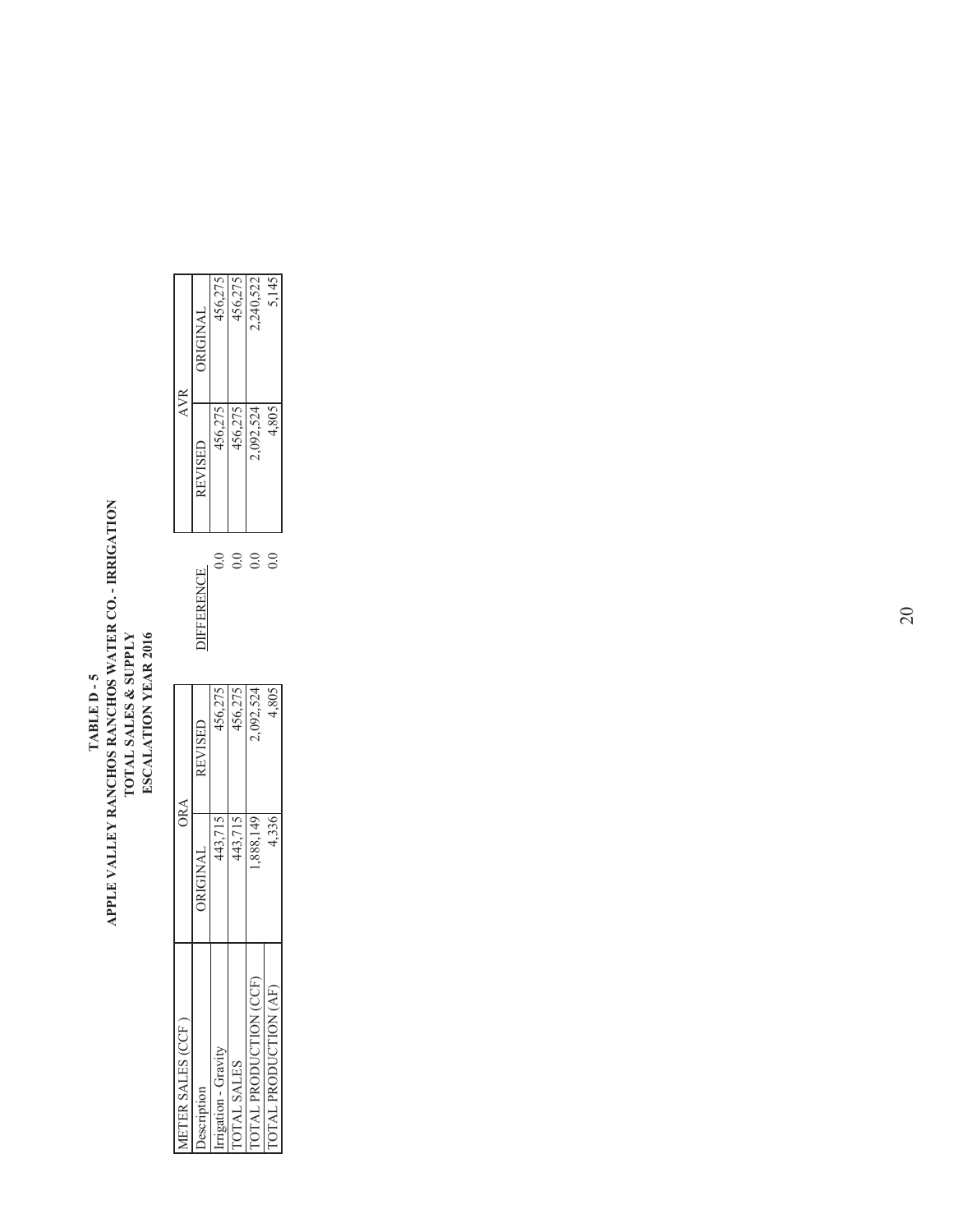## TABLE D - 6<br>APLE VALLEY RANCHOS RANCHOS WATER CO. - IRRIGATION<br>TOTAL SALES & SUPPLY<br>ESCALATION YEAR 2017 **APPLE VALLEY RANCHOS RANCHOS WATER CO. - IRRIGATION TOTAL SALES & SUPPLY ESCALATION YEAR 2017 TABLE D - 6**

|                      | ORA      |                                        |                      | <b>AVR</b>           |                                        |
|----------------------|----------|----------------------------------------|----------------------|----------------------|----------------------------------------|
|                      | DRIGINAL | <b>REVISED</b>                         | <b>IFFERENCE</b>     | <b>REVISED</b>       | ORIGINAL                               |
| igation - Gravity    | 443,715  |                                        | $_{\rm o}^{\rm o}$   | 456,275              |                                        |
| <b>OTAL SALES</b>    | 443,715  | $\frac{456,275}{456,275}$<br>2,092,524 |                      |                      | $\frac{456,275}{456,275}$<br>2,240,522 |
| OTAL PRODUCTION (CCF | 471,929  |                                        | $_{\rm o}^{\rm o}$   | 456,275<br>2,092,524 |                                        |
| OTAL PRODUCTION (AF  | 1,084    | 4,805                                  | $_{\rm 0.0}^{\rm o}$ | 4,805                | 5,145                                  |
|                      |          |                                        |                      |                      |                                        |

|   | ORA            |                    |           | <b>AVR</b> |
|---|----------------|--------------------|-----------|------------|
|   | <b>REVISED</b> | <b>JEFERENCE</b>   | REVISED   | JRIGINAL   |
|   | 456,275        | $_{\rm o}^{\rm o}$ | 456,275   | 456,275    |
| ١ | 456,275        | $_{\odot}^{\circ}$ | 456,275   | 456,275    |
| 2 | 2,092,524      | $\frac{0}{2}$      | 2,092,524 | 2,240,522  |
| 4 | 4,805          | $_{\rm o}^{\rm o}$ | 4,805     | 5,145      |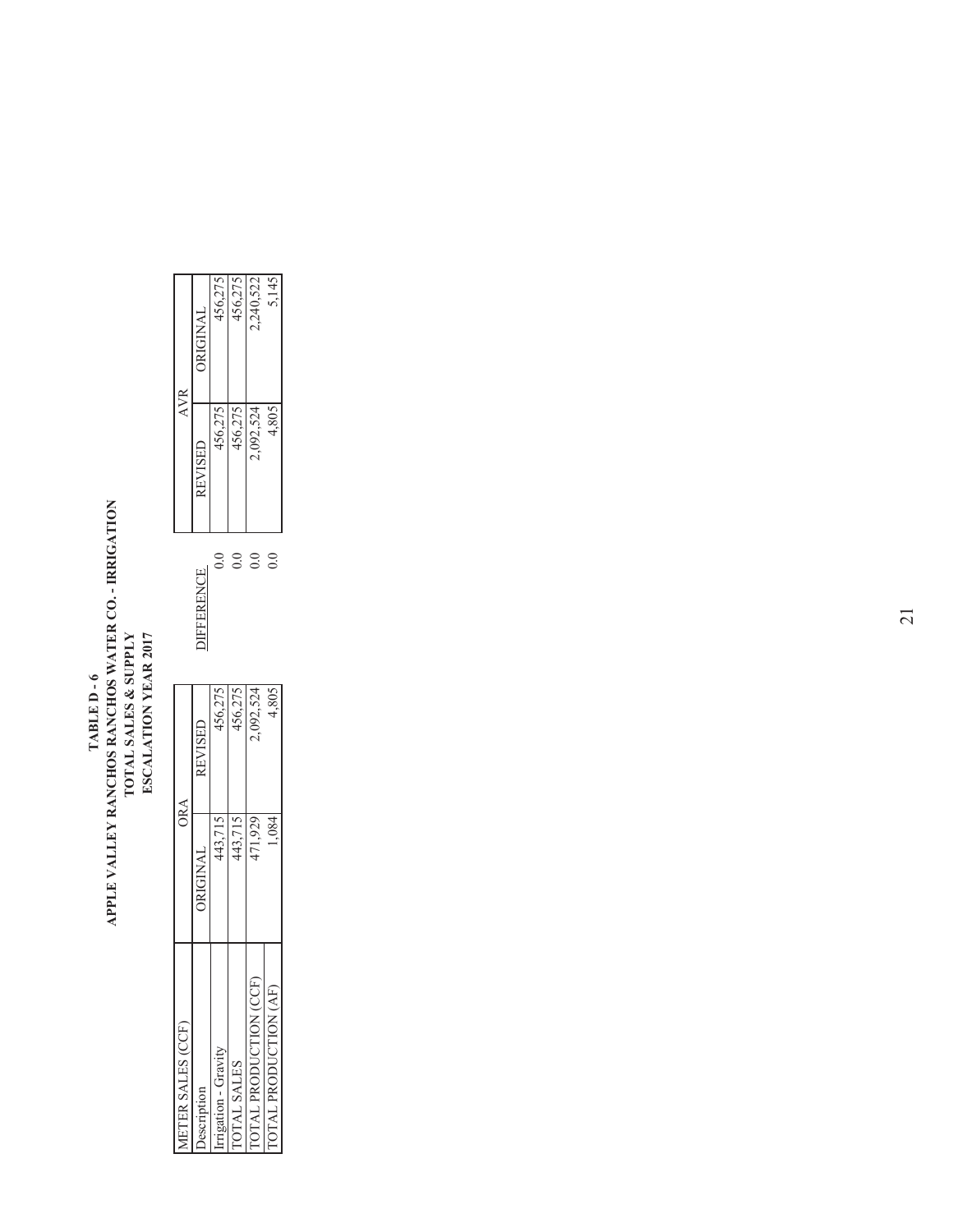| METERED REVENUES (\$)        | <b>ORA</b>      |            |                   | <b>AVR</b> |            |
|------------------------------|-----------------|------------|-------------------|------------|------------|
| <b>Description</b>           | ORIGINAL        | REVISED    | <b>DIFFERENCE</b> | REVISED    | JRIGINAL   |
| Residential                  | 14,767,410      | 12,543,218 | $_{\odot}$        | 12,543,218 | 14,826,176 |
| Commercial                   | 3,406,266       | 2,963,627  | $\overline{0.0}$  | 2,963,627  | 3,399,105  |
| ndustrial                    | 5,162           | 4,311      | $\sum_{ }$        | 4,311      | 5,105      |
| Public Authority             | 967,191         | 776,019    | $\sum$            | 776,019    | 975,827    |
| Private Fire Service         | 307,756         | 306,474    | $\sum_{i=1}^{n}$  | 306,474    | 348,790    |
| rrigation - Public Authority | 35,268          | 32,025     | 0.0               | 32,025     | 35,268     |
| rrigation - Pressure         | 933,518         | 809,275    | $\overline{0.0}$  | 809,275    | ,020,145   |
| rrigation - Gravity          | 192,380         | 196,700    | $\sum$            | 196,700    | 196,700    |
| Apple Valley Golf Course     | 115,854         | 107,703    | $\sum$            | 107,703    | 12,084     |
| Temporary Construction       | 52,526          | 65.564     | $\sum_{i=1}^{n}$  | 65.564     | 57,644     |
|                              |                 |            |                   |            |            |
| Miscellaneous Revenue        | 46,693          | 46,693     | $\overline{0}$ .  | 46,693     | 46,693     |
| TOTAL REVENUE                | 830,023<br>20,8 | 17,851,607 | 0.0               | 17,851,607 | 21,023,537 |
|                              |                 |            |                   |            |            |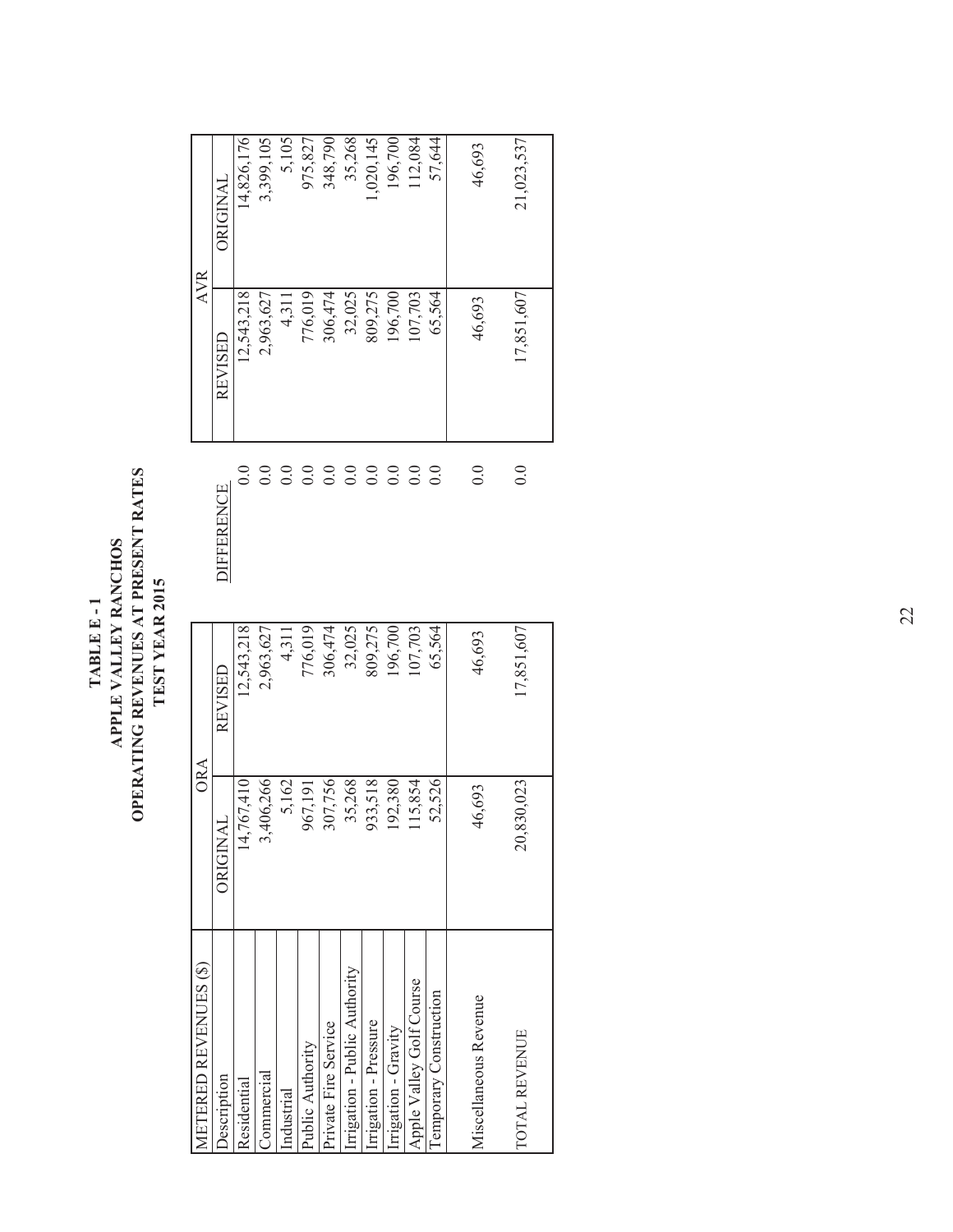OPERATING REVENUES AT PROPOSED RATES **OPERATING REVENUES AT PROPOSED RATES**  TABLE E - 2<br>APPLE VALLEY RANCHOS **APPLE VALLEY RANCHOS** TEST YEAR 2015 **TEST YEAR 2015 TABLE E - 2**

| METERED REVENUES (\$)         | <b>ORA</b> |            |                    | <b>AVR</b> |                 |
|-------------------------------|------------|------------|--------------------|------------|-----------------|
| <b>Jescription</b>            | ORIGINAL   | REVISED    | <b>DIFFERENCE</b>  | REVISED    | <b>JRIGINAL</b> |
| Residential                   | 15,944,950 | 15,672,447 | $_{\odot}^{\rm O}$ | 15,672,447 | 17,076,657      |
| Commercial                    | 3,677,878  | 3,670,478  | 0.0                | 3,670,478  | 3,862,095       |
| Industrial                    | 5,574      | 5,374      | 0.0                | 5,374      | 5,822           |
| Public Authority              | 1,044,314  | 1,022,793  | 0.0                | 1,022,793  | .134,727        |
| Private Fire Service          | 332,297    | 384,406    | 0.0                | 384,406    | 400,841         |
| Irrigation - Public Authority | 38,080     | 38,673     | 0.0                | 38,673     | 39,645          |
| rrigation - Pressure          | 1,007,956  | 1,060,615  | 0.0                | 1,060,615  | ,182,720        |
| Irigation - Gravity           | 206,530    | 218,321    | 0.0                | 218,321    | 219,224         |
| Apple Valley Golf Course      | 125,092    | 150,855    | 0.0                | 150,855    | 132,711         |
| I emporary Construction       | 56,715     | 73,804     | $\overline{0.0}$   | 73,804     | 63,299          |
| Miscellaneous Revenue         | 50,666     | 65,966     | $\rm{O}$ .         | 65,966     | 50,666          |
| TOTAL REVENUE                 | 22,490,051 | 22,363,733 | 0.0                | 22,363,733 | 24,168,407      |
|                               |            |            |                    |            |                 |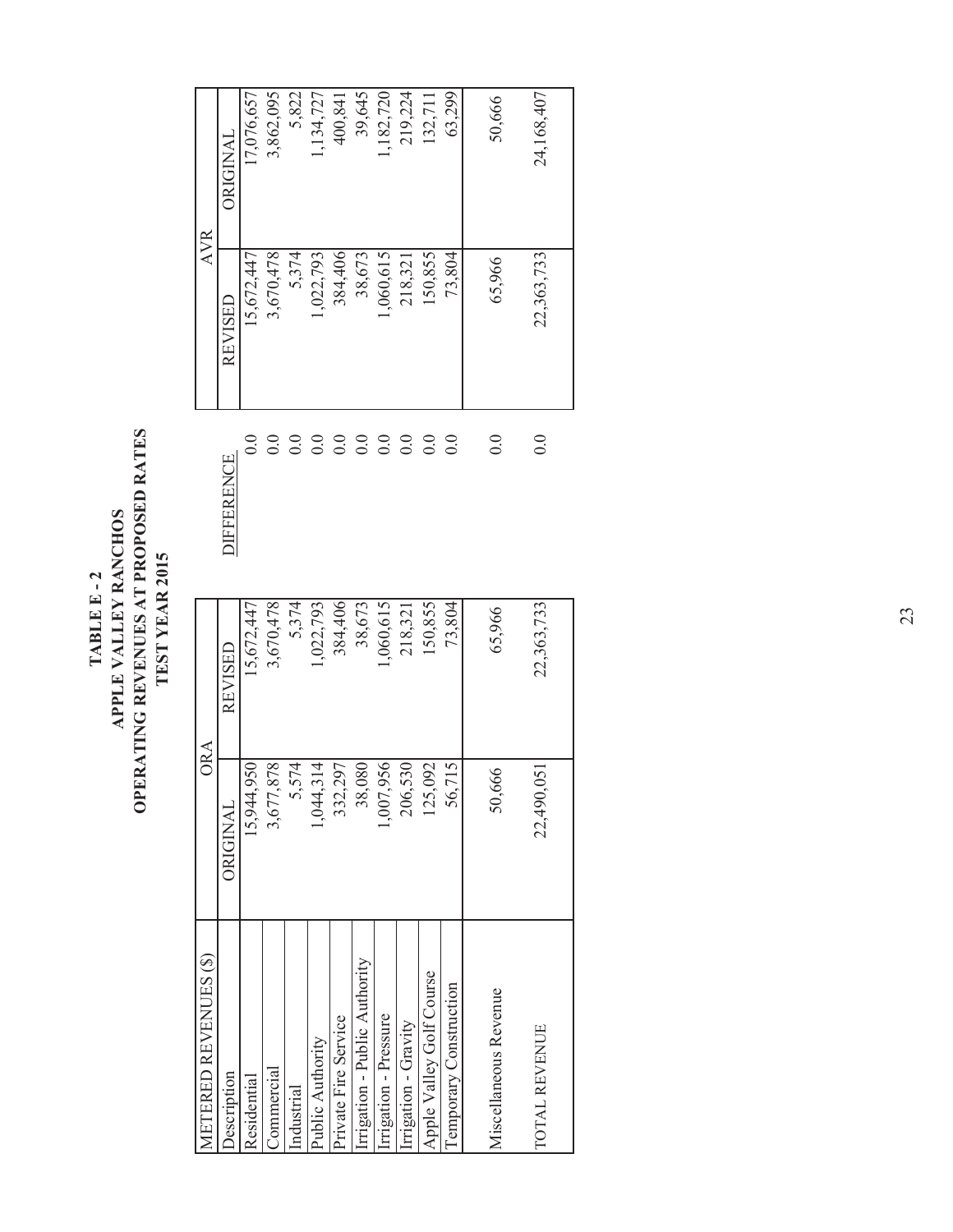| TABLE F-1 | APPLE VALLEY RANCHOS WATER CO. - DOMESTIC | OPERATION & MAINTENANCE EXPENSES | TEST YEAR 2015 | Dollars in Thousands |
|-----------|-------------------------------------------|----------------------------------|----------------|----------------------|
|-----------|-------------------------------------------|----------------------------------|----------------|----------------------|

ORIGINAL REVISED DIFFERENCE REVISED ORIGINAL

ORA AVR

 $\begin{tabular}{cc} ORA & \multicolumn{3}{c}{ORA} \\ \hline \multicolumn{3}{c}{ORGINA} & \multicolumn{3}{c}{RFNSED} & \multicolumn{3}{c}{DIFERENCE} & \multicolumn{3}{c}{REVISED} & \multicolumn{3}{c}{ONGINA} \\ \end{tabular}$ 

| OPERATIONS & MAINTENANCE<br>PAYROLL-OPERATIONS |                                                                                                                                                                                                                                                                            |         |      |                                                                                                                                                                                                                                    |         |
|------------------------------------------------|----------------------------------------------------------------------------------------------------------------------------------------------------------------------------------------------------------------------------------------------------------------------------|---------|------|------------------------------------------------------------------------------------------------------------------------------------------------------------------------------------------------------------------------------------|---------|
| OPERATIONS-OTHER                               |                                                                                                                                                                                                                                                                            |         |      |                                                                                                                                                                                                                                    |         |
| PURCHASED WATER-POTABLE                        |                                                                                                                                                                                                                                                                            |         |      |                                                                                                                                                                                                                                    |         |
| PURCHASED POWER                                |                                                                                                                                                                                                                                                                            |         |      | 834.00 P.000 8.9.4.5 COOR 8.9.5 COOR 9.000 P.1 COOR 9.6 COOR 9.6 COOR 9.6 COOR 9.6 COOR 9.6 COOR 9.6 COOR 9.6<br>SO P.000 P.1 COOR 9.6 COOR 9.6 COOR 9.6 COOR 9.6 COOR 9.6 COOR 9.6 COOR 9.6 COOR 9.6 COOR 9.6 COOR 9.6 COOR 9<br> |         |
| S<br>LEASED WATER RIGHT                        |                                                                                                                                                                                                                                                                            |         |      |                                                                                                                                                                                                                                    |         |
| REPLENISHMENT                                  |                                                                                                                                                                                                                                                                            |         |      |                                                                                                                                                                                                                                    |         |
| CHEMICALS                                      |                                                                                                                                                                                                                                                                            |         |      |                                                                                                                                                                                                                                    |         |
| PAYROLL-CUSTOMERS                              |                                                                                                                                                                                                                                                                            |         |      |                                                                                                                                                                                                                                    |         |
| CUSTOMERS-OTHER                                |                                                                                                                                                                                                                                                                            |         |      |                                                                                                                                                                                                                                    |         |
| <b>UNCOLLECTIBLES</b>                          |                                                                                                                                                                                                                                                                            |         |      |                                                                                                                                                                                                                                    |         |
| PAYROLL-MAINTENANCE                            |                                                                                                                                                                                                                                                                            |         |      |                                                                                                                                                                                                                                    |         |
| MAINTENANCE-OTHER                              |                                                                                                                                                                                                                                                                            |         |      |                                                                                                                                                                                                                                    |         |
| PAYROLL-CLEARINGS                              |                                                                                                                                                                                                                                                                            |         |      |                                                                                                                                                                                                                                    |         |
| DEPRECIATION-CLEARINGS                         |                                                                                                                                                                                                                                                                            |         |      |                                                                                                                                                                                                                                    |         |
| CLEARINGS-OTHER                                | 824.0<br>159.0<br>0.0.3<br>0.0.3<br>0.3<br>0.0.3<br>103.3<br>40.2<br>0.0.9<br>40.0.0<br>40.0.0<br>40.0.0<br>40.0.0<br>40.0.0<br>40.0.0<br>40.0.0.0<br>40.0.0.0<br>40.0.0.0<br>40.0.0.0.0<br>40.0.0.0.0.0<br>40.0.0.0.0.0.0.0<br>40.0.0.0.0.0.0.0.0.0.0.0<br>40.0.0.0.0.0.0 |         |      |                                                                                                                                                                                                                                    |         |
| TOTAL O & M EXPENSES                           | 5,502.2                                                                                                                                                                                                                                                                    | 4,520.3 | 44.8 | 1,565.2                                                                                                                                                                                                                            | 5,759.2 |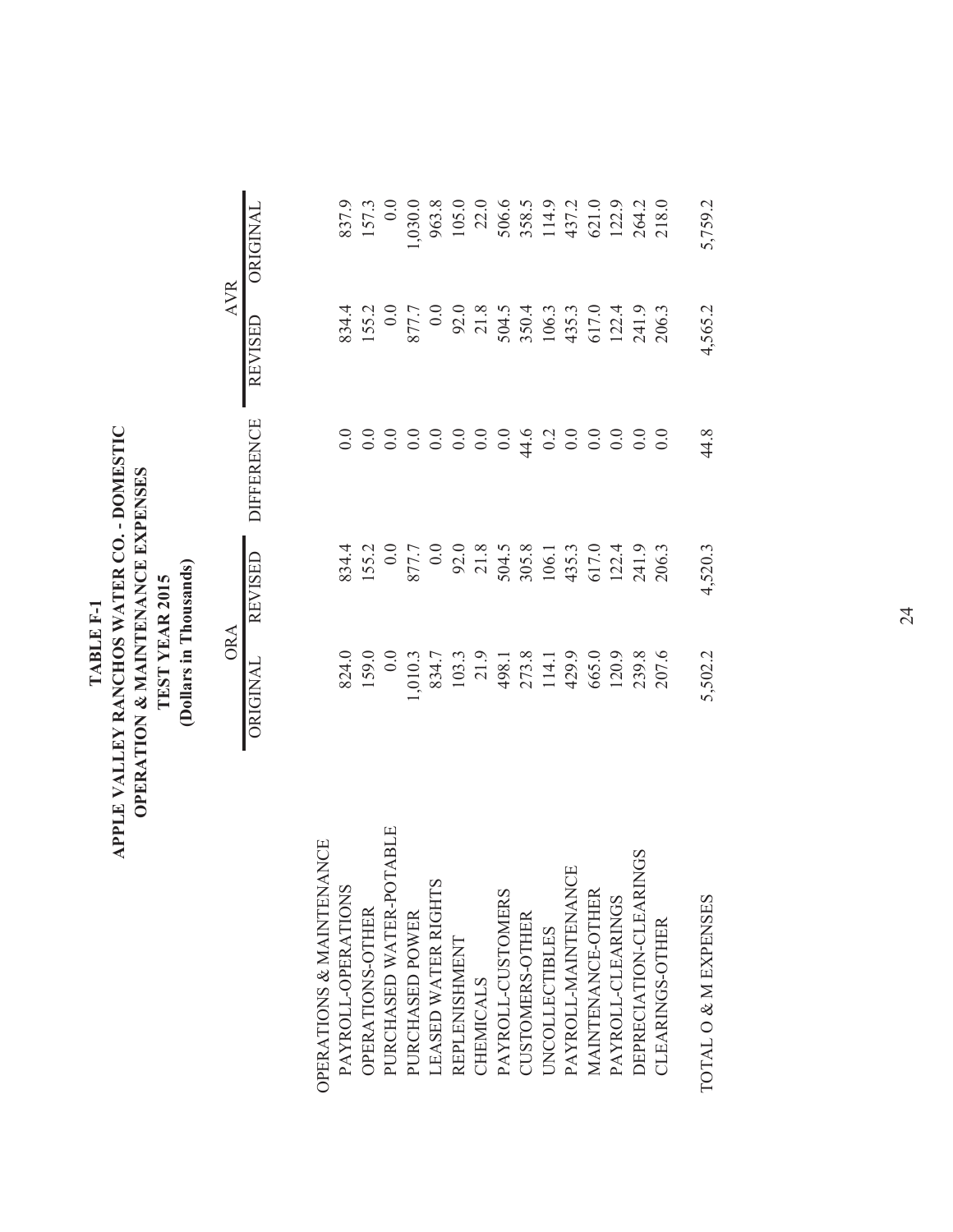| APPLE VALLEY RANCHOS RANCHOS WATER CO. - IRRIGATION<br>TABLE F-2 | OPERATION & MAINTENANCE EXPENSES | TEST YEAR 2015 | Dollars in Thousands) |
|------------------------------------------------------------------|----------------------------------|----------------|-----------------------|
|------------------------------------------------------------------|----------------------------------|----------------|-----------------------|

|                          | ORA               |         |                   | <b>AVR</b>     |          |
|--------------------------|-------------------|---------|-------------------|----------------|----------|
|                          | ORIGINAL          | REVISED | <b>DIFFERENCE</b> | <b>REVISED</b> | ORIGINAL |
| OPERATIONS & MAINTENANCE |                   |         |                   |                |          |
| PAYROLL-OPERATIONS       |                   |         |                   |                |          |
| OPERATIONS-OTHER         |                   |         |                   |                |          |
| PURCHASED WATER          |                   |         |                   |                |          |
| PURCHASED POWER          |                   |         |                   |                |          |
| REPLENISHMENT CHARGES    |                   |         |                   |                |          |
| CHEMICALS                |                   |         |                   |                |          |
| <b>JNCOLLECTIBLES</b>    |                   |         |                   |                |          |
| PAYROLL-MAINTENANCE      |                   |         |                   |                |          |
| MAINTENANCE-OTHER        |                   |         |                   |                |          |
| PAYROLL-CLEARINGS        |                   |         |                   |                |          |
| CLEARINGS-OTHER          |                   |         |                   |                |          |
| TOTAL O & M EXPENSES     | $\overline{02.1}$ | 12.2    | $\overline{0.0}$  | 12.2           | 13.8     |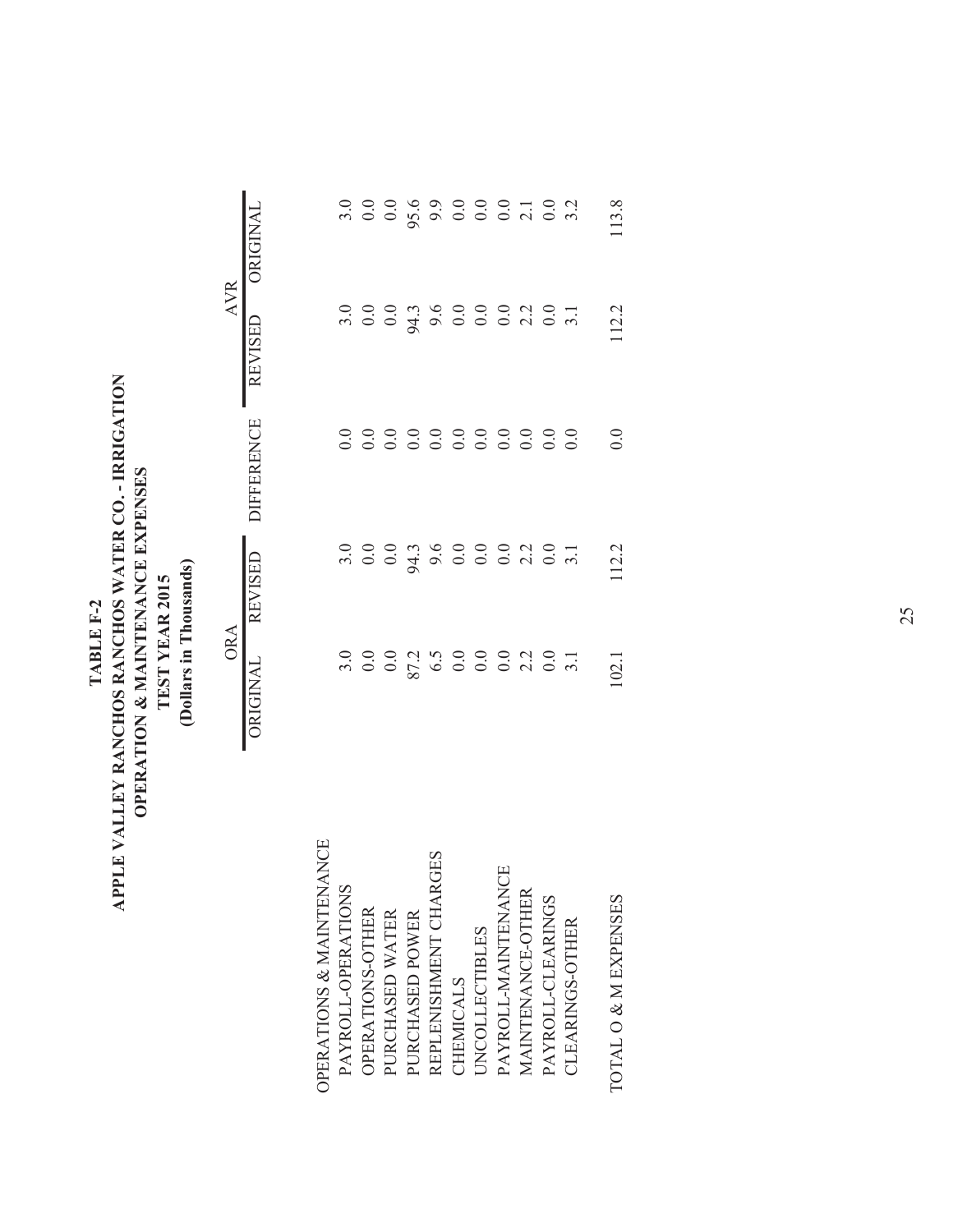### TABLE G-1<br>APPLE VALLEY RANCHOS RANCHOS WATER CO. - DOMESTIC **APPLE VALLEY RANCHOS RANCHOS WATER CO. - DOMESTIC** ADMINISTRATIVE & GENERAL EXPENSES **ADMINISTRATIVE & GENERAL EXPENSES** (Dollars in Thousands) **(Dollars in Thousands)** TEST YEAR 2015 **TEST YEAR 2015 TABLE G-1**

ORIGINAL REVISED DIFFERENCE REVISED ORIGINAL

**DIFFERENCE** 

ORIGINAL REVISED

ORA

REVISED ORIGINAL **AVR** 

ORA AVR

| ADMINISTRATIVE & GENERAL    |                                                                                          |                                                                                         |     |                                                                                 |                                                                                     |
|-----------------------------|------------------------------------------------------------------------------------------|-----------------------------------------------------------------------------------------|-----|---------------------------------------------------------------------------------|-------------------------------------------------------------------------------------|
| A & GPAYROLL                |                                                                                          |                                                                                         |     |                                                                                 | 1,616.4                                                                             |
| EMPLOYEE BENEFITS           |                                                                                          |                                                                                         |     |                                                                                 | 1,359.8                                                                             |
| INSURANCE                   |                                                                                          |                                                                                         |     |                                                                                 |                                                                                     |
| UNINSURED PROPERTY DAMAGE   |                                                                                          |                                                                                         |     |                                                                                 |                                                                                     |
| REG. COMM. EXPENSE          |                                                                                          |                                                                                         |     |                                                                                 |                                                                                     |
| FRANCHISE REQUIREMENTS      |                                                                                          |                                                                                         |     |                                                                                 |                                                                                     |
| <b>OUTSIDE SERVICES</b>     |                                                                                          |                                                                                         |     |                                                                                 |                                                                                     |
| A & G-OTHER                 |                                                                                          |                                                                                         |     |                                                                                 |                                                                                     |
| CREDIT<br>A & G TRANSFERRED |                                                                                          |                                                                                         |     |                                                                                 |                                                                                     |
| <b>RENTS</b>                |                                                                                          |                                                                                         |     |                                                                                 |                                                                                     |
| GENERAL OFFICE ALLOCATION   |                                                                                          |                                                                                         |     |                                                                                 |                                                                                     |
| AVR ALLOCATION              | 1,590.3<br>1,297.2<br>644.1<br>8.7<br>131.3<br>2,30.7<br>16.7<br>16.7<br>16.7<br>2,089.2 | 1,509.9<br>1,340.8<br>662.4<br>68.3<br>1,340.9<br>1,344.4<br>2,115.6<br>16.8<br>1,115.6 |     | 1,609.9<br>1,340.8<br>662.4<br>68.3<br>1,140.9<br>1,115.6<br>1,115.6<br>2,115.6 | 663.0<br>8.8<br>8.8<br>162.3<br>232.1<br>231.3<br>514.5<br>514.5<br>17.3<br>2,183.7 |
| TOTAL A & G EXPENSES        | 6,478.4                                                                                  | 6,483.6                                                                                 | 0.4 | 6,484.0                                                                         | 6,353.7                                                                             |

<sup>1</sup> Excludes G.O. allocated payroll taxes, ad valorem tax, and depreciation expense. Excludes G.O. allocated payroll taxes, ad valorem tax, and depreciation expense.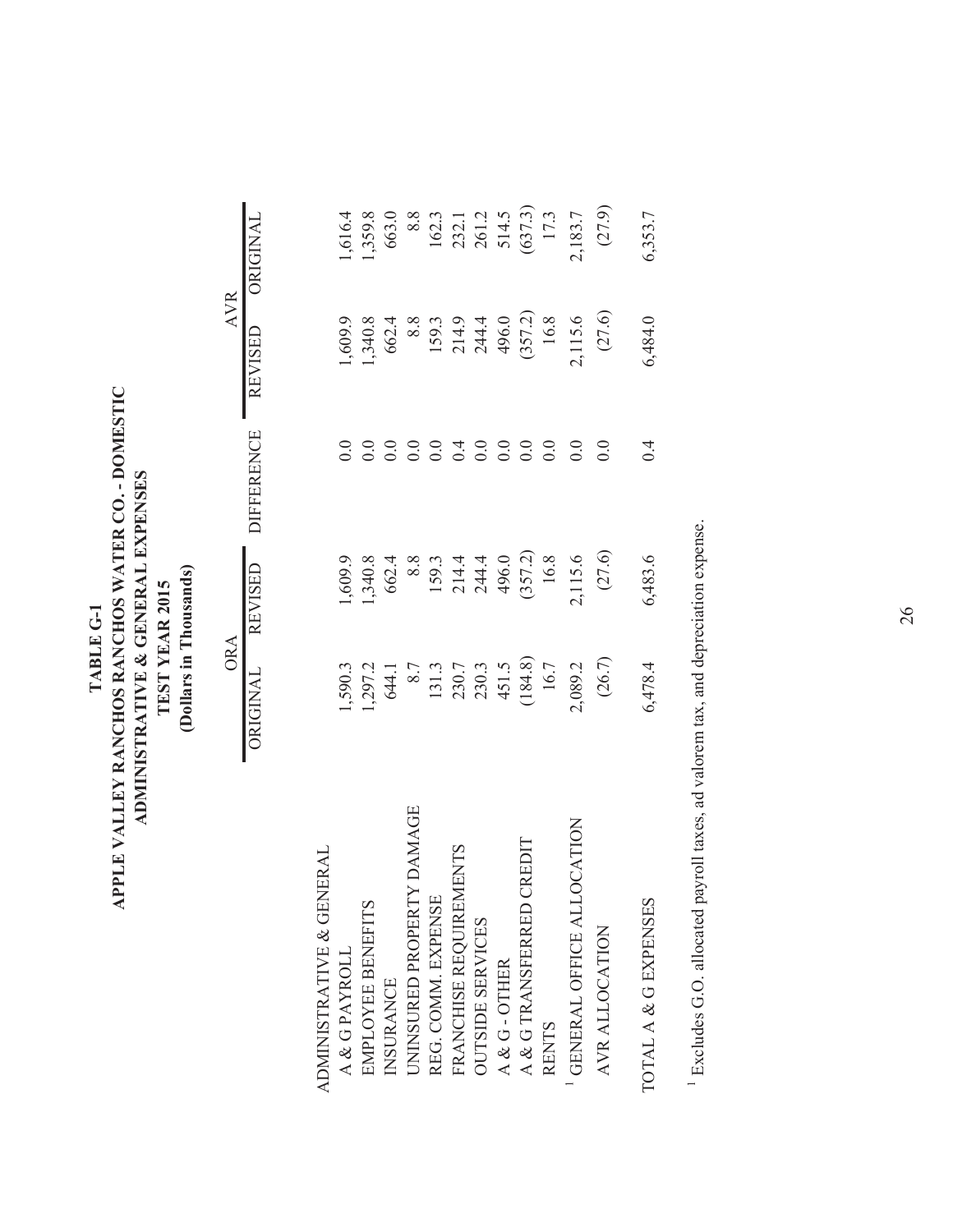| TABLE G-2 | APPLE VALLEY RANCHOS RANCHOS WATER CO. - IRRIGATION | ADMINISTRATIVE & GENERAL EXPENSES | TEST YEAR 2015 | Dollars in Thousands) |
|-----------|-----------------------------------------------------|-----------------------------------|----------------|-----------------------|
|-----------|-----------------------------------------------------|-----------------------------------|----------------|-----------------------|

|                              | ORA  |                                                             |                    | <b>AVR</b>                                                  |                  |
|------------------------------|------|-------------------------------------------------------------|--------------------|-------------------------------------------------------------|------------------|
|                              |      | ORIGINAL REVISED                                            | <b>DIFFERENCE</b>  | REVISED ORIGINAL                                            |                  |
|                              |      |                                                             |                    |                                                             |                  |
| ERAI<br>ADMINISTRATIVE & GEN |      |                                                             |                    |                                                             |                  |
| PAYROLL                      |      |                                                             |                    |                                                             |                  |
| PAYROLL-BENEFITS             |      |                                                             |                    |                                                             |                  |
| INSURANCE                    |      |                                                             |                    |                                                             |                  |
| FRANCISE REQTS               |      |                                                             |                    |                                                             |                  |
| <b>OUTSIDE SERVICES</b>      |      |                                                             |                    |                                                             |                  |
| OFFICE SUPPLIES              |      |                                                             |                    |                                                             |                  |
| A & G - OTHER                |      |                                                             |                    |                                                             |                  |
| <b>MISCELLANEOUS</b>         |      |                                                             |                    |                                                             |                  |
| <b>RENTS</b>                 |      |                                                             |                    |                                                             |                  |
| GENERAL OFFICE ALLOCATION    |      | 0<br>0 1 1 0 4 0 0 0 0 0 1 1 0<br>0 1 1 0 4 0 0 0 0 0 1 1 0 |                    | 0<br>0 1 1 0 4 0 0 0 0 0 1 1 0<br>0 1 1 0 4 0 0 0 0 0 1 1 0 | $12.6$<br>$27.9$ |
| AVR ALLOCATION               |      |                                                             | $\overline{0}$ .   |                                                             |                  |
| TOTAL A & G EXPENSES         | 48.3 | 49.5                                                        | $_{\odot}^{\rm O}$ | 49.5                                                        | 48.2             |

<sup>1</sup> Excludes G.O. allocated payroll taxes, ad valorem tax, and depreciation expense. Excludes G.O. allocated payroll taxes, ad valorem tax, and depreciation expense.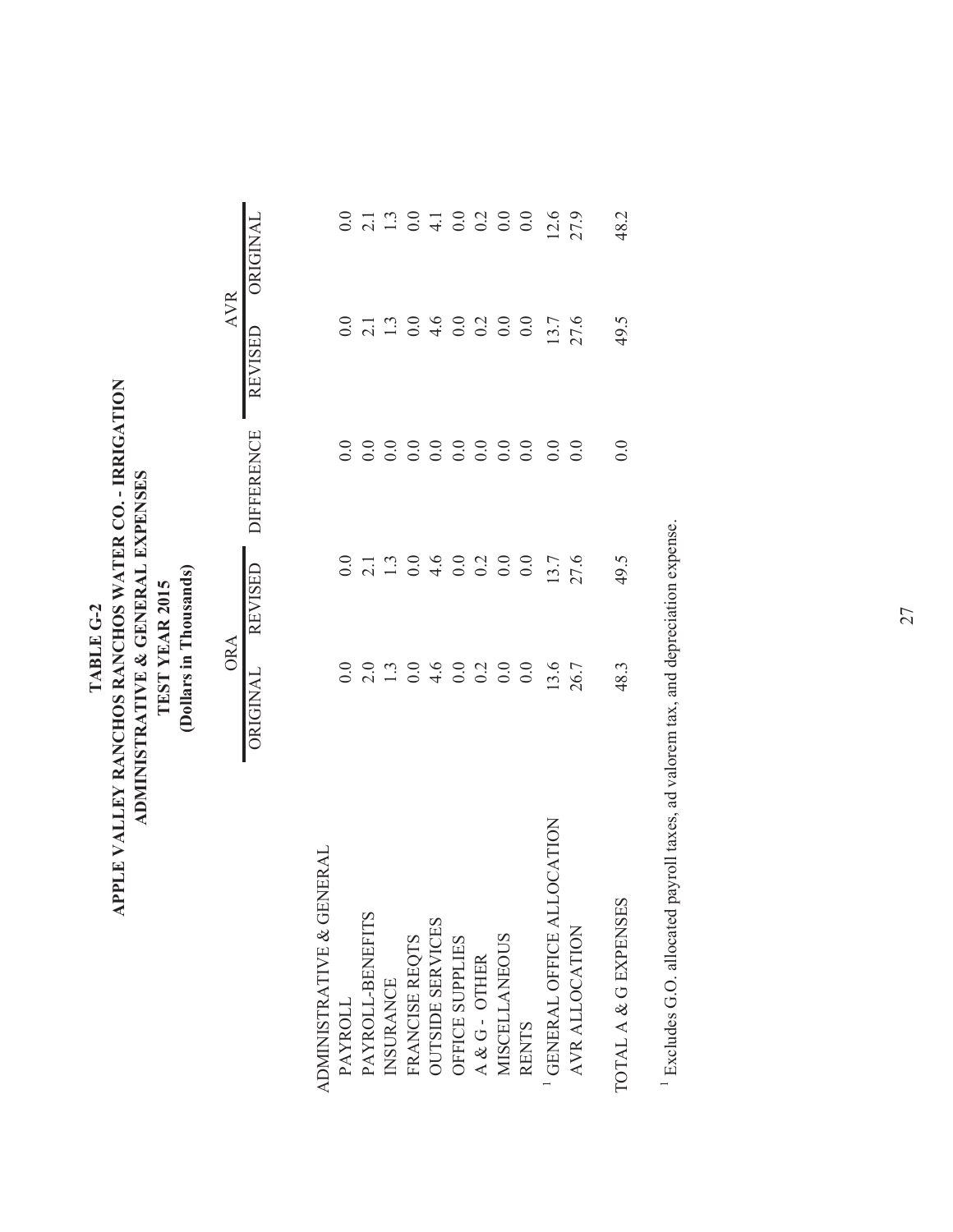### APPLE VALLEY RANCHOS RANCHOS WATER CO. - DOMESTIC TAXES OTHER THAN INCOME **APPLE VALLEY RANCHOS RANCHOS WATER CO. - DOMESTIC TAXES OTHER THAN INCOME** TEST YEAR 2015<br>(Dollars in Thousands) **(Dollars in Thousands) TEST YEAR 2015** TABLE H-1 **TABLE H-1**

|                               | <b>ORA</b> |                  |                             | <b>AVR</b> |       |
|-------------------------------|------------|------------------|-----------------------------|------------|-------|
|                               |            | ORIGINAL REVISED | DIFFERENCE REVISED ORIGINAL |            |       |
| PAYROLL TAXES                 |            |                  |                             |            |       |
| APPLE VALLEY RANCHOS          | 264.6      | 254.7            | 0.0                         | 254.7      | 255.7 |
| G.O. ALLOCATION               | 65.8       | 66.2             | 0.0                         | 66.2       | 66.9  |
| <b>TOTAL</b>                  | 330.4      | 320.9            | $\ddot{0}$ .                | 320.9      | 322.6 |
| AD VALOREM TAXES              |            |                  |                             |            |       |
| APPLE VALLEY RANCHOS          | 570.7      | 578.3            | 0.0                         | 578.3      | 573.5 |
| G.O. ALLOCATION               | 8.4        | 8.4              | 0.0                         | 8.4        | 8.4   |
| <b>TOTAL</b>                  | 579.1      | 586.6            | 0.0                         | 586.6      | 582.0 |
| TOTAL TAXES OTHER THAN INCOME | 909.5      | 907.6            | 0.0                         | 907.6      | 904.5 |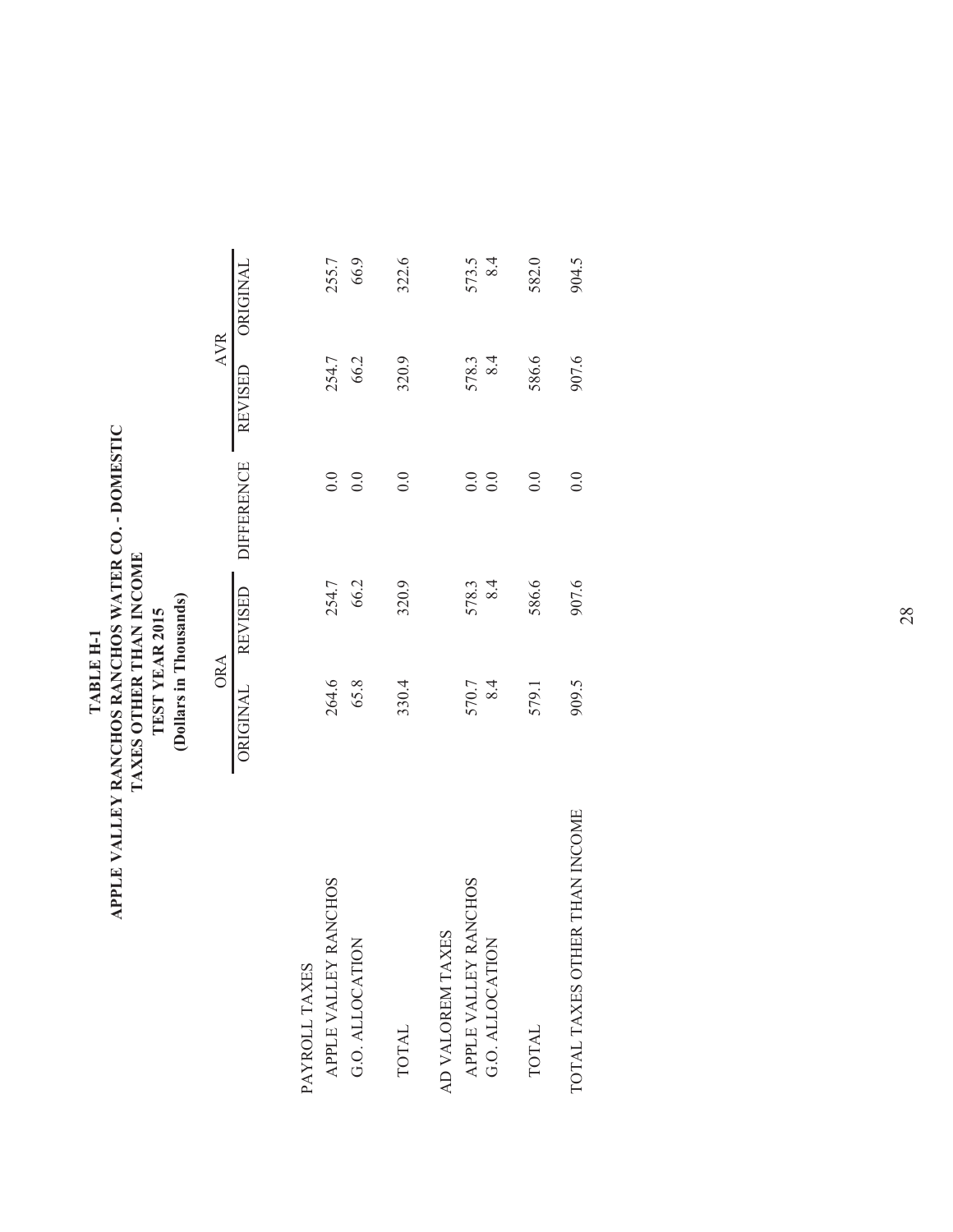### TABLE H-2<br>APPLE VALLEY RANCHOS RANCHOS WATER CO. - IRRIGATION **APPLE VALLEY RANCHOS RANCHOS WATER CO. - IRRIGATION** TAXES OTHER THAN INCOME **TAXES OTHER THAN INCOME** TEST YEAR 2015<br>(Dollars in Thousands) **(Dollars in Thousands) TEST YEAR 2015 TABLE H-2**

|                               | <b>ORA</b>              |                         |                                              |                         | <b>AVR</b>       |
|-------------------------------|-------------------------|-------------------------|----------------------------------------------|-------------------------|------------------|
|                               |                         |                         | ORIGINAL REVISED DIFFERENCE REVISED ORIGINAL |                         |                  |
| PAYROLL TAXES                 |                         |                         |                                              |                         |                  |
| APPLE VALLEY-IRRIGATION       | 0.3                     | $0.\overline{3}$        | 0.0                                          | $0.\overline{3}$        | $0.\overline{3}$ |
| G.O. ALLOCATION               | 0.4                     | 0.4                     | 0.0                                          | 0.4                     | 0.4              |
| TOTAL                         | 0.7                     | 0.7                     | 0.0                                          | 0.7                     | 0.7              |
| AD VALOREM TAXES              |                         |                         |                                              |                         |                  |
| APPLE VALLEY-IRRIGATION       |                         |                         | 0.0                                          |                         |                  |
| G.O. ALLOCATION               | $3.\overline{5}$<br>0.0 | $3.\overline{4}$<br>0.1 | 0.0                                          | $3.\overline{4}$<br>0.1 | $3.4$<br>0.0     |
| <b>TOTAL</b>                  | 3.5                     | 3.5                     | 0.0                                          | 3.5                     | 3.5              |
| TOTAL TAXES OTHER THAN INCOME | 4.2                     | 4.2                     | 0.0                                          | 4.2                     | $\frac{1}{4}$    |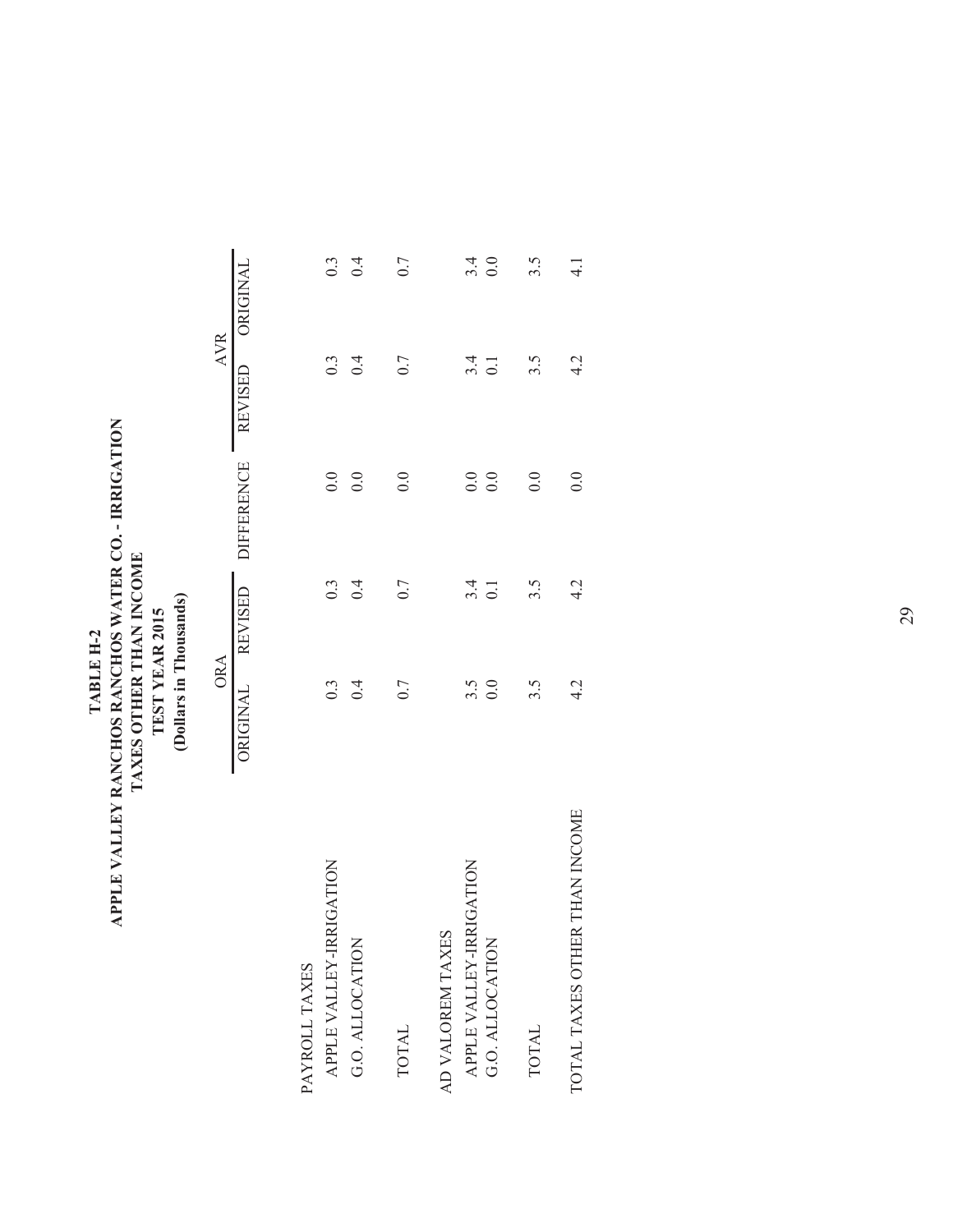#### **TABLE I-1 APPLE VALLEY RANCHOS WATER CO. - DOMESTIC INCOME TAXES @ PRESENT RATES TEST YEAR 2015 (Dollars in Thousands)**

|                                     | <b>ORA</b> |                |                   | <b>AVR</b>     |          |
|-------------------------------------|------------|----------------|-------------------|----------------|----------|
|                                     | ORIGINAL   | <b>REVISED</b> | <b>DIFFERENCE</b> | <b>REVISED</b> | ORIGINAL |
| <b>OPERATING REVENUES</b>           | 20,637.7   | 17,654.9       | $\boldsymbol{0}$  | 17,654.9       | 20,826.8 |
| <b>EXPENSE</b>                      |            |                |                   |                |          |
| <b>OPERATIONS &amp; MAINTENANCE</b> | 5,388.1    | 4,414.2        | 45                | 4,458.8        | 5,644.4  |
| <b>UNCOLLECTIBLES</b>               | 99.1       | 84.7           | $\mathbf{0}$      | 84.7           | 100.0    |
| ADMINISTRATIVE & GENERAL            | 6,247.7    | 6,269.1        | $\boldsymbol{0}$  | 6,269.1        | 6,121.5  |
| FRANCHISE REQUIREMENTS              | 200.2      | 171.3          | $\theta$          | 171.3          | 202.0    |
| PROPERTY TAXES                      | 579.1      | 586.6          | $\theta$          | 586.6          | 582.0    |
| PAYROLL TAXES                       | 330.4      | 320.9          | $\theta$          | 320.9          | 322.6    |
| MEALS ADJUSTMENT                    | (12.8)     | (11.5)         | $\boldsymbol{0}$  | (11.5)         | (12.8)   |
| <b>TOTAL</b>                        | 12,831.9   | 11,835.4       | 45                | 11,880.0       | 12,959.6 |
| <b>INCOME BEFORE TAXES</b>          | 7,805.8    | 5,819.5        | (45)              | 5,774.9        | 7,867.2  |
| CA CORP-FRANCHISE TAX (CCFT)        |            |                |                   |                |          |
| CA TAX DEPRECIATION                 | 3,186.5    | 3,272.0        | $\overline{0}$    | 3,272.0        | 3,368.6  |
| <b>INTEREST</b>                     | 1,747.6    | 1,906.9        | $\mathbf{0}$      | 1,906.9        | 2,052.1  |
| <b>TOTAL</b>                        | 4,934.1    | 5,178.8        | $\theta$          | 5,178.9        | 5,420.7  |
| TAXABLE INCOME FOR CCFT             | 2,871.8    | 640.7          | (45)              | 596.0          | 2,446.5  |
| <b>CCFT RATE</b>                    | 8.84%      | 8.84%          | $0.00\%$          | 8.84%          | 8.84%    |
| CALIFORNIA INCOME TAX               | 253.9      | 56.6           | (4)               | 52.7           | 216.3    |
| FEDERAL INCOME TAX                  |            |                |                   |                |          |
| FED. TAX DEPRECIATION               | 3,261.1    | 3,398.1        | $\overline{0}$    | 3,398.1        | 3,301.7  |
| <b>CATAX</b>                        | 253.9      | 56.6           | (4)               | 52.7           | 216.3    |
| <b>INTEREST</b>                     | 1,747.6    | 1,906.9        | $\boldsymbol{0}$  | 1,906.9        | 2,052.1  |
| QUALIFIED PROD. DEDUCTION           | 86.5       | 15.6           | (1)               | 14.2           | 78.2     |
| <b>TOTAL</b>                        | 5,349.1    | 5,377.2        | (5)               | 5,371.9        | 5,648.2  |
| FIT TAXABLE INCOME                  | 2,456.8    | 442.3          | (39)              | 403.0          | 2,219.0  |
| <b>FIT RATE</b>                     | 34.00%     | 34.00%         | $0.00\%$          | 34.00%         | 34.00%   |
| FEDERAL INCOME TAX                  | 835.3      | 150.4          | (13)              | 137.0          | 754.5    |
| <b>INVESTMENT TAX CREDIT</b>        | 0.0        | 0.0            | $\boldsymbol{0}$  | 0.0            | 0.0      |
| NET FEDERAL INCOME TAX              | 835.3      | 150.4          | (13)              | 137.0          | 754.5    |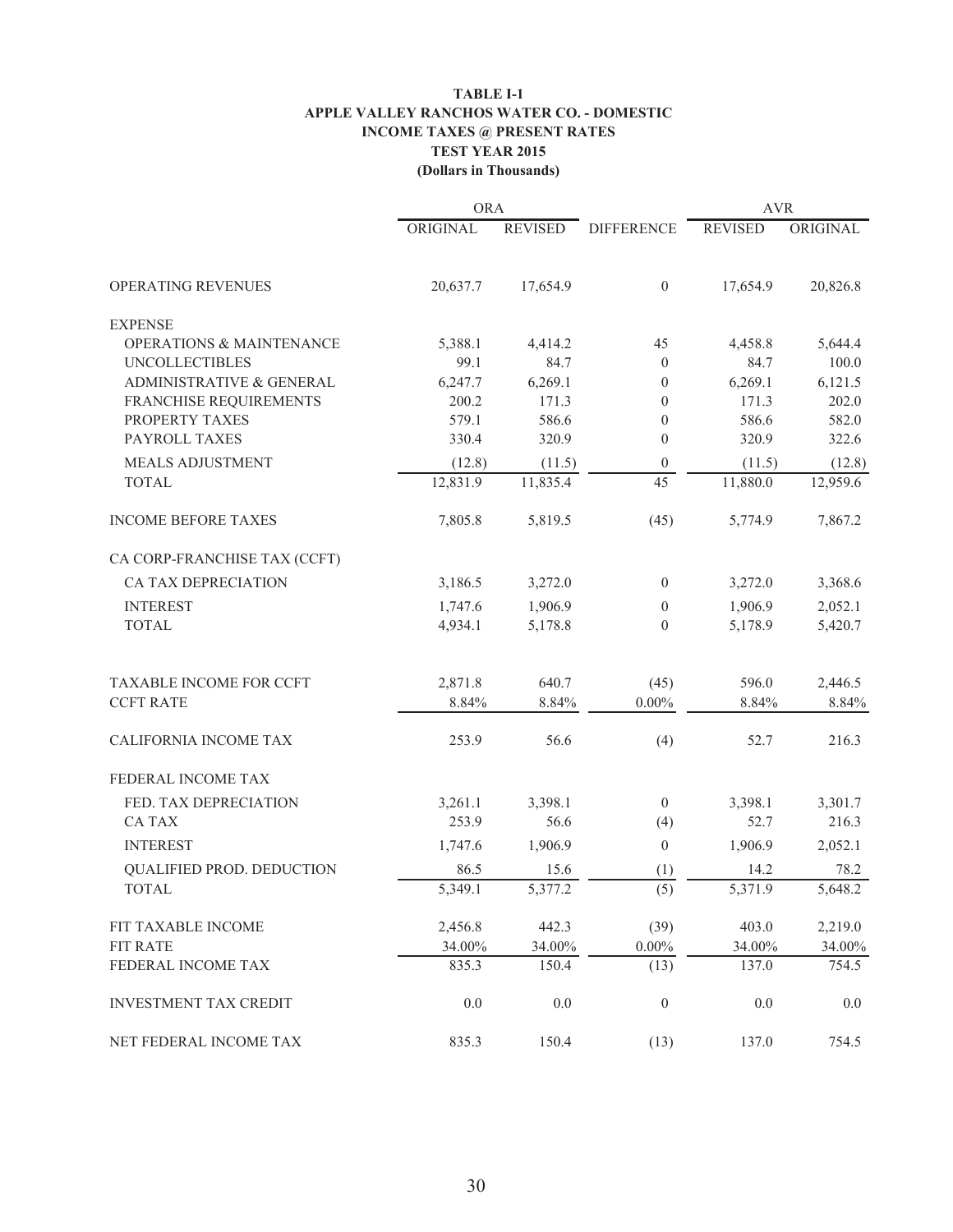#### **TABLE I-2 APPLE VALLEY RANCHOS WATER CO. - DOMESTIC INCOME TAXES @ PROPOSED RATES TEST YEAR 2015 (Dollars in Thousands)**

|                                     | <b>ORA</b> |                |                   | <b>AVR</b>     |          |
|-------------------------------------|------------|----------------|-------------------|----------------|----------|
|                                     | ORIGINAL   | <b>REVISED</b> | <b>DIFFERENCE</b> | <b>REVISED</b> | ORIGINAL |
| OPERATING REVENUES                  | 22,283.5   | 22,106.7       | 45                | 22,151.7       | 23,931.9 |
| <b>EXPENSE</b>                      |            |                |                   |                |          |
| <b>OPERATIONS &amp; MAINTENANCE</b> | 5,381.0    | 4,414.2        | 45                | 4,458.8        | 5,644.4  |
| <b>UNCOLLECTIBLES</b>               | 114.1      | 106.1          | $\theta$          | 106.3          | 114.9    |
| ADMINISTRATIVE & GENERAL            | 6,233.2    | 6,269.1        | $\boldsymbol{0}$  | 6,269.1        | 6,121.5  |
| FRANCHISE REQUIREMENTS              | 230.7      | 214.4          | $\mathbf{0}$      | 214.9          | 232.1    |
| PROPERTY TAXES                      | 579.1      | 586.6          | $\boldsymbol{0}$  | 586.6          | 582.0    |
| PAYROLL TAXES                       | 330.4      | 320.9          | $\theta$          | 320.9          | 322.6    |
| MEALS ADJUSTMENT                    | (12.8)     | (11.5)         | $\mathbf{0}$      | (11.5)         | (12.8)   |
| <b>TOTAL</b>                        | 12,855.7   | 11,900.0       | 45                | 11,945.2       | 13,004.6 |
| <b>INCOME BEFORE TAXES</b>          | 9,427.8    | 10,206.8       | (0)               | 10,206.5       | 10,927.2 |
| CA CORP-FRANCHISE TAX (CCFT)        |            |                |                   |                |          |
| CA TAX DEPRECIATION                 | 3,186.5    | 3,272.0        | $\boldsymbol{0}$  | 3,272.0        | 3,368.6  |
| <b>INTEREST</b>                     | 1,747.6    | 1,906.9        | $\mathbf{0}$      | 1,906.9        | 2,052.1  |
| <b>TOTAL</b>                        | 4,934.1    | 5,178.8        | $\theta$          | 5,178.9        | 5,420.7  |
| TAXABLE INCOME FOR CCFT             | 4,493.8    | 5,027.9        | (0)               | 5,027.6        | 5,506.5  |
| <b>CCFT RATE</b>                    | 8.84%      | 8.84%          | $0.00\%$          | 8.84%          | 8.84%    |
| CALIFORNIA INCOME TAX               | 397.2      | 444.5          | (0)               | 444.4          | 486.8    |
| FEDERAL INCOME TAX                  |            |                |                   |                |          |
| FED. TAX DEPRECIATION               | 3,261.1    | 3,398.1        | $\boldsymbol{0}$  | 3,398.1        | 3,301.7  |
| <b>CATAX</b>                        | 253.9      | 56.6           | (4)               | 52.7           | 216.3    |
| <b>INTEREST</b>                     | 1,747.6    | 1,906.9        | $\boldsymbol{0}$  | 1,906.9        | 2,052.1  |
| QUALIFIED PROD. DEDUCTION           | 141.7      | 164.9          | $\boldsymbol{0}$  | 165.0          | 182.3    |
| <b>TOTAL</b>                        | 5,404.3    | 5,526.5        | (4)               | 5,522.7        | 5,752.4  |
| FIT TAXABLE INCOME                  | 4,023.6    | 4,680.3        | $\overline{4}$    | 4,683.8        | 5,174.9  |
| <b>FIT RATE</b>                     | 34.00%     | 34.00%         | $0.00\%$          | 34.00%         | 34.00%   |
| FEDERAL INCOME TAX                  | 1,368.0    | 1,591.3        | 1                 | 1,592.5        | 1,759.5  |
| <b>INVESTMENT TAX CREDIT</b>        | 0.0        | 0.0            | $\boldsymbol{0}$  | 0.0            | 0.0      |
| NET FEDERAL INCOME TAX              | 1,368.0    | 1,591.3        | $\mathbf{1}$      | 1,592.5        | 1,759.5  |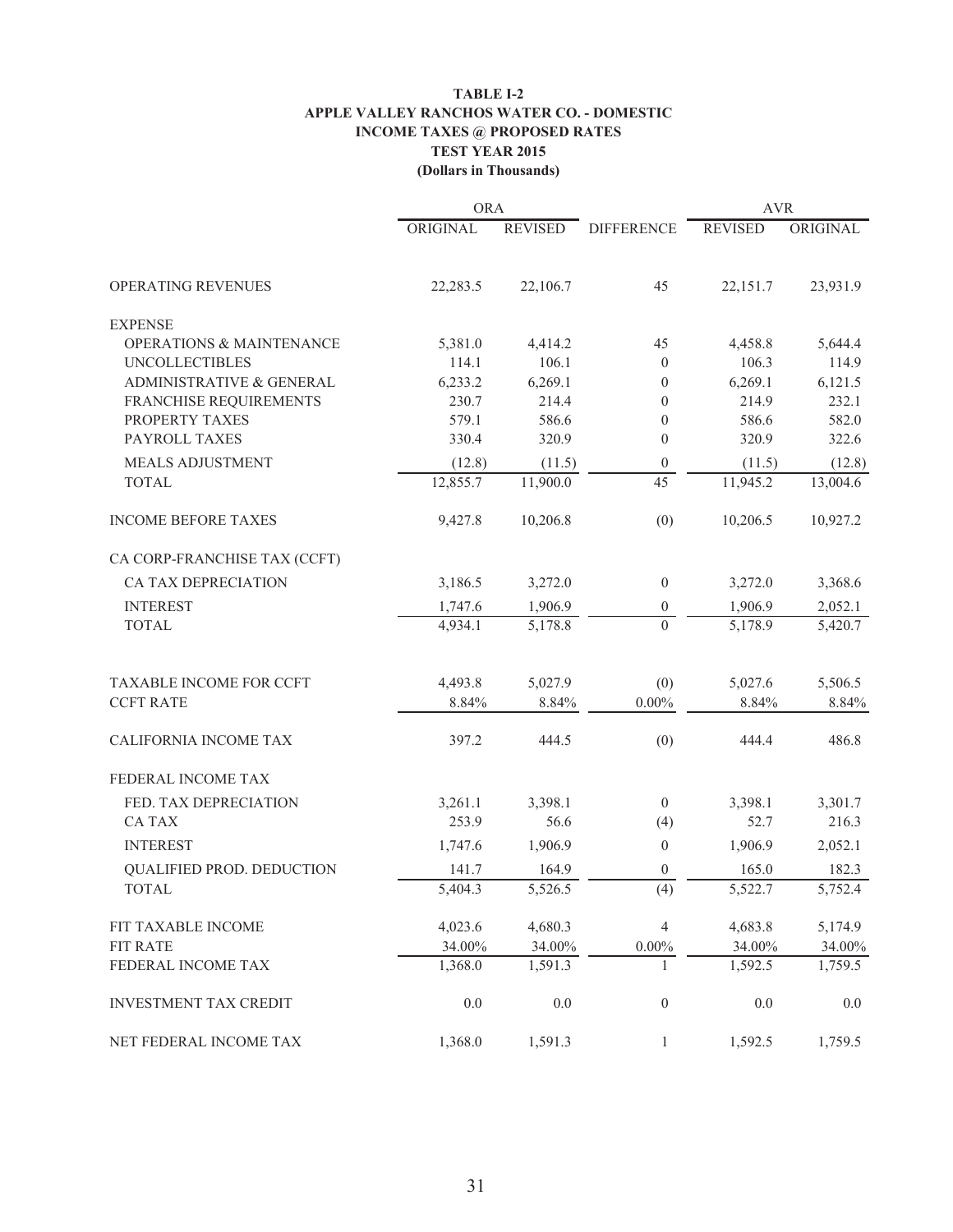#### **TABLE I-3 APPLE VALLEY RANCHOS WATER CO. - IRRIGATION INCOME TAXES @ PRESENT RATES TEST YEAR 2015 (Dollars in Thousands)**

|                                     | <b>ORA</b> |                |                   | <b>AVR</b>     |          |
|-------------------------------------|------------|----------------|-------------------|----------------|----------|
|                                     | ORIGINAL   | <b>REVISED</b> | <b>DIFFERENCE</b> | <b>REVISED</b> | ORIGINAL |
| OPERATING REVENUES                  | 192.4      | 196.7          | $\theta$          | 196.7          | 196.7    |
| <b>EXPENSE</b>                      |            |                |                   |                |          |
| <b>OPERATIONS &amp; MAINTENANCE</b> | 102.1      | 112.2          | $\overline{0}$    | 112.2          | 113.8    |
| <b>UNCOLLECTIBLES</b>               | 0.0        | 0.0            | $\theta$          | 0.0            | 0.0      |
| ADMINISTRATIVE & GENERAL            | 48.3       | 49.5           | $\mathbf{0}$      | 49.5           | 48.2     |
| FRANCHISE REQUIREMENTS              | 0.0        | 0.0            | $\theta$          | 0.0            | 0.0      |
| PROPERTY TAXES                      | 3.5        | 3.5            | $\theta$          | 3.5            | 3.5      |
| PAYROLL TAXES                       | 0.7        | 0.7            | $\mathbf{0}$      | 0.7            | 0.7      |
| <b>MEALS ADJUSTMENT</b>             | (0.1)      | (0.1)          | $\mathbf{0}$      | (0.1)          | (0.1)    |
| <b>TOTAL</b>                        | 154.5      | 165.8          | $\overline{0}$    | 165.8          | 166.0    |
| <b>INCOME BEFORE TAXES</b>          | 37.9       | 30.9           | $\mathbf{0}$      | 30.9           | 30.7     |
| CA CORP-FRANCHISE TAX (CCFT)        |            |                |                   |                |          |
| CA TAX DEPRECIATION                 | 15.2       | 15.1           | $\mathbf{0}$      | 15.1           | 15.2     |
| <b>INTEREST</b>                     | 9.9        | 9.9            | $\mathbf{0}$      | 9.9            | 9.9      |
| <b>TOTAL</b>                        | 25.1       | 25.0           | $\mathbf{0}$      | 25.0           | 25.1     |
| TAXABLE INCOME FOR CCFT             | 12.8       | 5.9            | (0)               | 5.9            | 5.6      |
| <b>CCFT RATE</b>                    | 8.84%      | 8.84%          | $0.00\%$          | 8.84%          | 8.84%    |
| CALIFORNIA INCOME TAX               | 1.1        | 0.5            | (0)               | 0.5            | 0.5      |
| FEDERAL INCOME TAX                  |            |                |                   |                |          |
| FED. TAX DEPRECIATION               | 14.9       | 14.8           | $\mathbf{0}$      | 14.8           | 14.9     |
| <b>CATAX</b>                        | 1.1        | 0.5            | (0)               | 0.5            | 0.5      |
| <b>INTEREST</b>                     | 9.9        | 9.9            | $\boldsymbol{0}$  | 9.9            | 9.9      |
| QUALIFIED PROD. DEDUCTION           | 0.4        | 0.2            | (0)               | 0.2            | 0.2      |
| <b>TOTAL</b>                        | 26.3       | 25.4           | $\Omega$          | 25.4           | 25.5     |
| FIT TAXABLE INCOME                  | 11.6       | 5.5            | (0)               | 5.5            | 5.2      |
| <b>FIT RATE</b>                     | 34.00%     | 34.00%         | $0.00\%$          | 34.00%         | 34.00%   |
| FEDERAL INCOME TAX                  | 4.0        | 1.9            | (0)               | 1.9            | 1.8      |
| <b>INVESTMENT TAX CREDIT</b>        | 0.0        | 0.0            | $\boldsymbol{0}$  | 0.0            | 0.0      |
| NET FEDERAL INCOME TAX              | 4.0        | 1.9            | (0)               | 1.9            | 1.8      |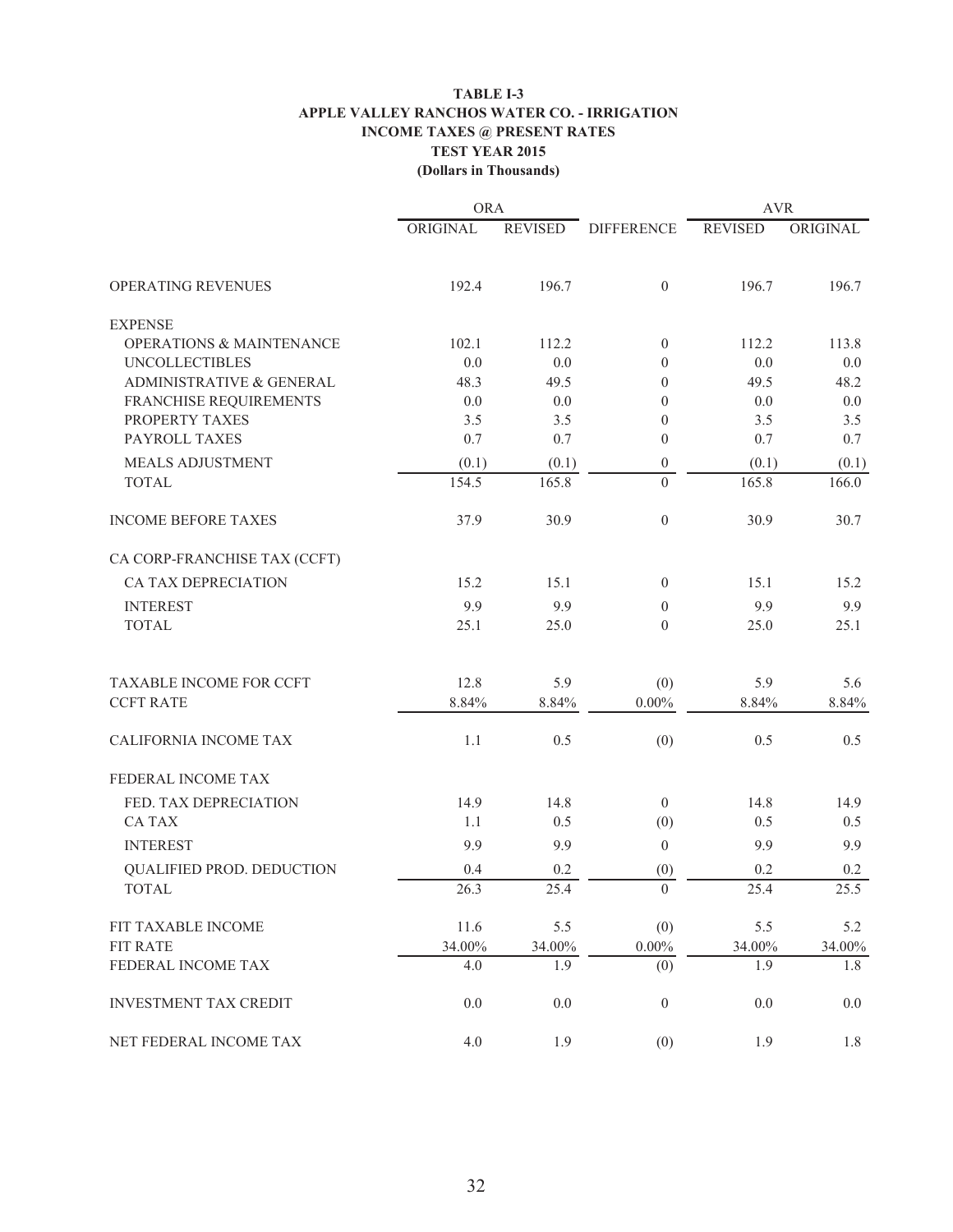#### **TABLE I-4 APPLE VALLEY RANCHOS WATER CO. - IRRIGATION INCOME TAXES @ PROPOSED RATES TEST YEAR 2015 (Dollars in Thousands)**

|                                     | <b>ORA</b> |                |                   | <b>AVR</b>     |          |
|-------------------------------------|------------|----------------|-------------------|----------------|----------|
|                                     | ORIGINAL   | <b>REVISED</b> | <b>DIFFERENCE</b> | <b>REVISED</b> | ORIGINAL |
| OPERATING REVENUES                  | 206.5      | 218.3          | $\theta$          | 218.3          | 219.2    |
| <b>EXPENSE</b>                      |            |                |                   |                |          |
| <b>OPERATIONS &amp; MAINTENANCE</b> | 102.2      | 112.2          | $\overline{0}$    | 112.2          | 113.8    |
| <b>UNCOLLECTIBLES</b>               | 0.0        | 0.0            | $\mathbf{0}$      | 0.0            | 0.0      |
| ADMINISTRATIVE & GENERAL            | 48.5       | 49.5           | $\Omega$          | 49.5           | 48.2     |
| FRANCHISE REQUIREMENTS              | 0.0        | 0.0            | $\mathbf{0}$      | 0.0            | 0.0      |
| PROPERTY TAXES                      | 3.5        | 3.5            | $\mathbf{0}$      | 3.5            | 3.5      |
| PAYROLL TAXES                       | 0.7        | 0.7            | $\mathbf{0}$      | 0.7            | 0.7      |
| MEALS ADJUSTMENT                    | (0.1)      | (0.1)          | $\boldsymbol{0}$  | (0.1)          | (0.1)    |
| <b>TOTAL</b>                        | 154.7      | 165.8          | $\overline{0}$    | 165.8          | 166.0    |
| <b>INCOME BEFORE TAXES</b>          | 51.8       | 52.5           | $\mathbf{0}$      | 52.5           | 53.1     |
| CA CORP-FRANCHISE TAX (CCFT)        |            |                |                   |                |          |
| CA TAX DEPRECIATION                 | 15.2       | 15.1           | $\mathbf{0}$      | 15.1           | 15.2     |
| <b>INTEREST</b>                     | 9.9        | 9.9            | $\mathbf{0}$      | 9.9            | 9.9      |
| <b>TOTAL</b>                        | 25.1       | 25.0           | $\Omega$          | 25.0           | 25.1     |
| TAXABLE INCOME FOR CCFT             | 26.7       | 27.5           | (0)               | 27.5           | 28.0     |
| <b>CCFT RATE</b>                    | 8.84%      | 8.84%          | $0.00\%$          | 8.84%          | 8.84%    |
| CALIFORNIA INCOME TAX               | 2.4        | 2.4            | (0)               | 2.4            | 2.5      |
| FEDERAL INCOME TAX                  |            |                |                   |                |          |
| FED. TAX DEPRECIATION               | 14.9       | 14.8           | $\mathbf{0}$      | 14.8           | 14.9     |
| <b>CATAX</b>                        | 1.1        | 0.5            | (0)               | 0.5            | 0.5      |
| <b>INTEREST</b>                     | 9.9        | 9.9            | $\boldsymbol{0}$  | 9.9            | 9.9      |
| QUALIFIED PROD. DEDUCTION           | 0.9        | 0.9            | (0)               | 0.9            | 0.9      |
| <b>TOTAL</b>                        | 26.8       | 26.2           | $\Omega$          | 26.2           | 26.2     |
| FIT TAXABLE INCOME                  | 25.0       | 26.3           | (0)               | 26.3           | 26.9     |
| <b>FIT RATE</b>                     | 34.00%     | 34.00%         | $0.00\%$          | 34.00%         | 34.00%   |
| FEDERAL INCOME TAX                  | 8.5        | 9.0            | (0)               | 9.0            | 9.2      |
| <b>INVESTMENT TAX CREDIT</b>        | 0.0        | 0.0            | $\boldsymbol{0}$  | 0.0            | 0.0      |
| NET FEDERAL INCOME TAX              | 8.5        | 9.0            | (0)               | 9.0            | 9.2      |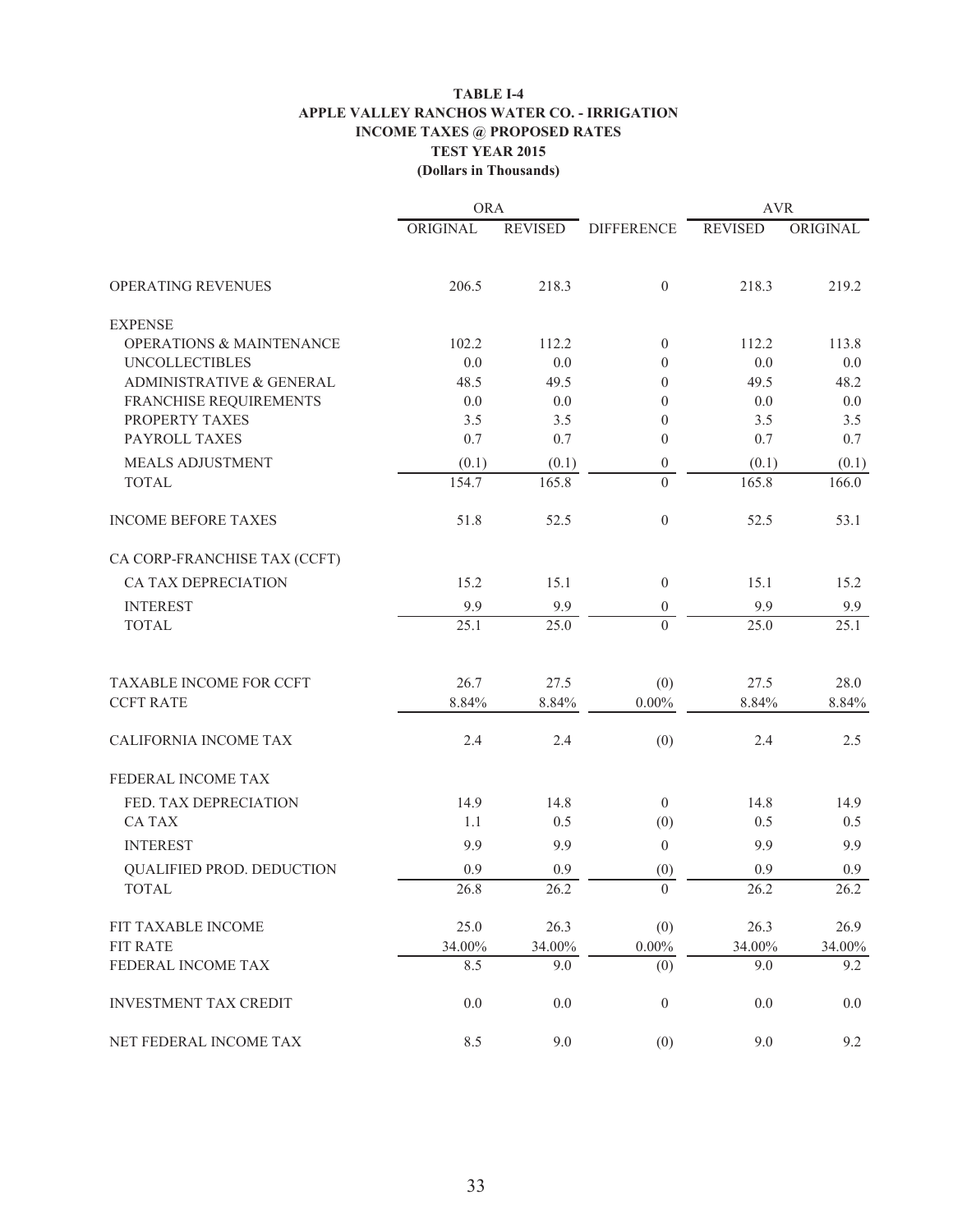| י<br>ג<br>OMEST<br>Y RANCHOS WATER CO. -<br>I<br><b>TABLE J</b><br>VALLE <sup>-</sup><br>PLE <sup>1</sup> |
|-----------------------------------------------------------------------------------------------------------|
|-----------------------------------------------------------------------------------------------------------|

### PLANT IN SERVICE<br>TEST YEAR 2015 **PLANT IN SERVICE TEST YEAR 2015**

| PLANT IN SERVICE (\$)  | ORA             |             |                   | <b>AVR</b>  |               |
|------------------------|-----------------|-------------|-------------------|-------------|---------------|
| <b>Description</b>     | <b>ORIGINAL</b> | REVISED     | <b>DIFFERENCE</b> | REVISED     | ORIGINAL      |
| Plant in Service - BOY | 120,628,589     | 122,845,240 | 0.0               | 122,845,240 | 124, 134, 371 |
| Additions              |                 |             |                   |             |               |
| <b>Gross Additions</b> | 3,921,768       | 7,541,247   | 0.0               | 7,541,247   | 11,424,235    |
| Retirements of Plant   | 693,918         | 740,562     | $\rm{C}$          | 740,562     | 738,019       |
| Net Additions          | 3,227,850       | 6,800,684   | 0.0               | 6,800,684   | 10,686,215    |
| $CWD - BOY$            | 47,078          | 47,078      | 0.0               | 47,078      | 490,837       |
| $CWD - EOY$            | 47,078          | 47,078      | $_{\rm 0.0}$      | 47,078      | 2,490,837     |
| AVERAGE-CWIP           | 47,078          | 47,078      | 0.0               | 47,078      | 1,490,837     |
| Plant in Service - EOY | 123,856,440     | 129,645,924 | $_{\odot}$        | 129,645,924 | 134,820,587   |
| Average Utility Plant  | 122,242,51      | 126,245,582 | $_{\odot}$        | 126,245,582 | 129,477,479   |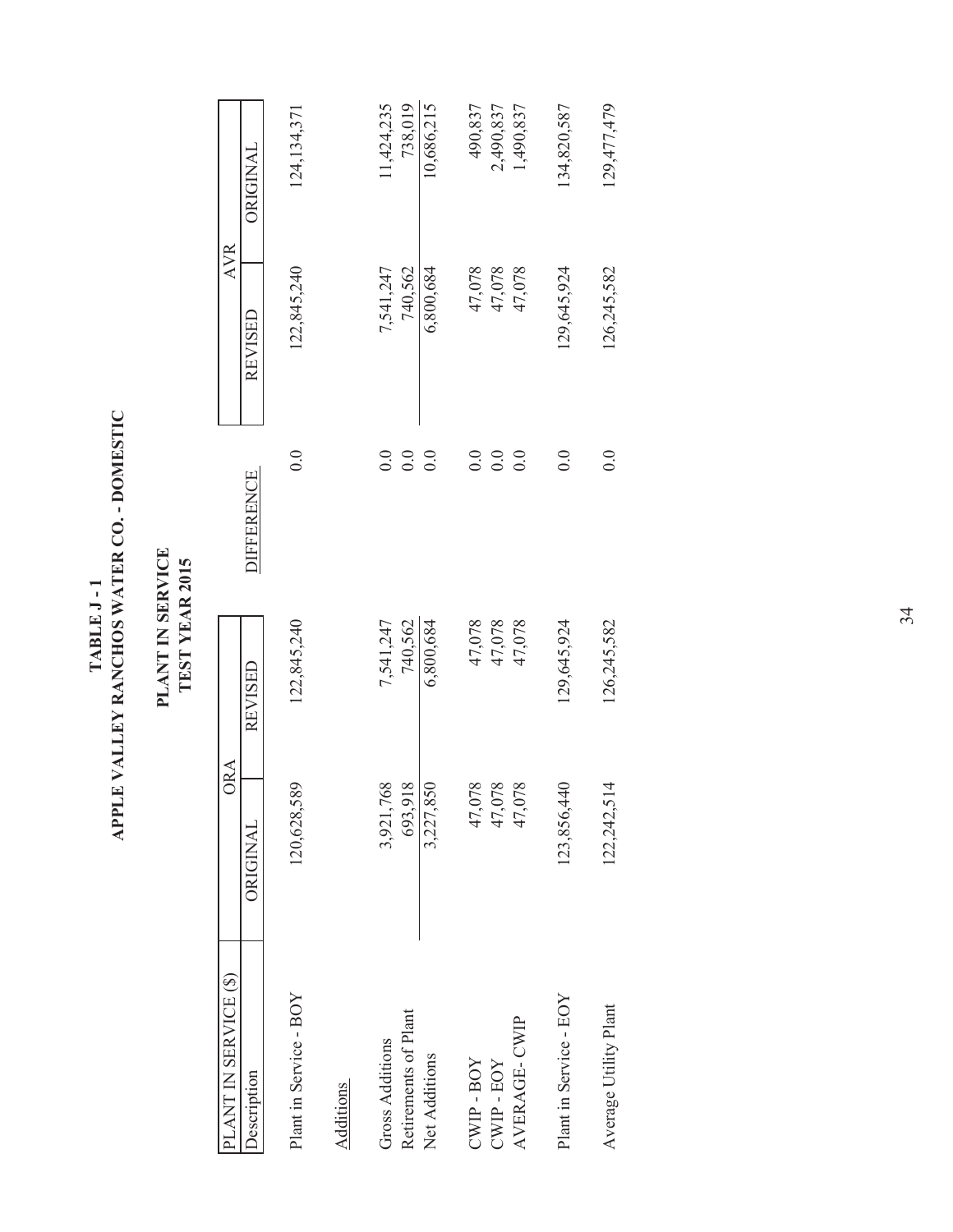TABLE J - 2<br>APPLE VALLEY RANCHOS WATER CO. - DOMESTIC **APPLE VALLEY RANCHOS WATER CO. - DOMESTIC TABLE J - 2**

### PLANT IN SERVICE<br>ESCALATION YEAR 2016 **ESCALATION YEAR 2016 PLANT IN SERVICE**

| PLANT IN SERVICE (\$)  | ORA         |             |                   | <b>AVR</b>  |                 |
|------------------------|-------------|-------------|-------------------|-------------|-----------------|
| Description            | ORIGINAL    | REVISED     | <b>DIFFERENCE</b> | REVISED     | <b>ORIGINAL</b> |
| Plant in Service - BOY | 123,856,440 | 129,645,924 | 0.0               | 129,645,924 | 134,820,587     |
| Additions              |             |             |                   |             |                 |
| <b>Gross Additions</b> | 3,953,626   | 8,142,726   | 0.0               | 8,142,726   | 16,709,958      |
| Retirements of Plant   | 1,547,568   | 1,607,612   | 0.0               | 1,607,612   | 1,875,159       |
| Net Additions          | 2,406,058   | 6,535,114   | 0.0               | 6,535,114   | 14,834,798      |
| $CWP - BOY$            | ୧<br>47,07  | 47,078      | 0.0               | 47,078      | 2,490,837       |
| CWIP-EOY               |             |             | 0.0               |             |                 |
| AVERAGE-CWIP           | 2<br>23,53  | 23,539      | 0.0               | 23,539      | 1,245,419       |
| Plant in Service - EOY | 126,262,497 | 136,181,038 | 0.0               | 136,181,038 | 149,655,385     |
| Average Utility Plant  | 125,059,468 | 132,913,481 | 0.0               | 132,913,481 | 142,237,986     |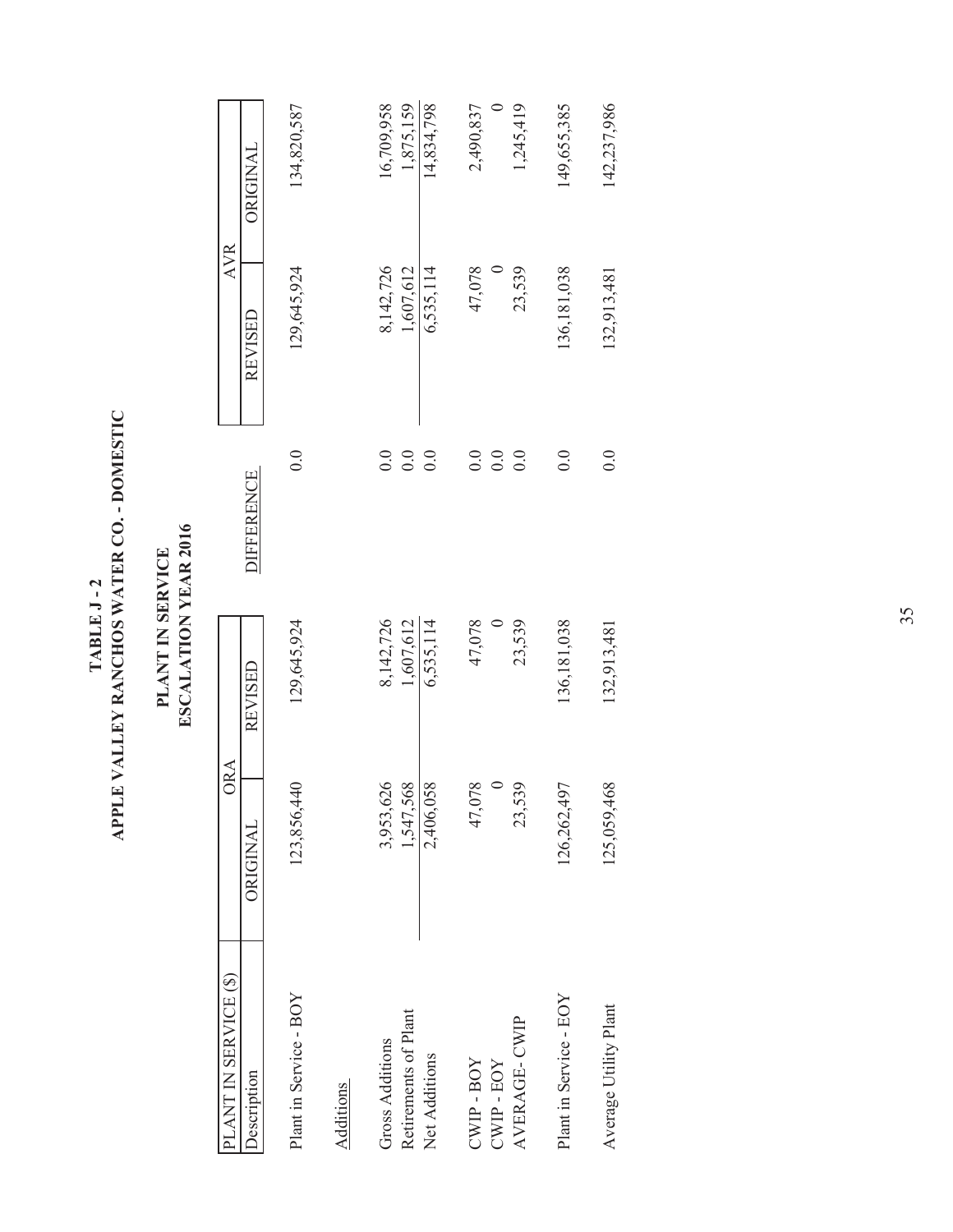| $\frac{1}{2}$ CO. -                                                |
|--------------------------------------------------------------------|
| WATER<br>TABLE J<br><b>Z RANCHO</b><br>VALLEY<br>PPLE <sup>1</sup> |

### PLANT IN SERVICE<br>TEST YEAR 2015 **PLANT IN SERVICE TEST YEAR 2015**

| PLANT IN SERVICE (\$)                   | ORA         |         |                   | <b>AVR</b> |                 |
|-----------------------------------------|-------------|---------|-------------------|------------|-----------------|
| Description                             | ORIGINAL    | REVISED | <b>DIFFERENCE</b> | REVISED    | <b>ORIGINAL</b> |
| Plant in Service - BOY                  | 3<br>595,81 | 595,813 | 0.0               | 595,813    | 595,813         |
| Additions                               |             |         |                   |            |                 |
| Retirements of Plant<br>Gross Additions | $\circ$     |         | 0.0<br>0.0        |            |                 |
| Net Additions                           | $\circ$     |         | 0.0               |            |                 |
| $CWP - BOY$                             |             |         | 0.0               |            |                 |
| $CWD$ - $EOY$                           |             |         | 0.0               |            |                 |
| AVERAGE-CWIP                            |             |         | 0.0               |            |                 |
| Plant in Service - EOY                  | 3<br>595,81 | 595,813 | 0.0               | 595,813    | 595,813         |
| Average Utility Plant                   | ن<br>595,81 | 595,813 | 0.0               | 595,813    | 595,813         |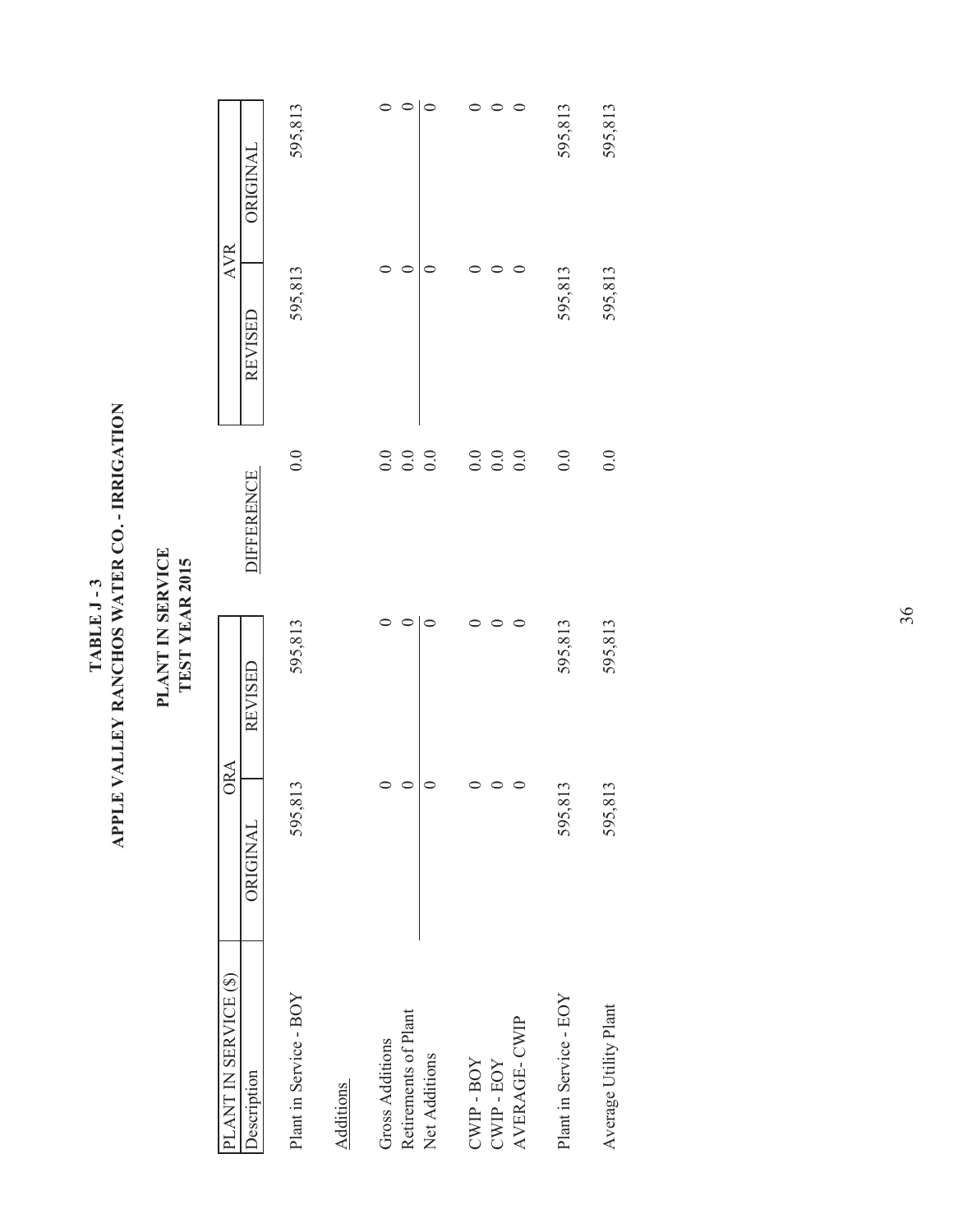| <b>PICATION</b><br>į<br><b>Y RANCHOS WATER CO</b><br>$T$ $\wedge$ $R$ $R$ , $R$ , $q$<br>VALLEY<br>PLE. |  |
|---------------------------------------------------------------------------------------------------------|--|
|---------------------------------------------------------------------------------------------------------|--|

### PLANT IN SERVICE<br>ESCALATION YEAR 2016 **ESCALATION YEAR 2016 PLANT IN SERVICE**

| PLANT IN SERVICE (\$)  | ORA                      |         |                   | <b>AVR</b> |                 |
|------------------------|--------------------------|---------|-------------------|------------|-----------------|
| Description            | ORIGINAL                 | REVISED | <b>DIFFERENCE</b> | REVISED    | <b>ORIGINAL</b> |
| Plant in Service - BOY | 3<br>595,81              | 595,813 | 0.0               | 595,813    | 595,813         |
| Additions              |                          |         |                   |            |                 |
| Gross Additions        |                          |         | 0.0               |            |                 |
| Retirements of Plant   | $\circ$                  |         | $0.0\,$           |            |                 |
| Net Additions          | $\circ$                  |         | 0.0               |            |                 |
| $CWD - BOY$            |                          |         | 0.0               |            |                 |
| $CWD$ - $EOY$          | $\circ$                  |         | 0.0               |            |                 |
| AVERAGE-CWIP           | $\circ$                  |         | 0.0               |            |                 |
| Plant in Service - EOY | $\mathfrak{c}$<br>595,81 | 595,813 | 0.0               | 595,813    | 595,813         |
| Average Utility Plant  | 595,81                   | 595,813 | 0.0               | 595,813    | 595,813         |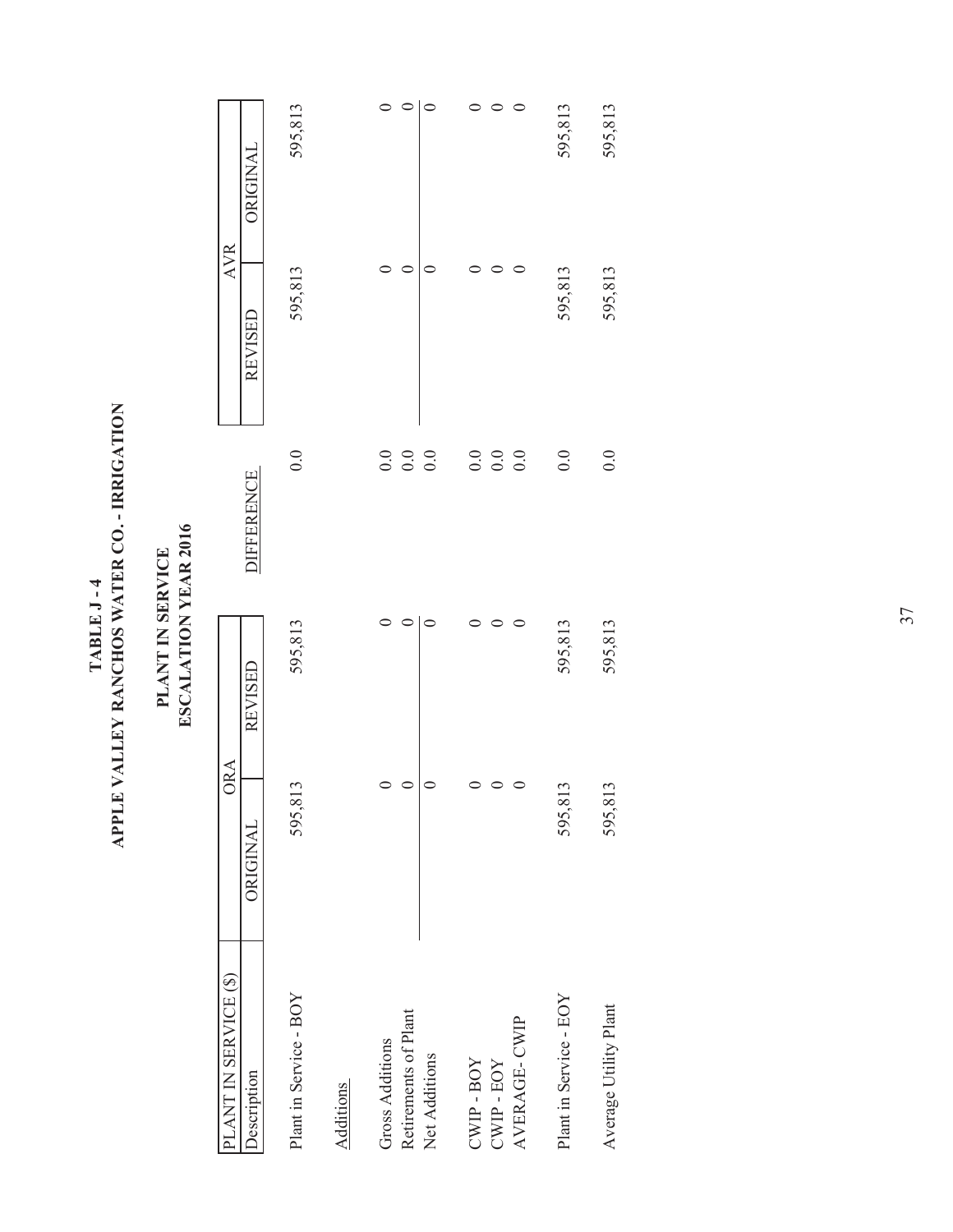| ۱<br>پا<br>OMESTY<br>Y RANCHOS WATER CO. - I<br>TABLE K-1<br>VALLEY<br>PLE \ |
|------------------------------------------------------------------------------|
|------------------------------------------------------------------------------|

## DEPRECIATION RESERVE & EXPENSE<br>TEST YEAR 2015 **DEPRECIATION RESERVE & EXPENSE TEST YEAR 2015**

| DEPRECIATION RESERVE (\$)<br><b>Description</b>       | ORA<br>$\overline{\rm Al}$<br>ORIGIN | REVISED                  | <b>DIFFERENCE</b>   | <b>AVR</b><br>REVISED    | ORIGINAL                 |
|-------------------------------------------------------|--------------------------------------|--------------------------|---------------------|--------------------------|--------------------------|
| <b>BEGINNING YEAR BALANCE</b>                         | ,318,435<br>33                       | 33,345,097               | 0.0                 | 33,345,097               | 33,273,911               |
| ANNUAL ACCRUAL CHARGED TO:                            |                                      |                          |                     |                          |                          |
| CLEARING ACCOUNTS                                     | 239,834                              | 241,905                  |                     | 241,905                  | 264,177                  |
| DEPRECIATION EXPENSE<br>CONTRIBUTIONS<br><b>OTHER</b> | 143,163<br>,001,583<br>$\omega$      | 143,163<br>3,104,313     | $0.0$<br>0.0<br>0.0 | 143,163<br>3,104,313     | 143,499<br>3,167,947     |
| <b>TOTAL</b>                                          | 3,384,580                            | 3,489,381                | 0.0                 | 3,489,381                | 3,575,623                |
| RETIREMENTS & ADJUSTMENTS                             |                                      |                          |                     |                          |                          |
| NET RETIREMENTS<br><b>ADJUSTMENTS</b>                 | 693,918<br>45,401                    | 740,562<br>45,401        | 0.0<br>$0.0\,$      | 740,562<br>45,401        | 738,019<br>45,401        |
| <b>TOTAL</b>                                          | 739,318                              | 785,963                  | 0.0                 | 785,963                  | 783,420                  |
| NET ADDITIONS                                         | 2,645,261                            | 2,703,418                | 0.0                 | 2,703,418                | 2,792,202                |
| END OF YEAR BALANCE<br>AVERAGE BALANCE                | 35,963,696<br>34,641,066             | 36,048,515<br>34,696,806 | $0.0\,$<br>0.0      | 36,048,515<br>34,696,806 | 36,066,114<br>34,670,012 |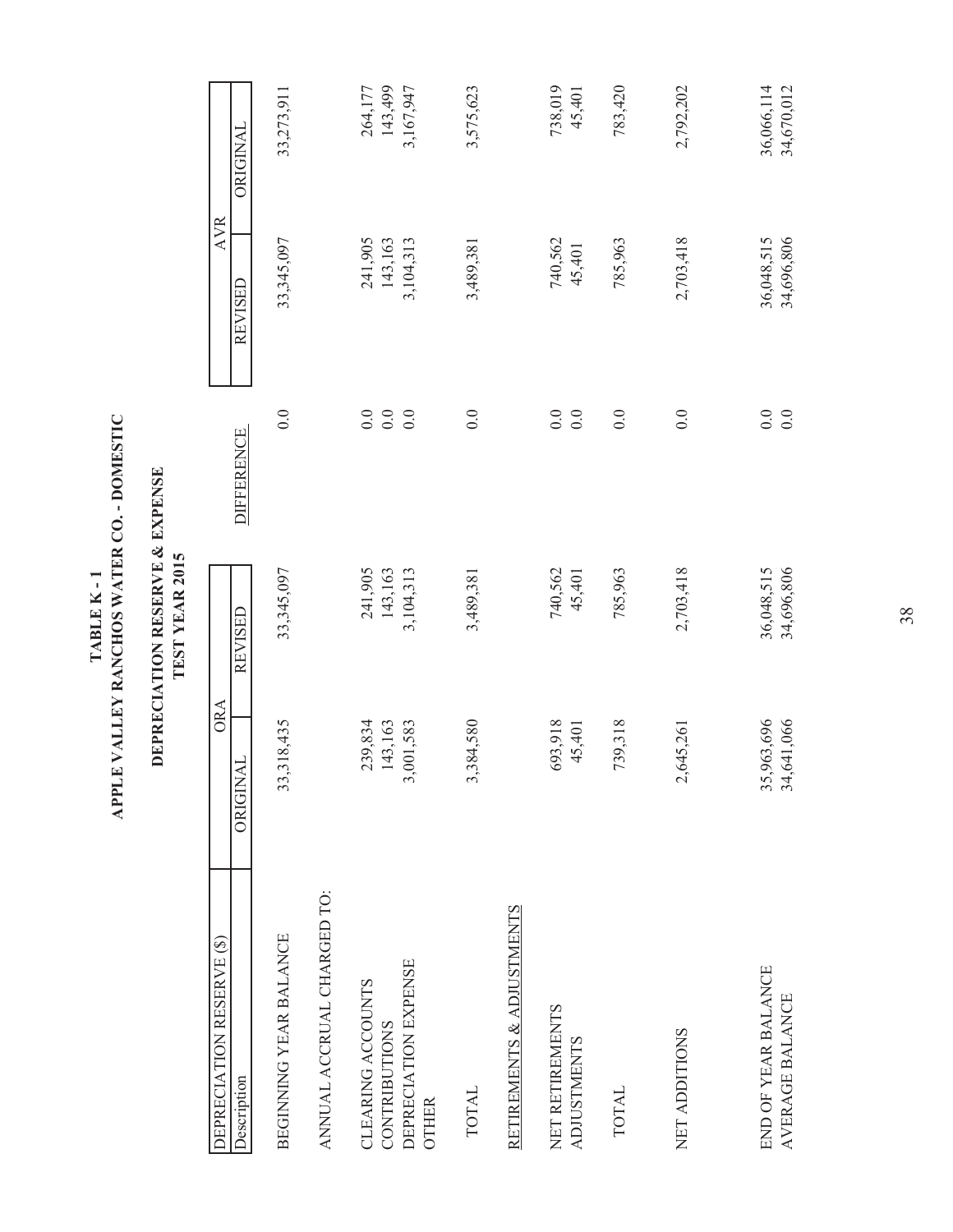| <b>DILSTINO</b><br>VALLEY RANCHOS WATER CO. - I<br>TABLE K-2<br>PLE <sup>1</sup> |
|----------------------------------------------------------------------------------|
|----------------------------------------------------------------------------------|

## DEPRECIATION RESERVE & EXPENSE<br>ESCALATION YEAR 2016 **DEPRECIATION RESERVE & EXPENSE ESCALATION YEAR 2016**

| DEPRECIATION RESERVE (\$)            | <b>ORA</b>                 |            |                   | <b>AVR</b> |            |
|--------------------------------------|----------------------------|------------|-------------------|------------|------------|
| Description                          | Ч<br>ORIGIN                | REVISED    | <b>DIFFERENCE</b> | REVISED    | ORIGINAL   |
| <b>BEGINNING YEAR BALANCE</b>        | 35,963,696                 | 36,048,515 | 0.0               | 36,048,515 | 36,066,114 |
| ANNUAL ACCRUAL CHARGED TO:           |                            |            |                   |            |            |
| CLEARING ACCOUNTS                    | 238,748                    | 250,497    | 0.0               | 250,497    | 272,769    |
| CONTRIBUTIONS                        | 142,520                    | 142,520    | $0.0\,$           | 142,520    | 142,856    |
| DEPRECIATION EXPENSE<br><b>OTHER</b> | ,095,980<br>$\mathfrak{c}$ | 3,301,063  | 0.0               | 3,301,063  | 3,519,595  |
| <b>TOTAL</b>                         | ,477,248<br>$\mathfrak{c}$ | 3,694,081  | 0.0               | 3,694,081  | 3,935,220  |
| RETIREMENTS & ADJUSTMENTS            |                            |            |                   |            |            |
| NET RETIREMENTS                      | .,547,568                  | 1,607,612  | $0.0\,$           | 1,607,612  | 1,875,159  |
| <b>ADJUSTMENTS</b>                   | $-101,781$                 | $-101,781$ | 0.0               | $-101,781$ | $-125,836$ |
| <b>TOTAL</b>                         | 1,445,787                  | 1,505,831  | 0.0               | 1,505,831  | 1,749,324  |
| NET ADDITIONS                        | 2,031,460                  | 2,188,250  | 0.0               | 2,188,250  | 2,185,897  |
| END OF YEAR BALANCE                  | 7,995,157<br>37            | 38,236,765 | 0.0               | 38,236,765 | 38,252,010 |
| AVERAGE BALANCE                      | 36,979,427                 | 37,142,640 | 0.0               | 37,142,640 | 37,159,062 |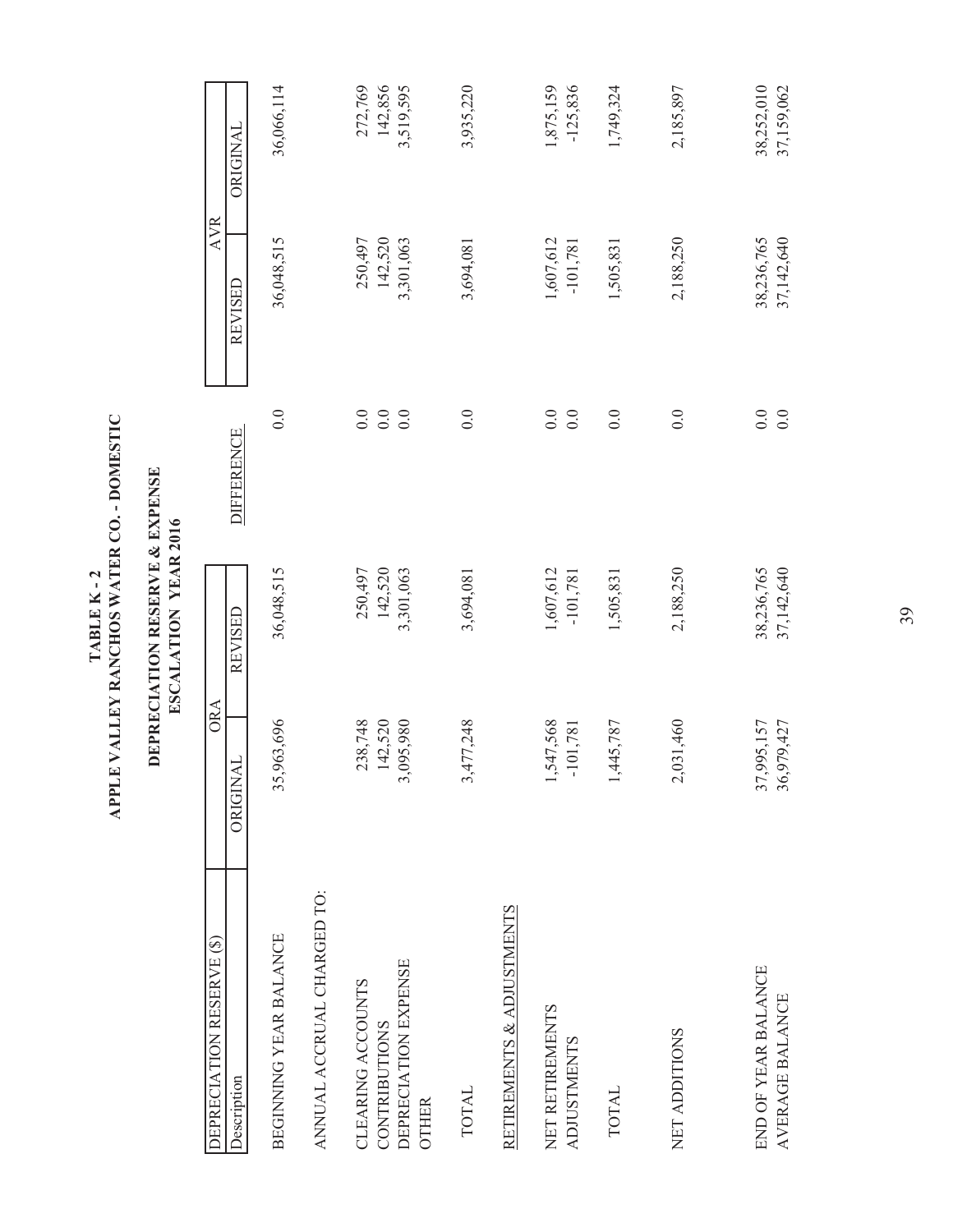|                                               |                    | TEST YEAR 2015     |                                           |                    |                                           |
|-----------------------------------------------|--------------------|--------------------|-------------------------------------------|--------------------|-------------------------------------------|
| <b>DEPRECIATION RESERVE (\$)</b>              | ORA                |                    |                                           | <b>AVR</b>         |                                           |
| Description                                   | ORIGINAL           | REVISED            | <b>DIFFERENCE</b>                         | REVISED            | ORIGINAL                                  |
| BEGINNING YEAR BALANCE                        | 228,490            | 228,490            | $0.0\,$                                   | 228,490            | 228,491                                   |
| ANNUAL ACCRUAL CHARGED TO:                    |                    |                    |                                           |                    |                                           |
| CLEARING ACCOUNTS                             |                    |                    |                                           |                    |                                           |
| <b>CONTRIBUTIONS</b>                          | $\frac{0}{1,231}$  | 1,231              |                                           |                    | $\begin{array}{c} 0 \\ 1,231 \end{array}$ |
| DEPRECIATION EXPENSE<br><b>OTHER</b>          | 11,958             | 11,958             |                                           | 1,231<br>11,958    | 11,958                                    |
| <b>TOTAL</b>                                  | 13,189             | 13,189             | 0.0                                       | 13,189             | 13,189                                    |
| RETIREMENTS & ADJUSTMENTS                     |                    |                    |                                           |                    |                                           |
| NET RETIREMENTS                               | $\circ$            | $\circ$            | $0.0\,$                                   | ○                  | $\circ$                                   |
| <b>ADJUSTMENTS</b>                            | $\circ$            | $\circ$            | $0.0\,$                                   | $\circ$            | $\circ$                                   |
| <b>TOTAL</b>                                  | $\circ$            | $\circ$            | $0.0\,$                                   | $\circ$            | $\circ$                                   |
| NET ADDITIONS                                 | 13,189             | 13,189             | 0.0                                       | 13,189             | 13,189                                    |
| END OF YEAR BALANCE<br><b>AVERAGE BALANCE</b> | 241,679<br>235,085 | 235,085<br>241,679 | $\begin{array}{c} 0.0 \\ 0.0 \end{array}$ | 235,085<br>241,679 | 241,680<br>235,085                        |

# ${\bf TABLE \,\,K\mbox{-}3}$  APLE VALLEY RANCHOS WATER CO. - IRRIGATION **APPLE VALLEY RANCHOS WATER CO. - IRRIGATION TABLE K - 3**

**DEPRECIATION RESERVE & EXPENSE**

DEPRECIATION RESERVE & EXPENSE

40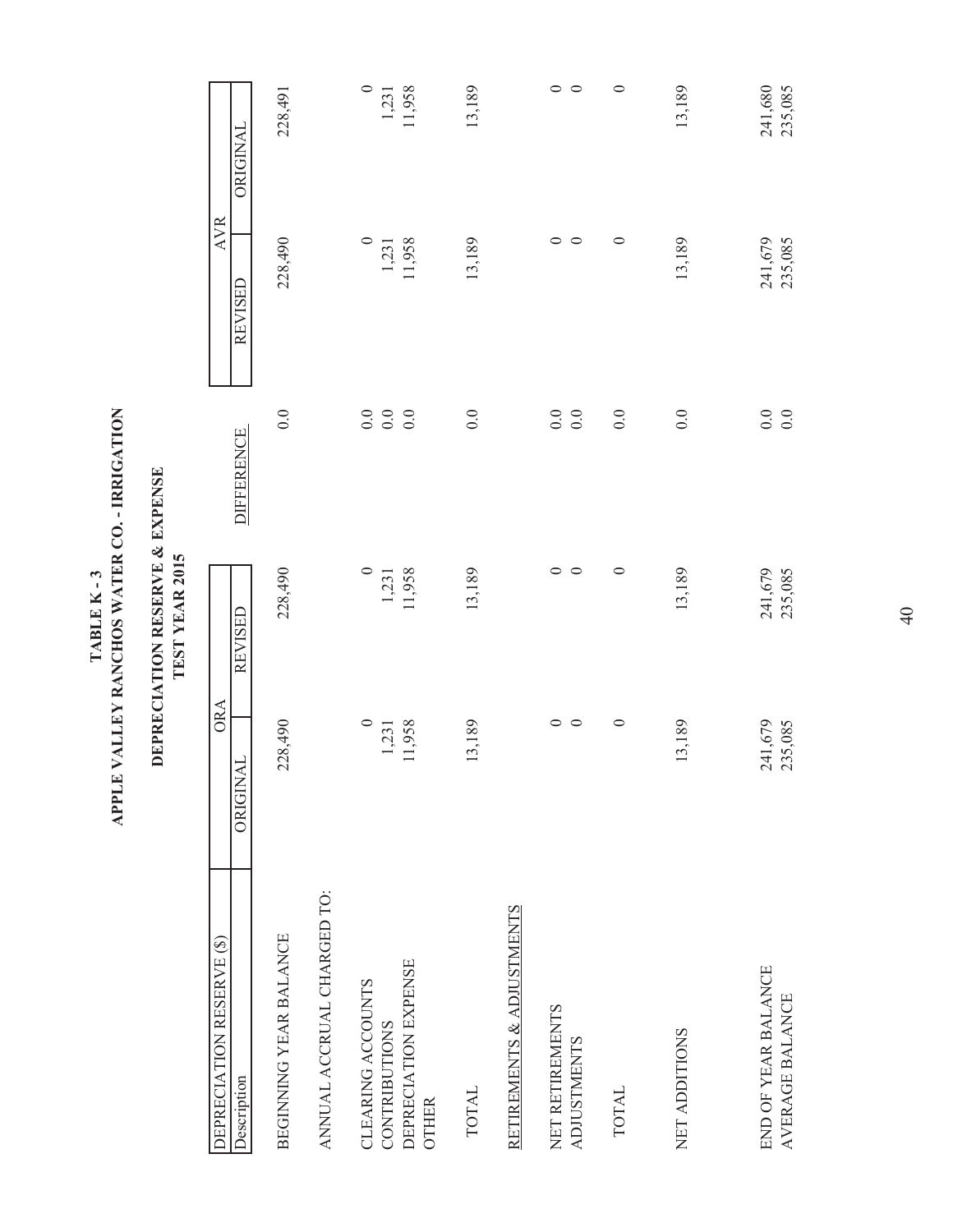| PPLE VALLEY RANCHOS WATER CO. - IRRIGATION<br>TABLE K-4 |
|---------------------------------------------------------|
|---------------------------------------------------------|

## DEPRECIATION RESERVE & EXPENSE<br>ESCALATION YEAR 2016 **DEPRECIATION RESERVE & EXPENSE ESCALATION YEAR 2016**

| DEPRECIATION RESERVE (\$)            | ORA                      |                 |                   | <b>AVR</b>      |                 |
|--------------------------------------|--------------------------|-----------------|-------------------|-----------------|-----------------|
| <b>Description</b>                   | $\overline{A}$<br>ORIGIN | REVISED         | <b>DIFFERENCE</b> | REVISED         | ORIGINAL        |
| <b>BEGINNING YEAR BALANCE</b>        | 241,679                  | 241,679         | 0.0               | 241,679         | 241,680         |
| ANNUAL ACCRUAL CHARGED TO:           |                          |                 |                   |                 |                 |
| CLEARING ACCOUNTS                    | $\circ$                  |                 |                   |                 | $\circ$         |
| CONTRIBUTIONS                        | 1,231<br>11,958          | 1,231<br>11,958 |                   | 1,231<br>11,958 | 1,231<br>11,958 |
| DEPRECIATION EXPENSE<br><b>OTHER</b> |                          |                 |                   |                 |                 |
| <b>TOTAL</b>                         | 13,189                   | 13,189          | 0.0               | 13,189          | 13,189          |
| RETIREMENTS & ADJUSTMENTS            |                          |                 |                   |                 |                 |
| NET RETIREMENTS                      | 0                        | $\circ$         |                   | $\circ$         | $\circ$         |
| <b>ADJUSTMENTS</b>                   | ○                        | $\circ$         | 0.0               | $\circ$         | $\circ$         |
| <b>TOTAL</b>                         | $\circ$                  | $\circ$         | 0.0               | $\circ$         | $\circ$         |
|                                      |                          |                 |                   |                 |                 |
| NET ADDITIONS                        | 13,189                   | 13,189          | 0.0               | 13,189          | 13,189          |
|                                      |                          |                 |                   |                 |                 |
| END OF YEAR BALANCE                  | 254,868                  | 254,868         | $0.0\,$           | 254,868         | 254,869         |
| AVERAGE BALANCE                      | 248,274                  | 248,274         | $0.0\,$           | 248,274         | 248,274         |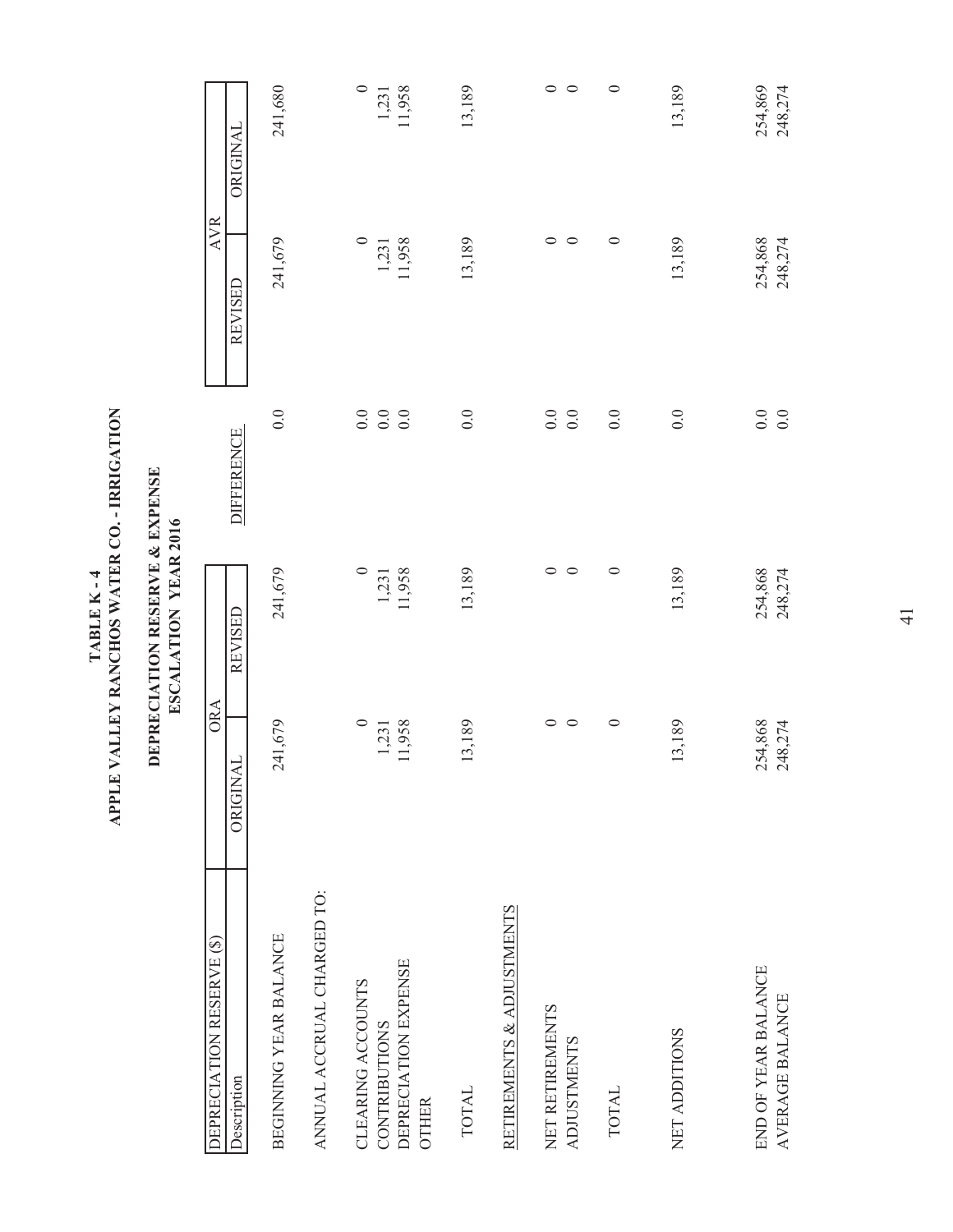### TABLE L-1<br>APPLE VALLEY RANCHOS WATER CO. - DOMESTIC<br>AVERAGE RATE BASE SUMMARY<br>TEST VEAR 2015 **APPLE VALLEY RANCHOS WATER CO. - DOMESTIC AVERAGE RATE BASE SUMMARY TEST YEAR 2015 TABLE L - 1**

| 126,217,676<br>47,078<br>336,674<br>1,865,479<br><b>REVISED</b><br><b>ORA</b><br>122,215,200<br>47,078<br>336,657<br>124, 171, 388<br>1,572,453<br>ORIGINAL<br>AVERAGE RATEBASE (\$)<br>MATERIALS & SUPPLIES<br>WORK IN PROGRESS<br>PLANT IN SERVICE<br>WORKING CASH<br>SUBTOTAL<br><b>DESCRIPTION</b> | <b>DIFFERENCE</b> | 0.0              | <b>AVR</b><br>126,217,676<br><b>REVISED</b> | <b>ORIGINAL</b>     |
|--------------------------------------------------------------------------------------------------------------------------------------------------------------------------------------------------------------------------------------------------------------------------------------------------------|-------------------|------------------|---------------------------------------------|---------------------|
|                                                                                                                                                                                                                                                                                                        |                   |                  |                                             |                     |
|                                                                                                                                                                                                                                                                                                        |                   |                  |                                             | 129,448,308         |
|                                                                                                                                                                                                                                                                                                        |                   | 0.0              | 47,078                                      | 1,490,837           |
|                                                                                                                                                                                                                                                                                                        |                   | 0.0              | 336,674                                     | 336,749             |
|                                                                                                                                                                                                                                                                                                        |                   | 1,017.3          | 1,866,497                                   | 2,137,173           |
|                                                                                                                                                                                                                                                                                                        | 128,466,907       | 1,017.3          | 128,467,924                                 | 133,413,067         |
| LESS:                                                                                                                                                                                                                                                                                                  |                   |                  |                                             |                     |
| 34,681,200<br>34,625,500<br>DEPRECIATION RESERVE                                                                                                                                                                                                                                                       |                   | 0.0              | 34,681,200                                  | 34,654,995          |
| 28,171,263<br>28,171,300<br><b>ADVANCES</b>                                                                                                                                                                                                                                                            |                   | 0.0              | 28,171,263                                  | 28,265,767          |
| 2,051,703<br>2,051,703<br>CONTRIBUTIONS                                                                                                                                                                                                                                                                |                   | 0.0              | 2,051,703                                   | 2,045,801           |
| 44,488<br>44,488<br><b>UNAMORTIZED ITC</b>                                                                                                                                                                                                                                                             |                   | 0.0              | 44,488                                      | 44,488              |
| 10,450,795<br>10,416,222<br>DEFERRED INCOME TAX                                                                                                                                                                                                                                                        |                   | 0.0              | 10,450,795                                  | 11,429,252          |
| 75,399,449<br>75,309,213<br><b>TVLOLBIDE</b>                                                                                                                                                                                                                                                           |                   | 0.0              | 75,399,449                                  | 76,440,304          |
| PLUS:                                                                                                                                                                                                                                                                                                  |                   |                  |                                             |                     |
| 777<br>777<br>METHOD 5 ADJUSTMENT                                                                                                                                                                                                                                                                      |                   | 0.0              | 777                                         | 777                 |
| RESOURCES ADJUSTMENT                                                                                                                                                                                                                                                                                   |                   |                  |                                             |                     |
| 53,068,235<br>48,862,952<br>NET DISTRICT RATE BASE                                                                                                                                                                                                                                                     |                   | 1,017.3          | 53,069,252                                  | 56,973,540          |
| 1,065,506<br>705,719<br>GENERAL OFFICE ALLOCATION                                                                                                                                                                                                                                                      |                   | 0.0              | 1,065,506                                   | 1,355,965           |
| 54,133,741<br>49,568,672<br>TOTAL RATE BASE                                                                                                                                                                                                                                                            |                   | 1,017.3          | 54,134,758                                  | 58,329,505          |
| INTEREST CALCULATION                                                                                                                                                                                                                                                                                   |                   |                  |                                             |                     |
| 54,133,741<br>49,568,672<br>AVG RATE BASE                                                                                                                                                                                                                                                              |                   | 1,017.3          | 54,134,758                                  | 58,329,505          |
| 3.49%<br>3.49%<br>X WEIGHTED COST OF DEBT                                                                                                                                                                                                                                                              |                   | $0.00\%$         | 3.49%                                       | 3.49%               |
| 1,889,268<br>1,729,947<br>INTEREST EXPENSE                                                                                                                                                                                                                                                             |                   | 35.5             | 1,889,303                                   | 2,035,700           |
| 17,613<br>1,906,881<br>1,747,560<br>17,613<br>ADD INTEREST FOR ADVANCES<br>TOTAL INTEREST DEDUCTION                                                                                                                                                                                                    |                   | $rac{0.0}{35.5}$ | 1,906,916<br>17,613                         | 17,613<br>2,053,313 |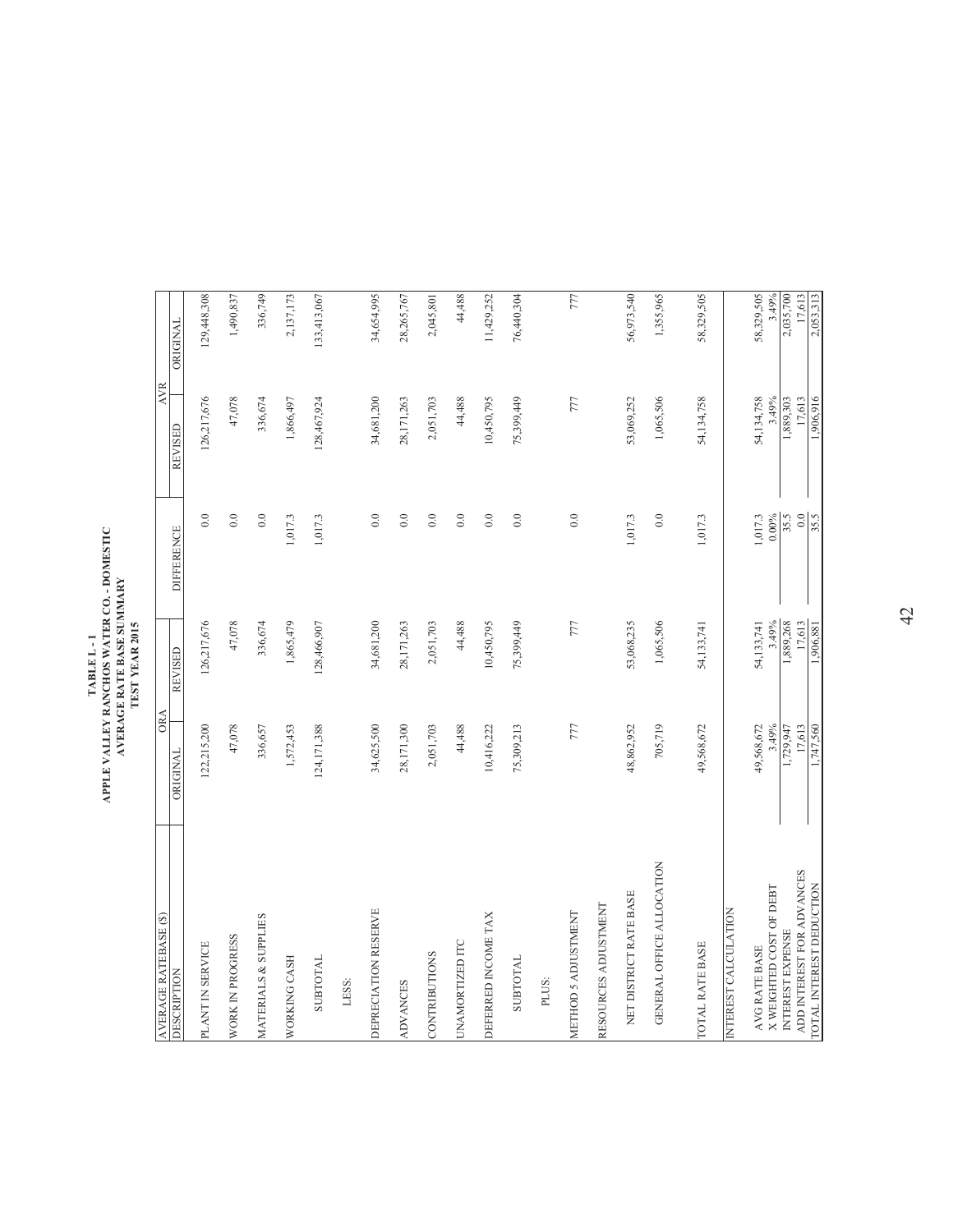### TABLE L-2<br>APPLE VALLEY RANCHOS WATER CO. - DOMESTIC<br>AVERAGE RATE BASE SUMMARY<br>TEST VEAR 2016 **APPLE VALLEY RANCHOS WATER CO. - DOMESTIC AVERAGE RATE BASE SUMMARY TEST YEAR 2016 TABLE L - 2**

| (\$) SEVELLVA EDVAHAV                                 | <b>ORA</b>         |                     |                                | <b>AVR</b>          |                     |
|-------------------------------------------------------|--------------------|---------------------|--------------------------------|---------------------|---------------------|
| <b>DESCRIPTION</b>                                    | ORIGINAL           | <b>REVISED</b>      | <b>DIFFERENCE</b>              | <b>REVISED</b>      | <b>ORIGINAL</b>     |
| PLANT IN SERVICE                                      | 125,032,072        | 132,885,202         | 0.0                            | 132,885,202         | 142,202,208         |
| WORK IN PROGRESS                                      | 23,539             | 23,539              | 0.0                            | 23,539              | 1,245,419           |
| MATERIALS & SUPPLIES                                  | 339,598            | 339,598             | 0.0                            | 339,598             | 339,690             |
| WORKING CASH                                          | 1,555,466          | 1,823,909           | 977.3                          | 1,824,886           | 2,290,660           |
| <b>SUBTOTAL</b>                                       | 126,950,676        | 135,072,249         | 977.3                          | 135,073,226         | 146,077,976         |
| LESS:                                                 |                    |                     |                                |                     |                     |
| DEPRECIATION RESERVE                                  | 36,963,324         | 37,126,505          | 0.0                            | 37,126,505          | 37,143,688          |
| <b>ADVANCES</b>                                       | 27,550,551         | 27,550,551          | 0.0                            | 27,550,551          | 27,641,847          |
| <b>CONTRIBUTIONS</b>                                  | 1,948,861          | 1,948,861           | 0.0                            | 1,948,861           | 1,942,623           |
| UNAMORTIZED ITC                                       | 39,650             | 39,650              | 0.0                            | 39,650              | 39,650              |
| DEFERRED INCOME TAX                                   | 10,350,935         | 10,409,852          | 0.0                            | 10,409,852          | 11,425,944          |
| <b>SUBTOTAL</b>                                       | 76,853,321         | 77,075,420          | 0.0                            | 77,075,420          | 78,193,752          |
| PLUS:                                                 |                    |                     |                                |                     |                     |
| METHOD 5 ADJUSTMENT                                   | 732                | 732                 | 0.0                            | 732                 | 732                 |
| RESOURCES ADJUSTMENT                                  |                    |                     |                                |                     |                     |
| NET DISTRICT RATE BASE                                | 50,098,086         | 57,997,561          | 977.3                          | 57,998,538          | 67,884,956          |
| GENERAL OFFICE ALLOCATION                             | 719,184            | 1,057,721           | 0.0                            | 1,057,721           | 1,483,021           |
| TOTAL RATE BASE                                       | 52,039,200         | 59,055,282          | 977.3                          | 59,056,259          | 69,367,977          |
| INTEREST CALCULATION                                  |                    |                     |                                |                     |                     |
| AVG RATE BASE                                         | 52,039,200         | 59,055,282          | 0.0                            | 59,055,282          | 69,367,977          |
| X WEIGHTED COST OF DEBT                               | 3.49%              | 3.49%               | $0.00\%$                       | 3.49%               | 3.49%               |
| INTEREST EXPENSE                                      | 1,816,168          | 2,061,029           | 0.0                            | 2,061,029           | 2,420,942           |
| ADD INTEREST FOR ADVANCES<br>TOTAL INTEREST DEDUCTION | 19,368<br>,835,536 | 19,368<br>2,080,398 | $_{\odot}$<br>$\overline{0.0}$ | 19,368<br>2,080,398 | 19,368<br>2,440,311 |
|                                                       |                    |                     |                                |                     |                     |

 $^1$  ORA'S ORIGINAL TOTAL RATE BASE IS ADJUSTED TO REFLECT ORA'S REPORT. ORA'S ORIGINAL TOTAL RATE BASE IS ADJUSTED TO REFLECT ORA'S REPORT.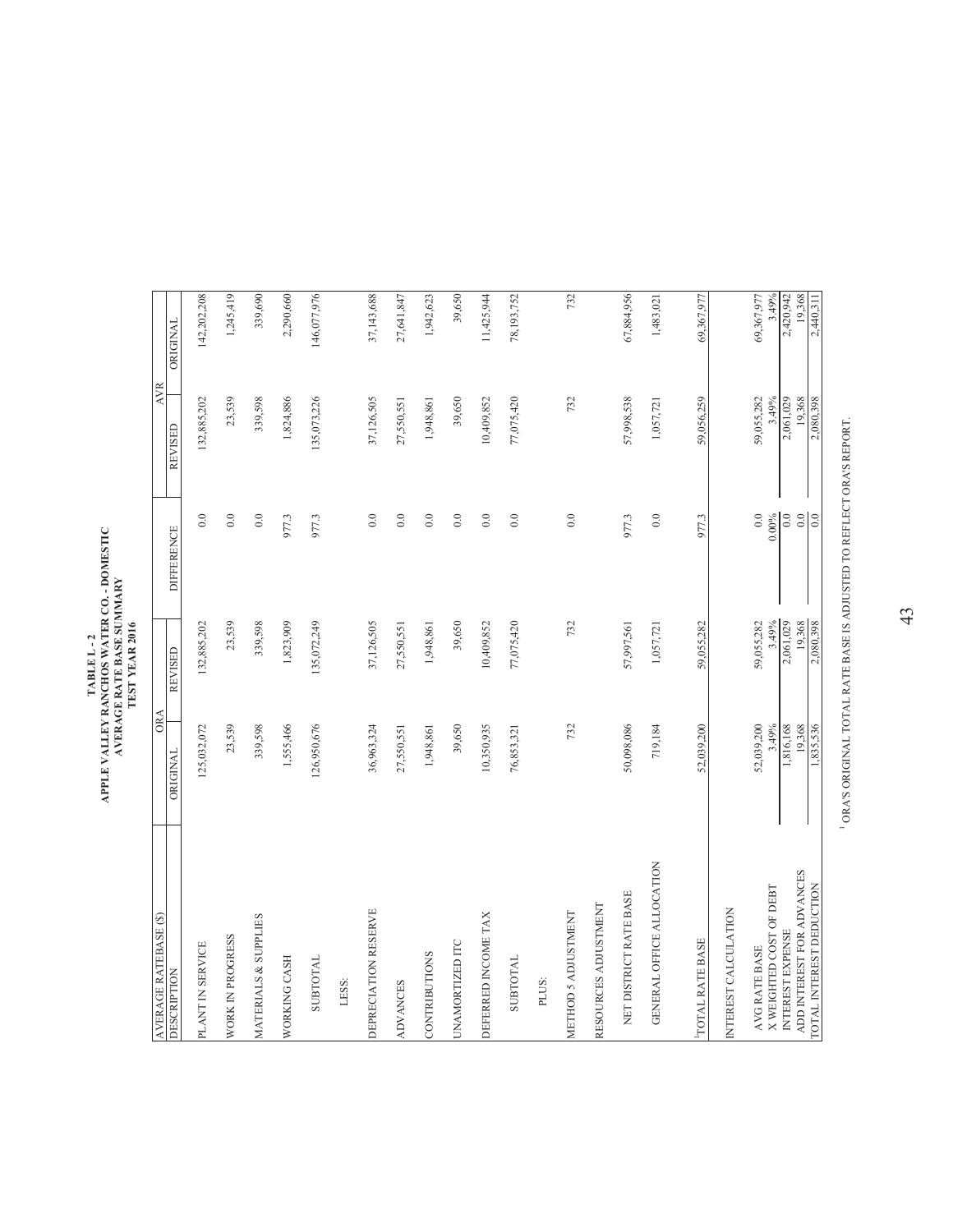| AVERAGE RATEBASE (\$)                         | <b>ORA</b>       |                |                   | <b>AVR</b>     |                    |
|-----------------------------------------------|------------------|----------------|-------------------|----------------|--------------------|
| <b>DESCRIPTION</b>                            | ORIGINAL         | <b>REVISED</b> | <b>DIFFERENCE</b> | <b>REVISED</b> | <b>ORIGINAL</b>    |
| PLANT IN SERVICE                              | 623,133          | 623,720        | 0.0               | 623,720        | 624,984            |
| WORK IN PROGRESS                              | $\circ$          | $\circ$        | 0.0               | $\circ$        | $\overline{\circ}$ |
| MATERIALS & SUPPLIES                          | $\circ$          | $\circ$        | $_{0.0}$          | $\circ$        | $\circ$            |
| WORKING CASH                                  | 14,199           | 12,394         | 6.8               | 12,401         | 14,199             |
| SUBTOTAL                                      | 637,332          | 636,114        | 6.8               | 636,121        | 639,183            |
| LESS:                                         |                  |                |                   |                |                    |
| DEPRECIATION RESERVE                          | 250,671          | 250,689        | 0.0               | 250,689        | 250,101            |
| <b>ADVANCES</b>                               | $\circ$          | $\circ$        | 0.0               | $\circ$        | $\circ$            |
| CONTRIBUTIONS                                 | 38,954           | 38,954         | 0.0               | 38,954         | 38,938             |
| <b>UNAMORTIZED ITC</b>                        | $\circ$          | $\circ$        | 0.0               | $\circ$        | $\circ$            |
| DEFERRED INCOME TAX                           | 68,794           | 68,621         | 0.0               | 68,621         | 69,606             |
| SUBTOTAL                                      | 358,420          | 358,264        | $_{0.0}$          | 358,264        | 358,645            |
| PLUS:                                         |                  |                |                   |                |                    |
| METHOD 5 ADJUSTMENT                           |                  |                |                   |                |                    |
| RESOURCES ADJUSTMENT                          |                  |                |                   |                |                    |
| NET DISTRICT RATE BASE                        | 278,912          | 277,849        | 6.8               | 277,856        | 280,539            |
| GENERAL OFFICE ALLOCATION                     | 4,064            | 6,912          | 0.0               | 6,912          | 3,654              |
| <b>TOTAL RATE BASE</b>                        | 282,976          | 284,761        | 6.8               | 284,768        | 284,193            |
| NTEREST CALCULATION                           |                  |                |                   |                |                    |
| AVG RATE BASE                                 | 282,976          | 284,761        | 6.8               | 284,768        | 284,193            |
| X WEIGHTED COST OF DEBT                       | 3.49%            | 3.49%          | $0.00\%$          | 3.49%          | 3.49%              |
| ADD INTEREST FOR ADVANCES<br>INTEREST EXPENSE | 9,876<br>$\circ$ | $\circ$        | $0.0\,$<br>0.2    | 9,938          | 9,918              |
| TOTAL INTEREST DEDUCTION                      | 9,876            | 9,938          | $\overline{0.2}$  | 9,938          | 9,918              |

### TABLE L - 3<br>APPLE VALLEY RANCHOS WATER CO. - IRRIGATION<br>AVERAGE RATE BASE SUMMARY<br>TEST YEAR 2015 **APPLE VALLEY RANCHOS WATER CO. - IRRIGATION AVERAGE RATE BASE SUMMARY TEST YEAR 2015 TABLE L - 3**